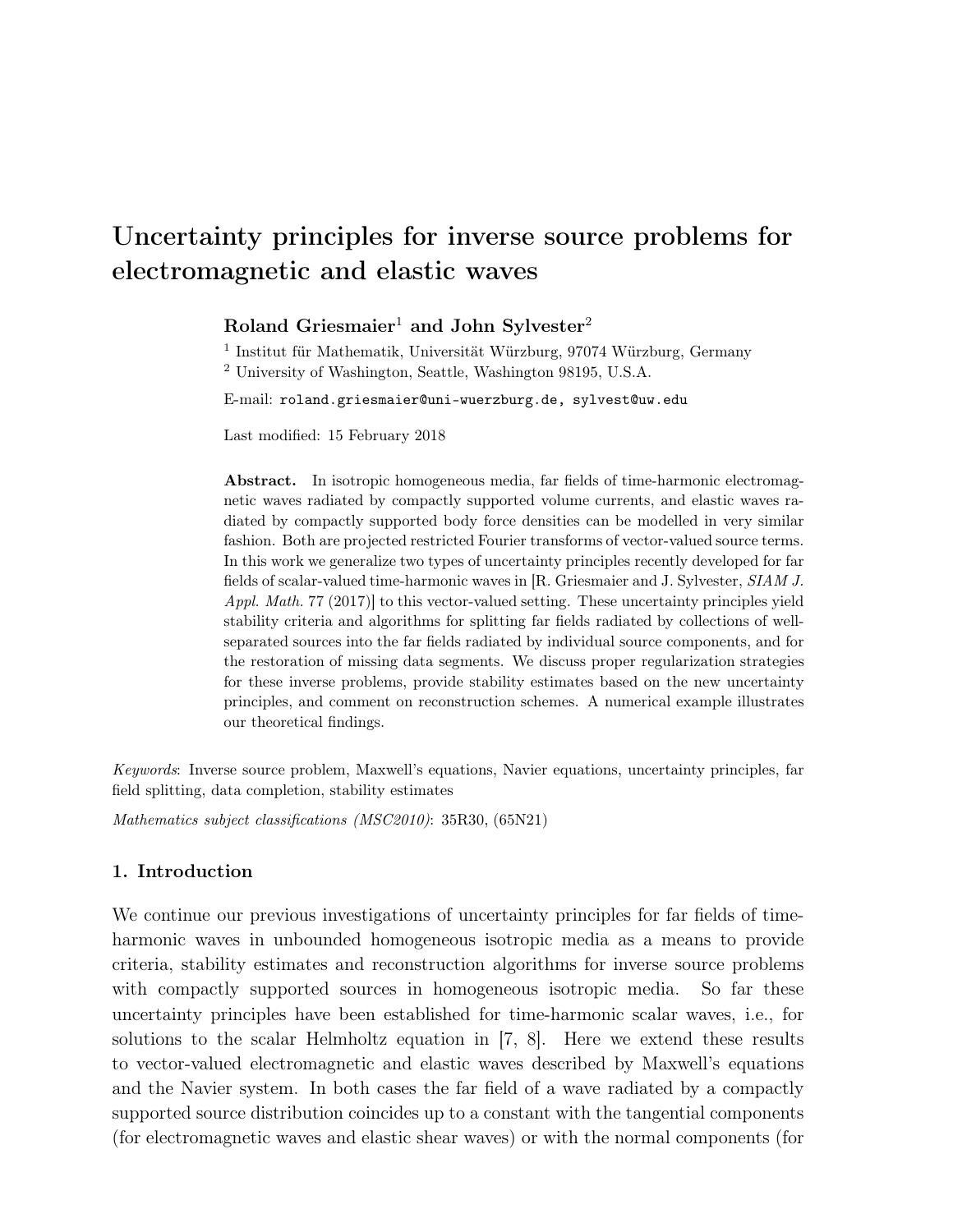elastic pressure waves) of the Fourier transform of a vector-valued source term restricted to a sphere.

Although it is in general not possible to uniquely recover a source from such projected restricted Fourier transforms, it is possible to recover information about its support [10, 17, 18, 23, 26]. In particular, unique continuation of solutions to the homogeneous Maxwell's equations and the Navier system tell us that no two sources with disjoint support can radiate exactly the same far fields. Accordingly, the subspaces of far fields radiated from disjoint compact sets intersect only at the origin, and therefore the far field splitting problem, to decompose a far field radiated by an ensemble of compactly supported sources with disjoint supports into a sum of far fields, each of which is radiated by an individual source component, has a unique solution. Similarly, the analyticity of Fourier transforms of compactly supported functions tells us that the far field radiated by a compactly supported source cannot vanish on an open subset of the sphere, so that the subspace of far fields radiated from a compact set and the subspace of vector fields vanishing on an open subset of the sphere intersect only at the origin. Therefore the *data completion problem*, to recover a far field radiated by a compactly supported source on the entire sphere from observations on an open subset of the sphere, has a unique solution. It is, however, well known that without further assumptions both inverse problems are severely ill-posed.

In this work we extend a regularization strategy, corresponding stability estimates, and reconstruction algorithms for these inverse problems that have recently been developed for the scalar case in [7, 8] to the vector-valued setting. We calculate the singular value decompositions of the projections (onto tangential and normal components) of restricted Fourier transforms. 2 -sources supported in a ball to their radiated far fields. We first characterize the subspaces of nonevanescent far fields. These are subspaces of far fields that can be radiated by a limited power source, and at the same time have enough energy to be detected by a receiver with limited sensitivity. It is a characteristic of wave propagation that these subspaces depend very weakly on the power of the source and the sensitivity of the receiver. We call this characterization a regularized Picard criterion, and our regularization strategy is to recover only the nonevanescent part of the far fields, neglecting the evanescent part, which is very small for all practically relevant far fields.

We prove two uncertainty principles for nonevanescent far fields. The *uncertainty* principle for far field translation gives a lower bound on the angle between nonevanescent far fields radiated from disjoint balls, which immediately implies an upper bound on the condition number of the far field splitting problem for the nonevanescent parts of the far fields. The bound depends simply on three physical parameters, the wave number, the diameters of the balls, and the distances between them. Similarly, the *uncertainty* principle for data completion gives a lower bound on the angle between nonevanescent far fields radiated from a ball and vector fields vanishing on an open subset  $\Omega$  of the sphere, which in turn implies an upper bound on the condition number of the data completion problem, where we reconstruct the nonevanescent part of the far field on  $\Omega$ .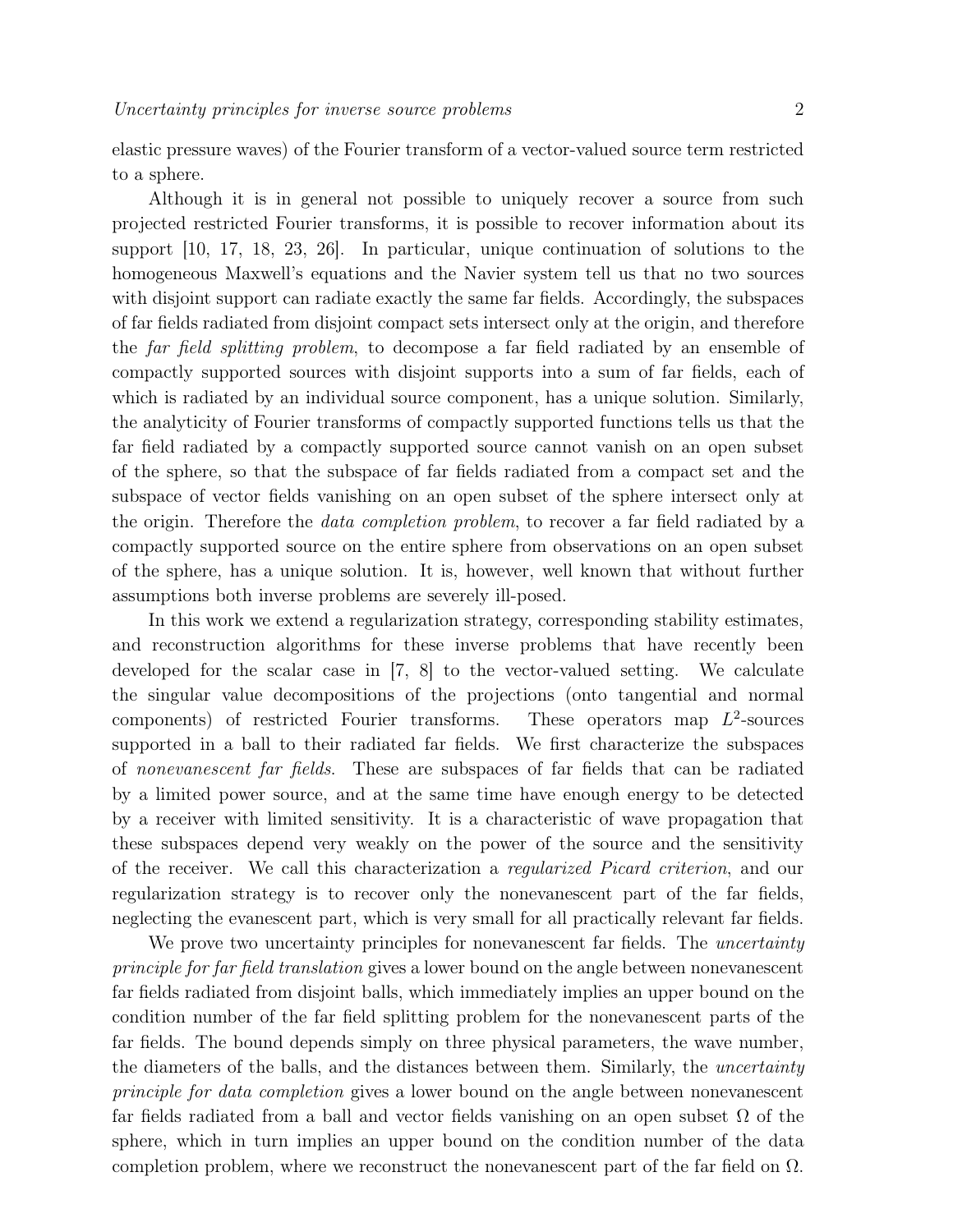In this case the bound depends on the wave number, the diameter of the ball, and the area of Ω. Although the calculations are a bit more difficult, the basic structure of these results,

as well as their proofs, are similar to the three-dimensional scalar case, with the spherical harmonic decomposition of a function replaced by the decomposition of a vector field into vector spherical harmonics. There are, however, some unexpected differences. Half of the singular values of the tangential restricted Fourier transform, which maps sources to far fields of electromagnetic waves and elastic shear waves, exactly coincide with the singular values of the corresponding operator in the three-dimensional scalar case, but the other half, and the singular values of the normal restricted Fourier transform, which maps sources to far fields of elastic pressure waves, differ. While the criterion itself changes, the qualitative properties of the singular values used to justify the regularized Picard criterion turn out to be comparable to the scalar case, so the proof is analogous. Furthermore, the analysis of the uncertainty principles in the vector-valued case using vector spherical harmonics instead of scalar spherical harmonics requires some subtle modifications of the previous arguments.

On the other hand, once the uncertainty principles have been established, it is relatively straightforward to carry over the stability results from [7, 8] and the numerical algorithms from [5, 6] to the vector-valued setting. Therefore, we only state three basic stability estimates and describe one numerical algorithm in detail, referring the reader to [5, 6, 7, 8] for proofs, and for further results and algorithms.

Alternate approaches to far field splitting that however, so far, lack a rigorous stability analysis have been published in [12, 22] (see also [9] for a method to separate time-dependent wave fields due to multiple sources).

The outline of this paper is as follows. After introducing some notation in the next section, we provide the theoretical background for the time-harmonic electromagnetic and elastic source problems in Section 3. In Section 4 we derive the singular value decompositions of the tangential and normal restricted far field operators and we discuss the regularized Picard criterion to characterize nonevanescent far fields. In Section 5 we develop the uncertainty principles for far field translation and for the vector spherical harmonic expansion of vector fields on the sphere. We briefly comment on applications of these uncertainty principles in stability estimates for least squares algorithms for far field splitting and data completion in Section 6. In Section 7 we provide a numerical example.

#### 2. Preliminaries

We start by introducing some notation that we will use throughout this article. The boldface Latin letters  $\bm{x},\bm{y},\bm{c}$  always refer to space variables in  $\mathbb{R}^3,\,\bm{x}\cdot\bm{y}$  and  $\bm{x}\times\bm{y}$  denote the scalar product and the vector product of x and y, and  $|x|$  is the Euclidean norm of  $x$ .

The variable on the unit sphere  $S^2 \subseteq \mathbb{R}^3$  will typically be denoted by  $\theta$ , unless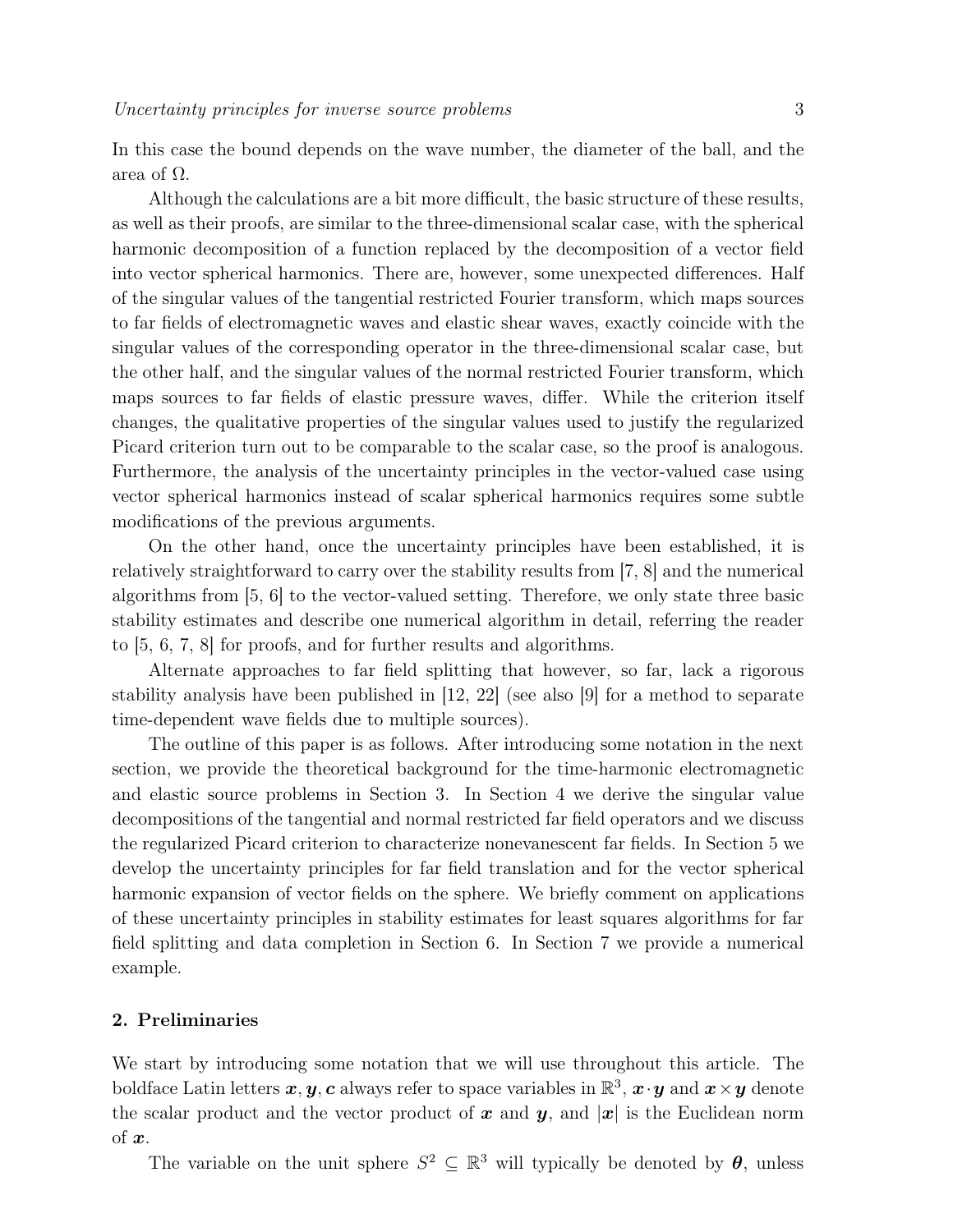it has been derived from a space variable by normalization, in which case the variable inherits the name of the space variable augmented by a hat symbol, e.g.,  $\hat{x} := x/|x|$ . The unit outward normal vector field on  $S^2$  is denoted by  $\nu$  and satisfies  $\nu(\theta) = \theta$  for all  $\boldsymbol{\theta} \in S^2$ .

For each fixed  $\theta \in S^2$  we denote by  $\theta^{\perp}$  the subspace of  $\mathbb{R}^3$  perpendicular to  $\theta$  (i.e., the tangent space to the unit sphere at  $\theta$ ), and we write  $\Pi_{\theta^{\perp}}$  and  $\Pi_{\theta}$  for the orthogonal projections onto  $\theta^{\perp}$  and  $\theta$ , respectively, i.e.,  $\Pi_{\theta^{\perp}} x := -\theta \times (\theta \times x)$  and  $\Pi_{\theta} x := (\theta \cdot x)\theta$ . The spaces of tangential and normal  $p$ -integrable vector fields on the sphere are given, for  $1 \leq p \leq \infty$ , by

$$
L_t^p(S^2, \mathbb{C}^3) := \{ \mathbf{u} \in L^p(S^2, \mathbb{C}^3) \mid \mathbf{v} \cdot \mathbf{u} = 0 \text{ a.e. on } S^2 \},
$$
  

$$
L_n^p(S^2, \mathbb{C}^3) := \{ \mathbf{u} \in L^p(S^2, \mathbb{C}^3) \mid \mathbf{v} \times \mathbf{u} = 0 \text{ a.e. on } S^2 \},
$$

with the standard  $L^p(S^2, \mathbb{C}^3)$ -norm. We sometimes consider the orthogonal projections  $\Pi_{\theta}$  and  $\Pi_{\theta^{\perp}}$  as a function of  $\theta$ , i.e., as operators

$$
\Pi_t : L^2(S^2, \mathbb{C}^3) \to L^2_t(S^2, \mathbb{C}^3), \quad (\Pi_t \mathbf{u})(\boldsymbol{\theta}) := \Pi_{\boldsymbol{\theta}^\perp} \mathbf{u}(\boldsymbol{\theta}), \Pi_n : L^2(S^2, \mathbb{C}^3) \to L^2_n(S^2, \mathbb{C}^3), \quad (\Pi_n \mathbf{u})(\boldsymbol{\theta}) := \Pi_{\boldsymbol{\theta}} \mathbf{u}(\boldsymbol{\theta}).
$$

For smooth functions on  $S^2$  the *surface gradient* Grad and the *surface vector* curl Curl may be defined in the usual way via parametric representation (cf., e.g., [14, pp. 326–331]). If  $P \in C^1(\mathbb{R}^3, \mathbb{C})$  and its restriction to  $S^2$  is  $p \in C^1(S^2, \mathbb{C})$ , then

$$
\nabla P = \frac{\partial P}{\partial \nu} \nu + \mathbf{Grad} \, p \qquad \text{and} \qquad \mathbf{Curl}\, p = -\nu \times \nabla P \, .
$$

The dual operators of  $-$ Grad and Curl (with respect to the duality pairing given by the  $L^2$  bilinear forms) are the *surface divergence* Div and the *surface scalar curl* Curl, i.e., for any  $p \in C^1(S^2, \mathbb{C})$  and  $\mathbf{u} \in C^1(S^2, \mathbb{C}^3)$ ,

$$
\int_{S^2} p \operatorname{Div} \boldsymbol{u} \, ds = - \int_{S^2} \boldsymbol{u} \cdot \mathbf{Grad} \, p \, ds \quad \text{and} \quad \int_{S^2} p \operatorname{Curl} \boldsymbol{u} \, ds = \int_{S^2} \boldsymbol{u} \cdot \mathbf{Curl} \, p \, ds. \tag{3}
$$

Throughout we let scalar operators act on vectors componentwise and vector operators on matrices column by column.

#### 3. Far fields radiated by compactly supported sources

We begin with a brief discussion of the direct source problems for time-harmonic electromagnetic and elastic waves with compactly supported volume current and body force densities at a fixed *frequency*  $\omega > 0$ . Before we introduce each problem individually in the next two subsections, we give a simple lemma to explain why we will consider the far fields of solutions to both model equations in a unified framework. The lemma below indicates how the solutions to both the Maxwell's equations of electromagnetics and the Navier equations of linear elasticity can be calculated from the solutions to the vector Helmholtz equation.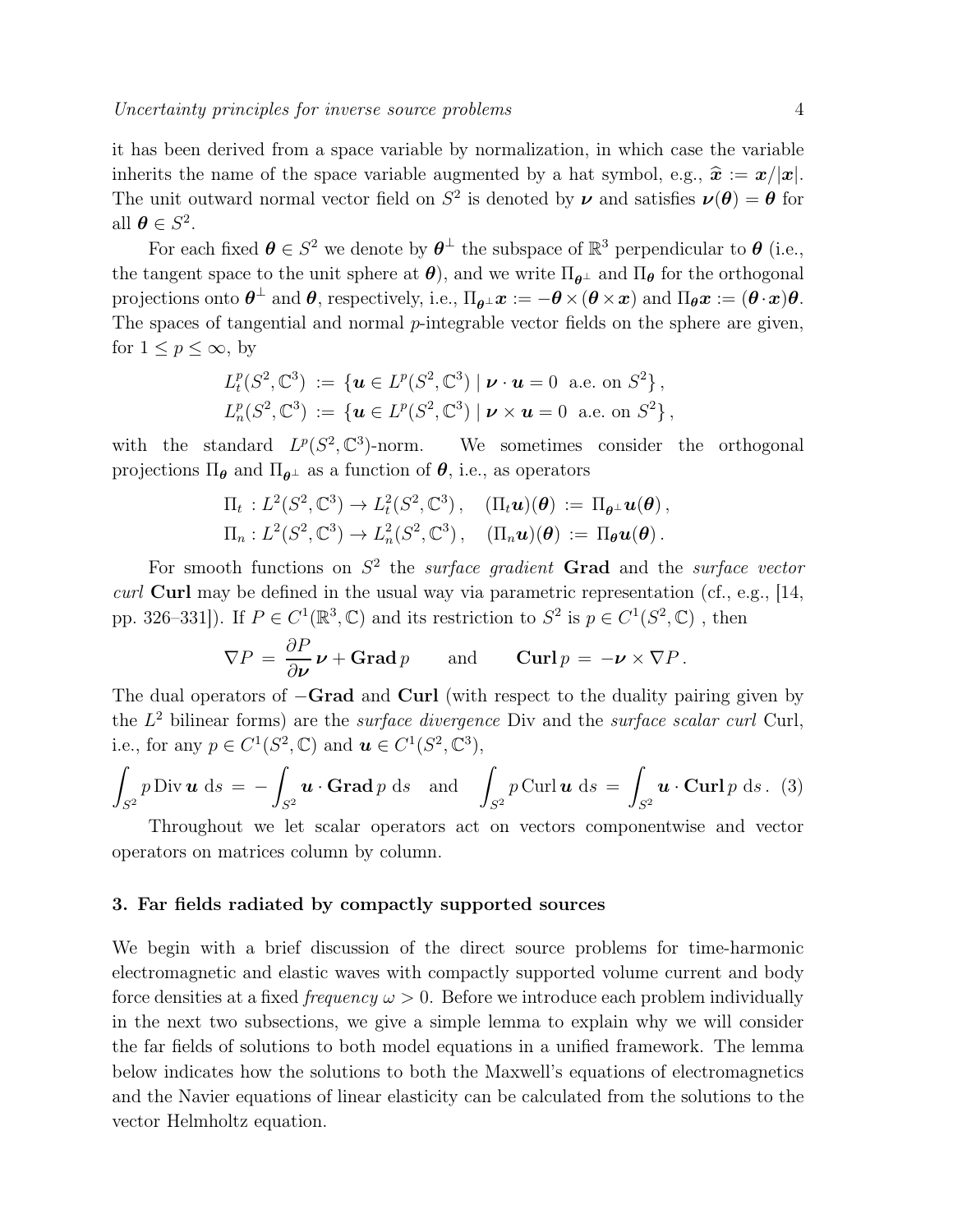$$
\frac{1}{k^2}\Delta U + U = -F,
$$

where U and F are vector-valued functions or distributions on  $\mathbb{R}^3$ .

**Lemma 3.1.** Suppose that a and b are real constants and that  $U, V$ , and  $\bf{F}$  satisfy

$$
a^2 \Delta U + U = -F \qquad and \qquad b^2 \Delta V + V = -F. \tag{4}
$$

Then  $W$ , defined by any of the three (equal) formulas below,

$$
\int \mathbf{U} + \nabla \operatorname{div}(a^2 \mathbf{U} - b^2 \mathbf{V}), \tag{5a}
$$

$$
W := \left\{ V + \text{curl curl}(a^2U - b^2V), \right\} \tag{5b}
$$

$$
-F + a^2 \operatorname{curl} \operatorname{curl} U - b^2 \nabla \operatorname{div} V, \qquad (5c)
$$

satisfies

$$
\left(-a^2 \mathbf{curl} \mathbf{curl} + b^2 \nabla \mathbf{div} + 1\right) \mathbf{W} = -\mathbf{F}.
$$
 (6)

Proof. We rewrite (4) as

$$
a^{2}\nabla \operatorname{div} \mathbf{U} = -\mathbf{F} + a^{2}\operatorname{curl} \operatorname{curl} \mathbf{U} - \mathbf{U}, \qquad (7a)
$$

$$
b^2 \nabla \operatorname{div} \mathbf{V} = -\mathbf{F} + b^2 \operatorname{curl} \operatorname{curl} \mathbf{V} - \mathbf{V} \,. \tag{7b}
$$

Substituting the right hand side of (7a) into (5a) gives (5c), and substituting (7b) into  $(5c)$  gives  $(5b)$ .

To verify  $(6)$ , we utilize  $(5a)$  and  $(5b)$  to write

 $-a^2$ curl curl  $W = -a^2$ curl curl  $U$  and  $b^2 \nabla$  div  $W = b^2 \nabla$  div  $V$ ,

add these to (5a), and use (4) to obtain

$$
\left(-a^2\mathbf{curl}\,\mathbf{curl}+b^2\nabla\,\mathrm{div}\right)\boldsymbol{W}+\boldsymbol{W}\,=\,a^2\Delta\boldsymbol{U}+\boldsymbol{U}\,=\,-\boldsymbol{F}\,.
$$

If  $U$  and  $V$  are the unique radiating solutions of the vector Helmholtz equations (4) given by the volume potential

$$
k^2 \int_{\mathbb{R}^3} \Phi_k(\boldsymbol{x} - \boldsymbol{y}) \boldsymbol{F}(\boldsymbol{y}) \, \mathrm{d}\boldsymbol{y}, \tag{8}
$$

where  $\Phi_k$  denotes the fundamental solution for the three-dimensional scalar Helmholtz equation,

$$
\Phi_k(\boldsymbol{x}) := \frac{1}{4\pi} \frac{e^{ik|\boldsymbol{x}|}}{|\boldsymbol{x}|}, \qquad \boldsymbol{x} \in \mathbb{R}^3 \setminus \{0\}, \tag{9}
$$

and  $k^2 = 1/a^2$  and  $k^2 = 1/b^2$  for U and V, respectively, then W is also radiating. The radiation conditions will be described in more detail in the next two subsections.

In the case that  $a^2 = 1/k^2$ ,  $b^2 = 0$ , and  $\mathbf{F} = \mathbf{J}$ , the equation (6) reduces to the second order Maxwell's equations for the electric field in (10) below. If instead we choose  $a^2 = \mu/\omega^2$  and  $b^2 = (\lambda + 2\mu)/\omega^2$  we obtain the Navier system in (15).

 $\Box$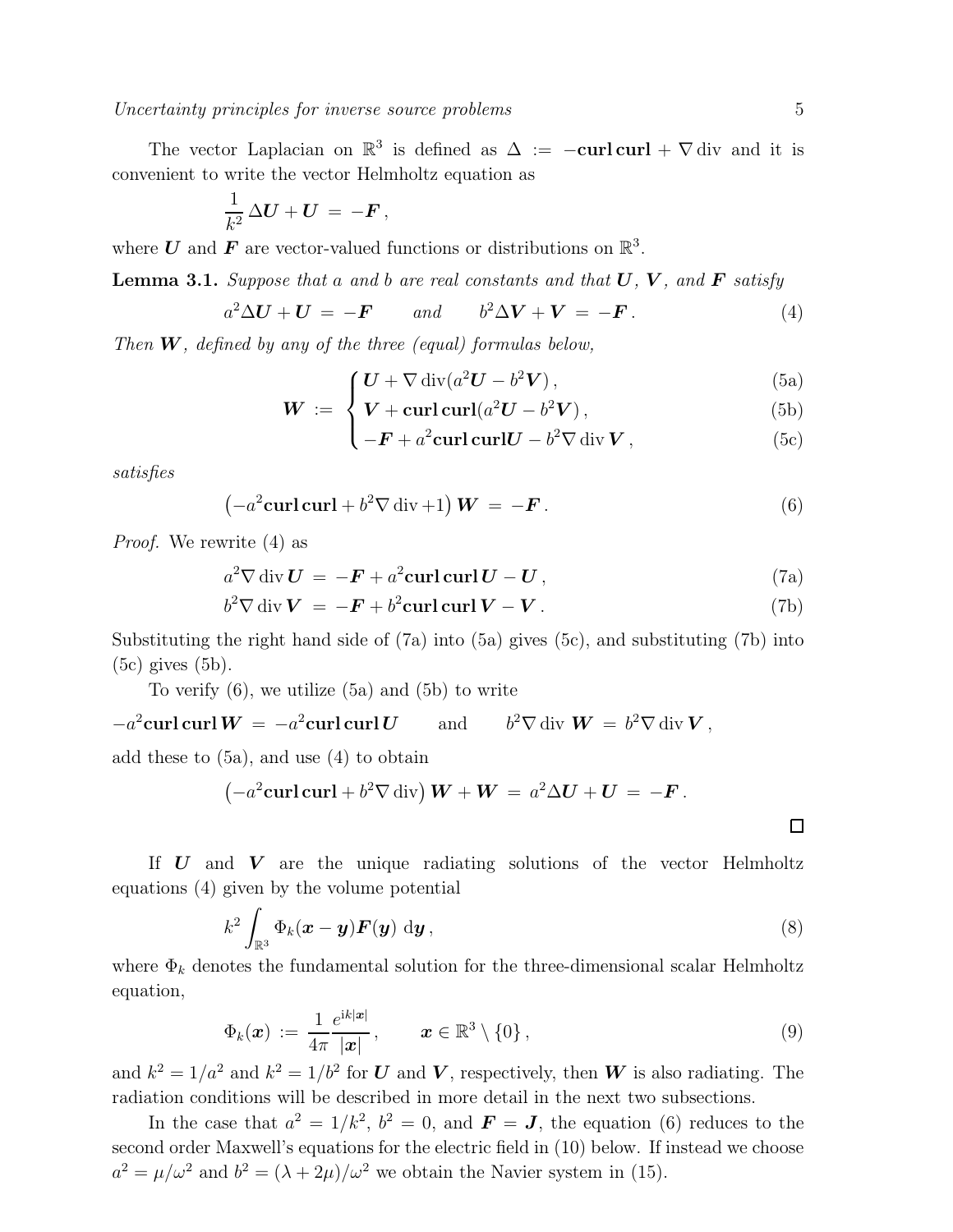#### 3.1. Electromagnetic waves

We consider a homogeneous and isotropic medium with constant *electric permittivity*  $\varepsilon > 0$  and constant *magnetic permeability*  $\mu > 0$ . Accordingly, the associated *wave* number is  $k := \omega \sqrt{\varepsilon \mu}$ .

Given a compactly supported *volume current density*  $J \in L_0^2(\mathbb{R}^3, \mathbb{C}^3)$ , the electromagnetic wave radiated by  $J$  and described by the *electric field*  $E$  satisfies the second order Maxwell system

$$
\mathbf{curl}\,\mathbf{curl}\,\mathbf{E}-k^2\boldsymbol{E}=k^2\boldsymbol{J}\qquad\text{in }\mathbb{R}^3\tag{10a}
$$

and the Silver-Müller radiation condition

$$
\lim_{|\mathbf{x}| \to \infty} |\mathbf{x}|((\mathbf{curl} \mathbf{E}) \times \hat{\mathbf{x}} - \mathrm{i} k \mathbf{E}) = 0. \tag{10b}
$$

The mapping properties of the volume potential (8) and (5a) (with  $a^2 = 1/k^2$ and  $b^2 = 0$ ) show that the unique solution to (10) satisfies  $\mathbf{E} \in H_{loc}(\text{curl}, \mathbb{R}^3)$ , and (5c) (with  $\boldsymbol{F} = \boldsymbol{J}$ ) yields

$$
\boldsymbol{E}(\boldsymbol{x})\,=\,-\boldsymbol{J}(\boldsymbol{x})+\mathrm{curl}\,\mathrm{curl}\int_{\mathbb{R}^3}\Phi_k(\boldsymbol{x}-\boldsymbol{y})\boldsymbol{J}(\boldsymbol{y})\;\mathrm{d}\boldsymbol{y}\,,\qquad \boldsymbol{x}\in\mathbb{R}^3\,,
$$

(see also, [13, Thm. 3.1]). As usual,  $H_{\text{loc}}(\text{curl}, \mathbb{R}^3)$  denotes the space of locally square integrable vector fields with locally square integrable curl.

After rescaling  $E(x) = E(kx)$  and  $J(x) = J(kx)$ , i.e., measuring distances in wavelengths,<sup>1</sup> we may assume in our calculations below that  $k = 1$ . Accordingly,

$$
\boldsymbol{E}(\boldsymbol{x}) = -\boldsymbol{J}(\boldsymbol{x}) + \operatorname{curl} \operatorname{curl} \int_{\mathbb{R}^3} \Phi(\boldsymbol{x} - \boldsymbol{y}) \boldsymbol{J}(\boldsymbol{y}) \, \mathrm{d}\boldsymbol{y}, \qquad \boldsymbol{x} \in \mathbb{R}^3, \qquad (11)
$$

where  $\Phi$  denotes the fundamental solution from (9) with  $k = 1$ . We can restore the dependence on wavelength by simply rescaling the spatial variable (i.e., replacing all parameters with the same units as  $x$  by  $k$  times that quantity) when we are done.

The asymptotics of the fundamental solution,

$$
\operatorname{curl}_x \operatorname{curl}_x (\Phi(\boldsymbol{x}-\boldsymbol{y})\boldsymbol{p}) = \frac{1}{4\pi} \frac{e^{i|\boldsymbol{x}|}}{|\boldsymbol{x}|} \Big(e^{-i\widehat{\boldsymbol{x}}\cdot\boldsymbol{y}}\Pi_{\widehat{\boldsymbol{x}}^{\perp}}\boldsymbol{p} + \mathcal{O}\Big(\frac{|\boldsymbol{p}|}{|\boldsymbol{x}|}\Big)\Big), \quad \boldsymbol{p} \in \mathbb{C}^3, \, |\boldsymbol{x}| \to \infty, \, (12)
$$

(cf., e.g., [2, p. 199]) tell us that

$$
\boldsymbol{E}(\boldsymbol{x})\,=\,\frac{1}{4\pi}\frac{e^{\mathrm{i}|\boldsymbol{x}|}}{|\boldsymbol{x}|}\boldsymbol{A}(\widehat{\boldsymbol{x}})+\mathcal{O}(|\boldsymbol{x}|^{-2})\qquad\text{as }|\boldsymbol{x}|\to\infty\,,
$$

where  $\mathbf{A} \in L^2_t(S^2, \mathbb{C}^3)$ , which is known as the *electric far field* radiated by **J**. It is given by

$$
\mathbf{A}(\boldsymbol{\theta}) = \Pi_{\boldsymbol{\theta}^{\perp}} \Biggl( \int_{\mathbb{R}^3} e^{-i\boldsymbol{\theta} \cdot \mathbf{y}} \mathbf{J}(\mathbf{y}) \, \mathrm{d}\mathbf{y} \Biggr) \,, \qquad \boldsymbol{\theta} \in S^2 \,, \tag{13}
$$

i.e., the vector field  $\boldsymbol{A}$  is just the tangential component of the Fourier transform of the source  $J$  evaluated on the unit sphere  $S^2$ .

<sup>1</sup> One unit represents  $2\pi$  wavelengths.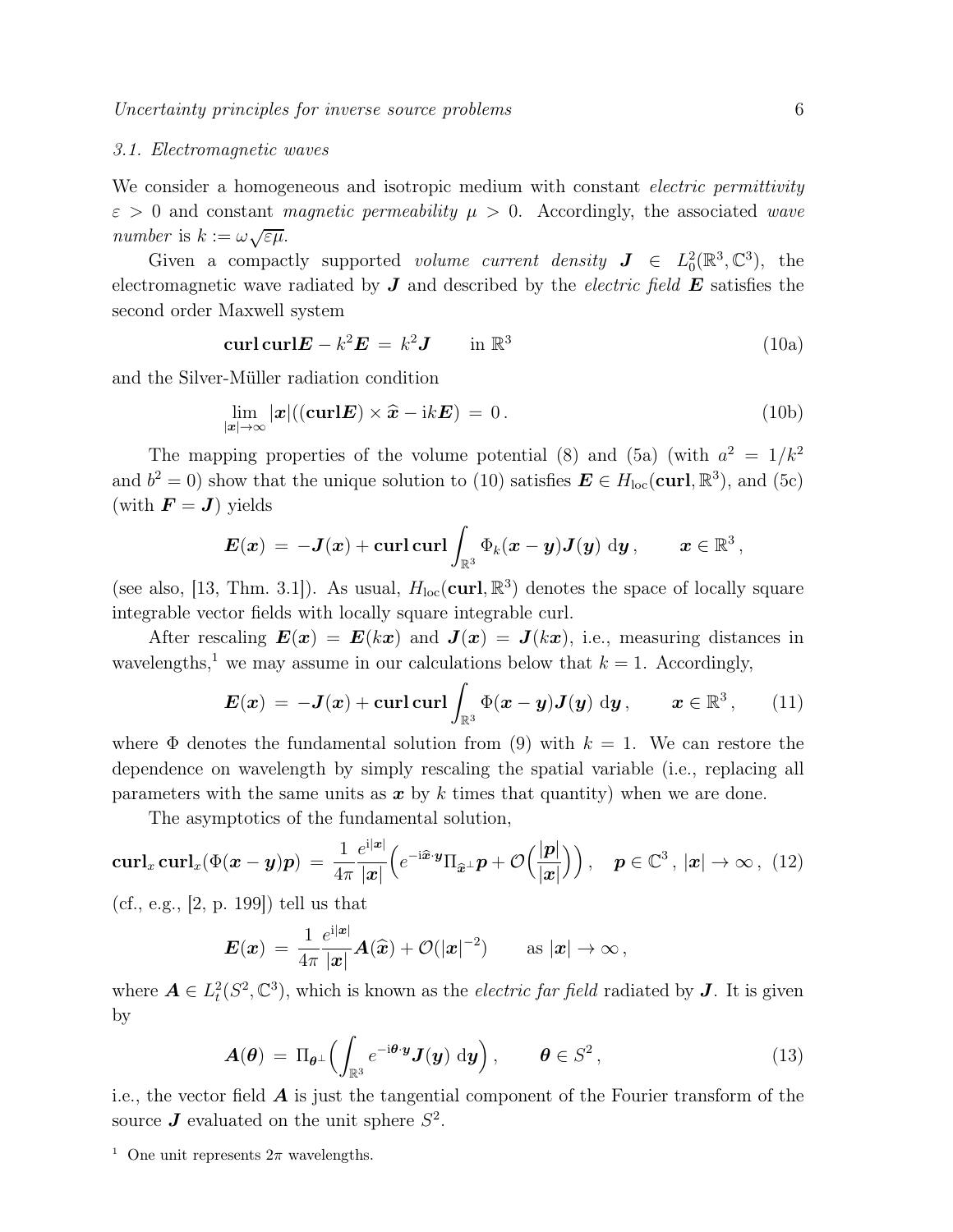Uncertainty principles for inverse source problems 7

Accordingly, the *electric far field operator*  $\mathcal{F}_{\text{electric}}$ , which maps compactly supported volume current densities to their radiated electric far fields, is a tangential projected restricted Fourier transform,

$$
\mathcal{F}_{\text{electric}}: L_0^2(\mathbb{R}^3, \mathbb{C}^3) \to L_t^2(S^2, \mathbb{C}^3), \quad \mathcal{F}_{\text{electric}}\mathbf{J} := \Pi_t(\hat{\mathbf{J}}|_{S^2}). \tag{14}
$$

#### 3.2. Elastic waves

We consider a homogeneous and isotropic medium with constant Lamé coefficients  $\lambda, \mu \in \mathbb{R}$  such that  $\mu > 0$  and  $\lambda + 2\mu > 0$ . Accordingly, the associated transversal and longitudinal wave numbers corresponding to shear and pressure waves are  $k_s := \omega / \sqrt{\mu}$ and  $k_p := \omega / \sqrt{\lambda + 2\mu}$ .

Given a compactly supported *body force density*  $\mathbf{F} \in L_0^2(\mathbb{R}^3, \mathbb{C}^3)$ , the elastic wave radiated by  $\bf{F}$  and described by the *displacement field*  $\bf{U}$  satisfies the Navier system

$$
-\mu \operatorname{\mathbf{curl}} \operatorname{\mathbf{curl}} \mathbf{U} + (\lambda + 2\mu) \nabla \operatorname{\mathrm{div}} \mathbf{U} + \omega^2 \mathbf{U} = -\omega^2 \mathbf{F} \qquad \text{in } \mathbb{R}^3 \tag{15a}
$$

and the Kupradze radiation conditions

$$
\lim_{|\mathbf{x}| \to \infty} |\mathbf{x}| (\mathbf{curl curl} \mathbf{U} \times \hat{\mathbf{x}} - i k_s \mathbf{curl} \mathbf{U}) = 0,\n\lim_{|\mathbf{x}| \to \infty} |\mathbf{x}| (\hat{\mathbf{x}} \cdot \nabla \operatorname{div} \mathbf{U} - i k_p \operatorname{div} \mathbf{U}) = 0.
$$
\n(15b)

Employing Lemma 3.1 with  $a^2 = \mu/\omega^2$  and  $b^2 = (\lambda + 2\mu)/\omega^2$ , we may write the solution as  $\boldsymbol{U} = -\boldsymbol{F} + \boldsymbol{U}_s + \boldsymbol{U}_p$  with

$$
\begin{aligned} \boldsymbol{U}_s(\boldsymbol{x}) \, & = \, \boldsymbol{\mathrm{curl}} \, \boldsymbol{\mathrm{curl}} \, \int_{\mathbb{R}^3} \Phi_{k_s}(\boldsymbol{x} - \boldsymbol{y}) \boldsymbol{F}(\boldsymbol{y}) \, \, \mathrm{d} \boldsymbol{y} \,, \qquad \boldsymbol{x} \in \mathbb{R}^3 \,, \\ \boldsymbol{U}_p(\boldsymbol{x}) \, & = \, - \nabla \, \mathrm{div} \int_{\mathbb{R}^3} \Phi_{k_p}(\boldsymbol{x} - \boldsymbol{y}) \boldsymbol{F}(\boldsymbol{y}) \, \, \mathrm{d} \boldsymbol{y} \,, \qquad \quad \boldsymbol{x} \in \mathbb{R}^3 \,, \end{aligned}
$$

where  $k_s = 1/a$  and  $k_p = 1/b$  (see also [11, p. 196]). As can be seen from (5),  $\mathbf{U} \in H^1_{loc}(\mathbb{R}^3, \mathbb{C}^3)$ , the space of locally square integrable vector fields with locally square integrable gradient.

In the following we consider the transversal and the longitudinal components  $U_s$ and  $U_p$  of the radiated wave, i.e., the *shear wave* and the *pressure wave*, separately. After rescaling  $\boldsymbol{U}_s(\boldsymbol{x}) = \boldsymbol{U}_s(k_s \boldsymbol{x})$  and  $\boldsymbol{F}(\boldsymbol{x}) = \boldsymbol{F}(k_s \boldsymbol{x})$ , i.e., measuring distances in transversal wavelengths, we may assume in our calculations below that  $k_s = 1$  and consider

$$
\boldsymbol{U}_s(\boldsymbol{x})\,=\, \boldsymbol{\mathrm{curl}}\,\boldsymbol{\mathrm{curl}}\, \displaystyle\int_{\mathbb{R}^3} \Phi(\boldsymbol{x}-\boldsymbol{y})\boldsymbol{F}(\boldsymbol{y})\,\,\mathrm{d}\boldsymbol{y}\,, \qquad \boldsymbol{x}\in\mathbb{R}^3\,,
$$

where  $\Phi$  again denotes the fundamental solution from (9) with  $k = 1$ . Similarly, we find for the longitudinal component  $\mathbf{U}_p$  that, after rescaling  $\mathbf{U}_p(\bm{x}) = \mathbf{U}_p(k_p\bm{x})$  and  $\mathbf{F}(\mathbf{x}) = \mathbf{F}(k_p \mathbf{x})$ , i.e., measuring distances in longitudinal wavelengths,

$$
\boldsymbol{U}_p(\boldsymbol{x}) = -\nabla \operatorname{div} \int_{\mathbb{R}^3} \Phi(\boldsymbol{x} - \boldsymbol{y}) \boldsymbol{F}(\boldsymbol{y}) \, \mathrm{d}\boldsymbol{y}, \qquad \boldsymbol{x} \in \mathbb{R}^3. \tag{17}
$$

It is important to note that the rescaling is different for the two components  $U_s$  and  $U_p$  of the displacement field U. This is possible because, as we will see next, the far fields of the shear wave and of the pressure wave are independent of each other.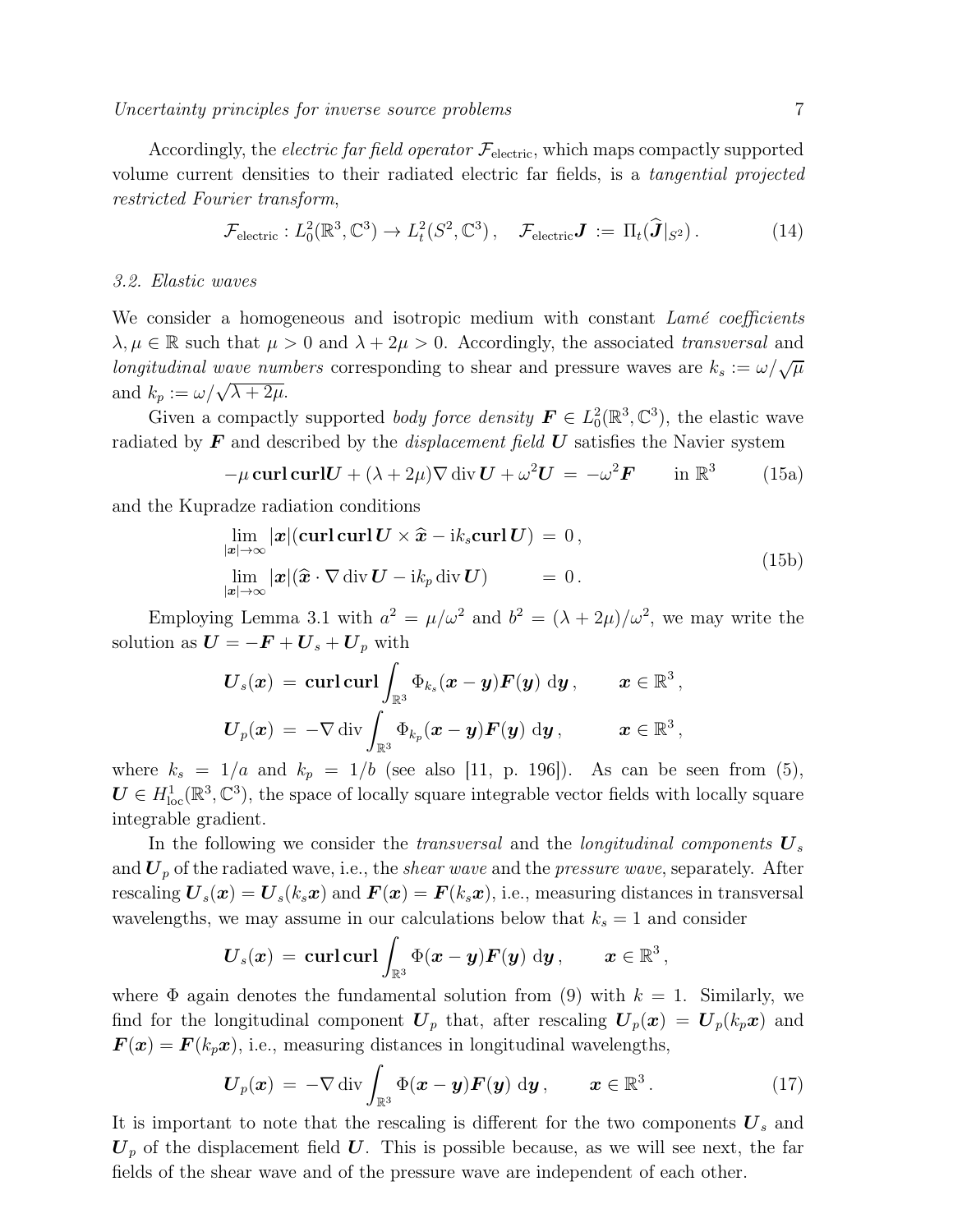The asymptotics of the fundamental solution (12) and

$$
\nabla_x \operatorname{div}_x (\Phi(\mathbf{x}-\mathbf{y})\mathbf{p}) = -\frac{1}{4\pi} \frac{e^{i|\mathbf{x}|}}{|\mathbf{x}|} \Big( e^{-i\widehat{\mathbf{x}} \cdot \mathbf{y}} \Pi_{\widehat{\mathbf{x}}} \mathbf{p} + \mathcal{O}\Big(\frac{|\mathbf{p}|}{|\mathbf{x}|}\Big) \Big), \qquad \mathbf{p} \in \mathbb{C}^3, \ |\mathbf{x}| \to \infty,
$$

(cf., e.g., [11, p. 208]) tell us that

$$
\boldsymbol{U}_s(\boldsymbol{x}) \, = \, \frac{1}{4\pi} \frac{e^{i|\boldsymbol{x}|}}{|\boldsymbol{x}|} \boldsymbol{A}_s(\widehat{\boldsymbol{x}}) + \mathcal{O}(|\boldsymbol{x}|^{-2}) \qquad \text{as } |\boldsymbol{x}| \to \infty \,, \tag{18a}
$$

$$
\boldsymbol{U}_p(\boldsymbol{x})\,=\,\frac{1}{4\pi}\frac{e^{\mathrm{i}|\boldsymbol{x}|}}{|\boldsymbol{x}|}\boldsymbol{A}_p(\widehat{\boldsymbol{x}})+\mathcal{O}(|\boldsymbol{x}|^{-2})\qquad\text{as }|\boldsymbol{x}|\to\infty\,,\tag{18b}
$$

where  $A_s \in L^2_t(S^2, \mathbb{C}^3)$  and  $A_p \in L^2_n(S^2, \mathbb{C}^3)$  are called transversal and longitudinal elastic far fields radiated by  $\bf{F}$  and given by

$$
\boldsymbol{A}_s(\boldsymbol{\theta})\,=\,\Pi_{\boldsymbol{\theta}^{\perp}}\Bigl(\int_{\mathbb{R}^3}e^{-{\rm i}\boldsymbol{\theta}\cdot\boldsymbol{y}}\boldsymbol{F}(\boldsymbol{y})\,\,{\rm d}\boldsymbol{y}\Bigr)\,,\quad \boldsymbol{A}_p(\boldsymbol{\theta})\,=\,\Pi_{\boldsymbol{\theta}}\Bigl(\int_{\mathbb{R}^3}e^{-{\rm i}\boldsymbol{\theta}\cdot\boldsymbol{y}}\boldsymbol{F}(\boldsymbol{y})\,\,{\rm d}\boldsymbol{y}\Bigr)\,,\qquad \boldsymbol{\theta}\in S^2\,,
$$

i.e., the vector fields  $A_s$  and  $A_p$  are just the tangential and the normal components of the Fourier transform of the source  $\boldsymbol{F}$  evaluated on the unit sphere  $S^2$ .

Accordingly, the transversal and longitudinal elastic far field operators  $\mathcal{F}_{\text{elas}}^{(s)}$ elastic and  $\mathcal{F}_{\text{elastic}}^{(p)}$ , which map compactly supported body force densities to their radiated transversal and longitudinal elastic far fields, are the tangential and normal projected restricted Fourier transforms,

$$
\mathcal{F}^{(s)}_{\text{elastic}}: L_0^2(\mathbb{R}^3, \mathbb{C}^3) \to L_t^2(S^2, \mathbb{C}^3), \quad \mathcal{F}^{(s)}_{\text{elastic}}\mathbf{F} := \Pi_t(\widehat{\mathbf{F}}|_{S^2}), \tag{20a}
$$

$$
\mathcal{F}_{\text{elastic}}^{(p)}: L_0^2(\mathbb{R}^3, \mathbb{C}^3) \to L_n^2(S^2, \mathbb{C}^3), \quad \mathcal{F}_{\text{elastic}}^{(p)} \mathbf{F} := \Pi_n(\widehat{\mathbf{F}}|_{S^2}). \tag{20b}
$$

#### 4. Projected restricted Fourier transforms

We continue by characterizing far fields radiated by electromagnetic or elastic sources supported in a ball  $B_R(0)$  of radius  $R > 0$  centered at the origin. The similarity between (14) and (20) allows us to treat both cases in a unified framework, and we consider the projected restricted Fourier transforms

$$
\mathcal{F}_{B_R(0)}^{(t)}: L^2(B_R(0), \mathbb{C}^3) \to L^2_t(S^2, \mathbb{C}^3), \quad \mathcal{F}_{B_R(0)}^{(t)} \mathbf{f} := \Pi_t(\widehat{\mathbf{f}}|_{S^2}), \tag{21a}
$$

$$
\mathcal{F}_{B_R(0)}^{(n)}: L^2(B_R(0), \mathbb{C}^3) \to L^2_n(S^2, \mathbb{C}^3), \quad \mathcal{F}_{B_R(0)}^{(n)} \mathbf{f} := \Pi_n(\hat{\mathbf{f}}|_{S^2}). \tag{21b}
$$

We restrict the discussion to  $L^2$ -sources supported on balls  $B_R(0)$ , because in this special case we can explicitly derive the singular value decompositions of both operators in terms of spaces of vector spherical harmonics.

To begin with, we collect some basic facts on vector spherical harmonics (see, e.g., [2] for more details). Let  $\mathbb{Y}_n$  denote the space of (scalar) spherical harmonics of degree  $n \geq 0$  on the unit sphere  $S^2$ . The subspaces  $\mathbb{Y}_n$ ,  $n \geq 0$ , have dimension  $2n + 1$ , are mutually orthogonal and span  $L^2(S^2, \mathbb{C})$ , i.e.,

$$
L^2(S^2, \mathbb{C}) = \bigoplus_{n=0}^{\infty} \mathbb{Y}_n.
$$
 (22)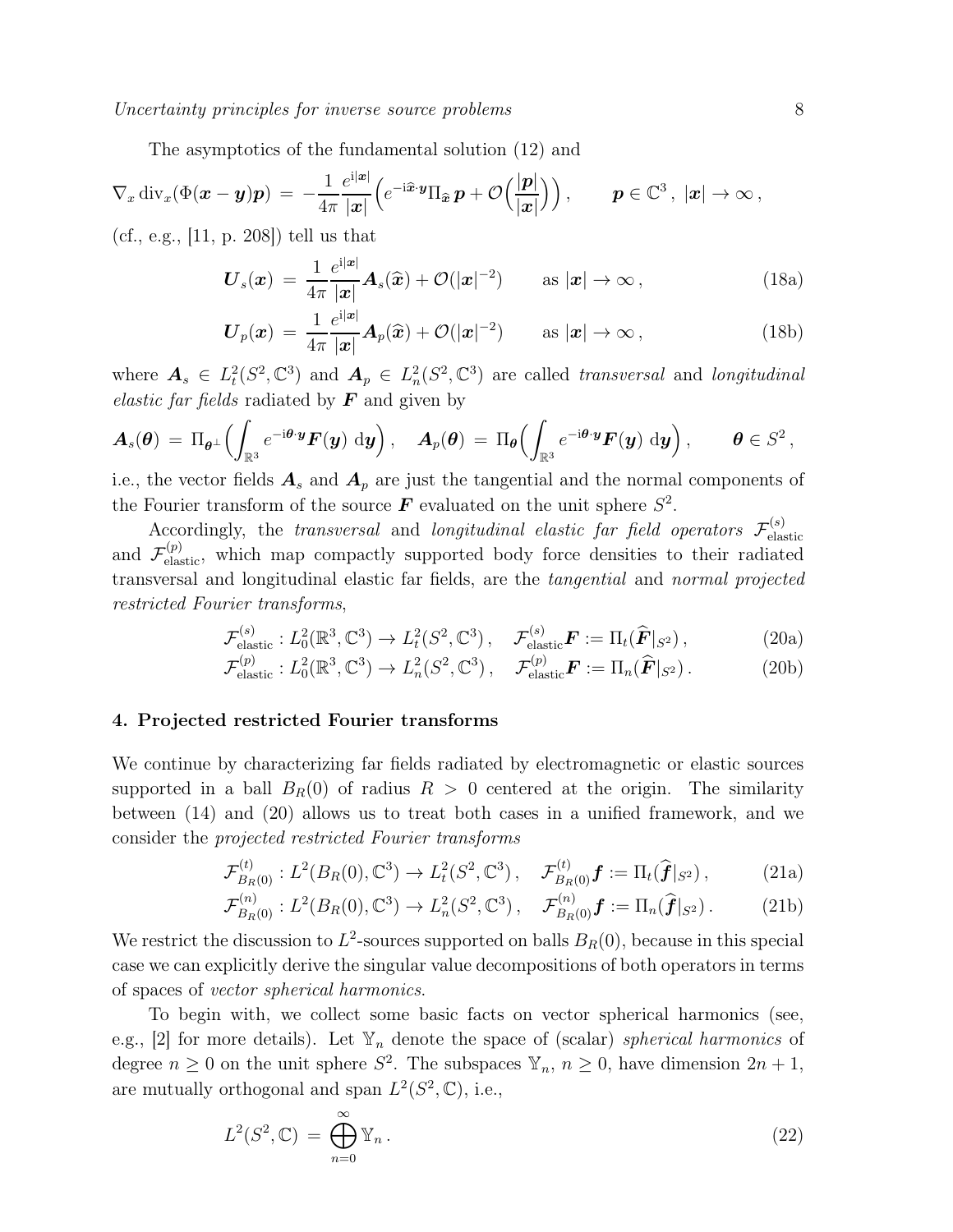If we define, for  $n \geq 1$ ,

$$
\mathbb{U}_n := \mathbf{Grad} \, \mathbb{Y}_n \qquad \text{and} \qquad \mathbb{V}_n := -\mathbf{Curl} \, \mathbb{Y}_n = \boldsymbol{\nu} \times \mathbb{U}_n \,,
$$

then  $\mathbb{U}_n$  and  $\mathbb{V}_n$  are mutually orthogonal,  $\mathbb{T}_n := \mathbb{U}_n \oplus \mathbb{V}_n$  is called the space of *tangential* vector spherical harmonics of order n, and

$$
L_t^2(S^2, \mathbb{C}^3) = \bigoplus_{n=1}^{\infty} \mathbb{T}_n.
$$

Similarly, the space of *normal vector spherical harmonics* of order  $n \geq 0$  is given by  $\mathbb{W}_n := \boldsymbol{\nu} \mathbb{Y}_n$ , and

$$
L_n^2(S^2, \mathbb{C}^3) = \bigoplus_{n=0}^{\infty} \mathbb{W}_n.
$$

If  ${Y_n^m \mid -n \leq m \leq n}$  is any orthonormal basis of  $\mathbb{Y}_n$ , then

$$
\boldsymbol{U}_n^m := \frac{1}{\sqrt{n(n+1)}} \mathbf{Grad}\, Y_n^m, \qquad -n \le m \le n, \qquad (23a)
$$

$$
\boldsymbol{V}_n^m := -\frac{1}{\sqrt{n(n+1)}} \mathbf{Curl}\, Y_n^m = \boldsymbol{\nu} \times \boldsymbol{U}_n^m, \qquad -n \le m \le n, \qquad (23b)
$$

form orthonormal bases of  $\mathbb{U}_n$  and  $\mathbb{V}_n$ , respectively, and  $\{\boldsymbol{\nu} Y_n^m \mid -n \leq m \leq n\}$  is an orthonormal basis of  $\mathbb{W}_n$ .

#### 4.1. The singular value decomposition of  $\mathcal{F}_{B_R}^{(t)}$  $B_R(0)$

To formulate the singular value decomposition of the tangential restricted Fourier transform  $\mathcal{F}_{B_R(0)}^{(t)}$  we use the *spherical vector wave functions* 

$$
\begin{aligned} \boldsymbol{M}^m_n(\boldsymbol{x}) \, &:=\, -\sqrt{n(n+1)}j_n(|\boldsymbol{x}|)\boldsymbol{V}^m_n(\widehat{\boldsymbol{x}})\,, \qquad \boldsymbol{x}\in\mathbb{R}^3\,, \\ \boldsymbol{N}^m_n(\boldsymbol{x}) \, &:=\, -\sqrt{n(n+1)}h_n^{(1)}(|\boldsymbol{x}|)\boldsymbol{V}^m_n(\widehat{\boldsymbol{x}})\,, \qquad \boldsymbol{x}\in\mathbb{R}^3\setminus\{0\}\,, \end{aligned}
$$

where  $j_n$  and  $h_n^{(1)}$  denote the spherical Bessel and Hankel functions of degree n. These satisfy

$$
\begin{aligned} \textbf{curl} \boldsymbol{M}^m_n(\boldsymbol{x}) &= \frac{n(n+1)}{|\boldsymbol{x}|} j_n(|\boldsymbol{x}|) Y^m_n(\widehat{\boldsymbol{x}}) \widehat{\boldsymbol{x}} \\ &+ \frac{\sqrt{n(n+1)}}{|\boldsymbol{x}|} (j_n(|\boldsymbol{x}|) + |\boldsymbol{x}| j_n'(|\boldsymbol{x}|)) \boldsymbol{U}^m_n(\widehat{\boldsymbol{x}}) \,, \hspace{1cm} \boldsymbol{x} \in \mathbb{R}^3 \,, \\ \textbf{curl} \boldsymbol{N}^m_n(\boldsymbol{x}) &= \frac{n(n+1)}{|\boldsymbol{x}|} h_n^{(1)}(|\boldsymbol{x}|) Y^m_n(\widehat{\boldsymbol{x}}) \widehat{\boldsymbol{x}} \\ &+ \frac{\sqrt{n(n+1)}}{|\boldsymbol{x}|} (h_n^{(1)}(|\boldsymbol{x}|) + |\boldsymbol{x}| (h_n^{(1)})'(|\boldsymbol{x}|)) \boldsymbol{U}^m_n(\widehat{\boldsymbol{x}}) \,, \hspace{1cm} \boldsymbol{x} \in \mathbb{R}^3 \setminus \{0\} \,, \end{aligned}
$$

(see, e.g., [14, Thm. 2.43]). Since  $\mathbb{N}_n^m$  and  $\text{curl} \mathbb{N}_n^m$  are radiating solutions to the homogeneous Maxwell system in  $\mathbb{R}^3 \setminus \{0\}$ , they have a well-defined far field, and the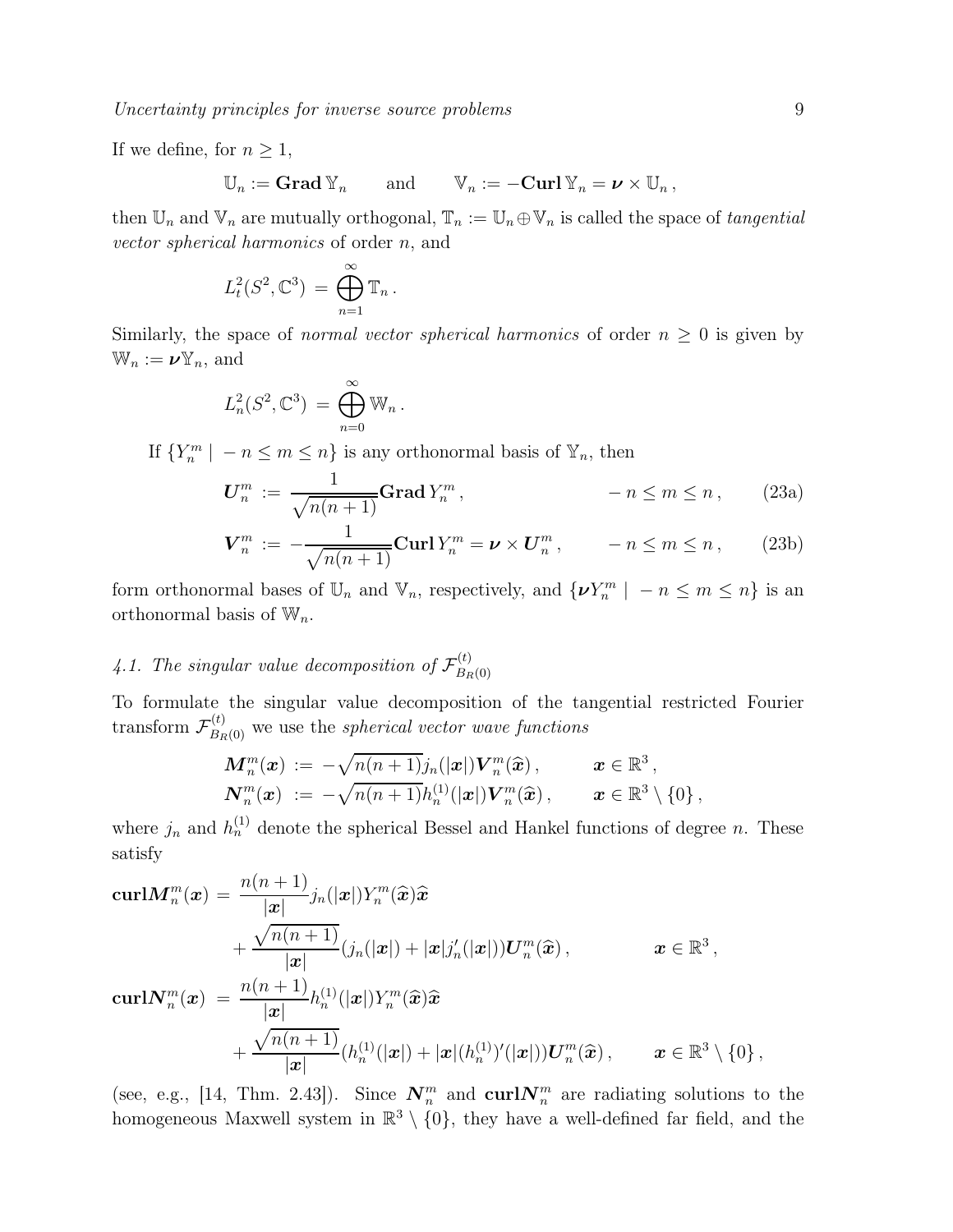asymptotics of the spherical Hankel functions tell us that<sup>2</sup>

$$
(\mathbf{N}_n^m)^\infty(\boldsymbol{\theta}) \qquad = -\frac{4\pi}{\mathrm{i}^{n+1}}\sqrt{n(n+1)}\mathbf{V}_n^m(\boldsymbol{\theta})\,, \qquad \boldsymbol{\theta} \in S^2\,, \tag{26a}
$$

$$
(\mathbf{curl} \mathbf{N}_n^m)^\infty(\boldsymbol{\theta}) = \frac{4\pi}{\mathrm{i}^n} \sqrt{n(n+1)} \mathbf{U}_n^m(\boldsymbol{\theta}), \qquad \boldsymbol{\theta} \in S^2, \qquad (26b)
$$

(cf., e.g., [2, Thm. 6.28]). Furthermore, for  $n, n' \geq 1, -n \leq m \leq n$  and  $-n' \leq m' \leq n'$ , a short computation shows the orthogonality relations<sup>3</sup>

$$
\int_{B_R(0)} \boldsymbol{M}_n^m(\boldsymbol{y}) \cdot \overline{\boldsymbol{M}_{n'}^{m'}(\boldsymbol{y})} \, \mathrm{d}\boldsymbol{y} = \delta_m^{m'} \delta_n^{n'} n(n+1) \int_0^R j_n^2(r) r^2 \, \mathrm{d}r,
$$
\n
$$
\int_{B_R(0)} \mathbf{curl} \boldsymbol{M}_n^m(\boldsymbol{y}) \cdot \overline{\mathbf{curl} \boldsymbol{M}_{n'}^{m'}(\boldsymbol{y})} \, \mathrm{d}\boldsymbol{y}
$$
\n
$$
= \delta_m^{m'} \delta_n^{n'} n(n+1) \int_{B_R(0)} (n(n+1) j_n^2(r) + (j_n(r) + r j_n'(r))^2) \, \mathrm{d}r,
$$
\n
$$
\int_{B_R(0)} \boldsymbol{M}_n^m(\boldsymbol{y}) \cdot \overline{\mathbf{curl} \boldsymbol{M}_{n'}^{m'}(\boldsymbol{y})} \, \mathrm{d}\boldsymbol{y} = 0.
$$

It is well known that, for any  $p \in \mathbb{C}^3$ ,

$$
\operatorname{curl}_x\operatorname{curl}_x(\Phi(\boldsymbol{x}-\boldsymbol{y})\boldsymbol{p})\,=\,\mathrm{i}\sum_{n=1}^\infty\frac{1}{n(n+1)}\sum_{m=-n}^n\boldsymbol{N}^m_n(\boldsymbol{x})\overline{\boldsymbol{M}^m_n(\boldsymbol{y})}\cdot\boldsymbol{p}\\qquad \qquad +\,\mathrm{i}\sum_{n=1}^\infty\frac{1}{n(n+1)}\sum_{m=-n}^n\operatorname{curl}\boldsymbol{N}^m_n(\boldsymbol{x})\overline{\operatorname{curl}\boldsymbol{M}^m_n(\boldsymbol{y})}\cdot\boldsymbol{p}
$$

 $(cf., e.g., [2, p. 222]),$  and using  $(26)$  we find that its far field satisfies

$$
\begin{aligned} (\mathbf{curl}_x\,\mathbf{curl}_x(\Phi(\cdot - \bm{y})\bm{p}))^{\infty}(\bm{\theta}) \, & = \, -\sum_{n=1}^{\infty} \frac{4\pi}{i^n} \frac{1}{\sqrt{n(n+1)}} \sum_{m=-n}^{n} \bm{V}^m_n(\bm{\theta}) \overline{\bm{M}^m_n(\bm{y})} \cdot \bm{p} \\ & \quad + \sum_{n=1}^{\infty} \frac{4\pi}{i^{n-1}} \frac{1}{\sqrt{n(n+1)}} \sum_{m=-n}^{n} \bm{U}^m_n(\bm{\theta}) \overline{\mathbf{curl}\bm{M}^m_n(\bm{y})} \cdot \bm{p} \, . \end{aligned}
$$

Substituting this into  $(21)$  using  $(11)$ – $(13)$  we obtain that

 $\mathbf{r}$ 

$$
\begin{aligned} (\mathcal{F}^{(t)}_{B_R(0)}\boldsymbol{f})(\boldsymbol{\theta})\, & = \, \int_{B_R(0)} (\boldsymbol{\mathrm{curl}}_x\,\boldsymbol{\mathrm{curl}}_x(\Phi(\cdot - \boldsymbol{y})\boldsymbol{f}(\boldsymbol{y})))^\infty(\boldsymbol{\theta}) \; \mathrm{d}\boldsymbol{y} \\ & = - \sum_{n=1}^\infty \frac{4\pi}{\mathrm{i}^n} \frac{1}{\sqrt{n(n+1)}} \sum_{m=-n}^n \boldsymbol{V}^m_n(\boldsymbol{\theta}) \int_{B_R(0)} \overline{\boldsymbol{M}^m_n(\boldsymbol{y})} \cdot \boldsymbol{f}(\boldsymbol{y}) \; \mathrm{d}\boldsymbol{y} \\ & + \sum_{n=1}^\infty \frac{4\pi}{\mathrm{i}^{n-1}} \frac{1}{\sqrt{n(n+1)}} \sum_{m=-n}^n \boldsymbol{U}^m_n(\boldsymbol{\theta}) \int_{B_R(0)} \overline{\boldsymbol{\mathrm{curl}} \boldsymbol{M}^m_n(\boldsymbol{y})} \cdot \boldsymbol{f}(\boldsymbol{y}) \; \mathrm{d}\boldsymbol{y} \, . \end{aligned}
$$

Since  $\bm{U}_n^m$  $_n^m$ ,  $\boldsymbol{V}_n^m$  $_n^m$ ,  $n \ge 1$ ,  $-n \le m \le n$ , form a complete orthonormal system in  $L_t^2(S^2, \mathbb{C}^3)$ , and  $\mathbf{M}_n^m$ , curl $\mathbf{M}_n^m$ ,  $n \geq 1$ ,  $-n \leq m \leq n$ , is an orthogonal system in  $L^2(B_R(0), \mathbb{C}^3)$ ,

<sup>2</sup> Sometimes we denote the far field of a radiating solution  $U$  to Maxwell's equations or of the Navier system just by  $U^{\infty}$ .

<sup>3</sup> As usual,  $\delta_n^{n'}$ ,  $n, n' \in \mathbb{Z}$  denotes the Kronecker delta.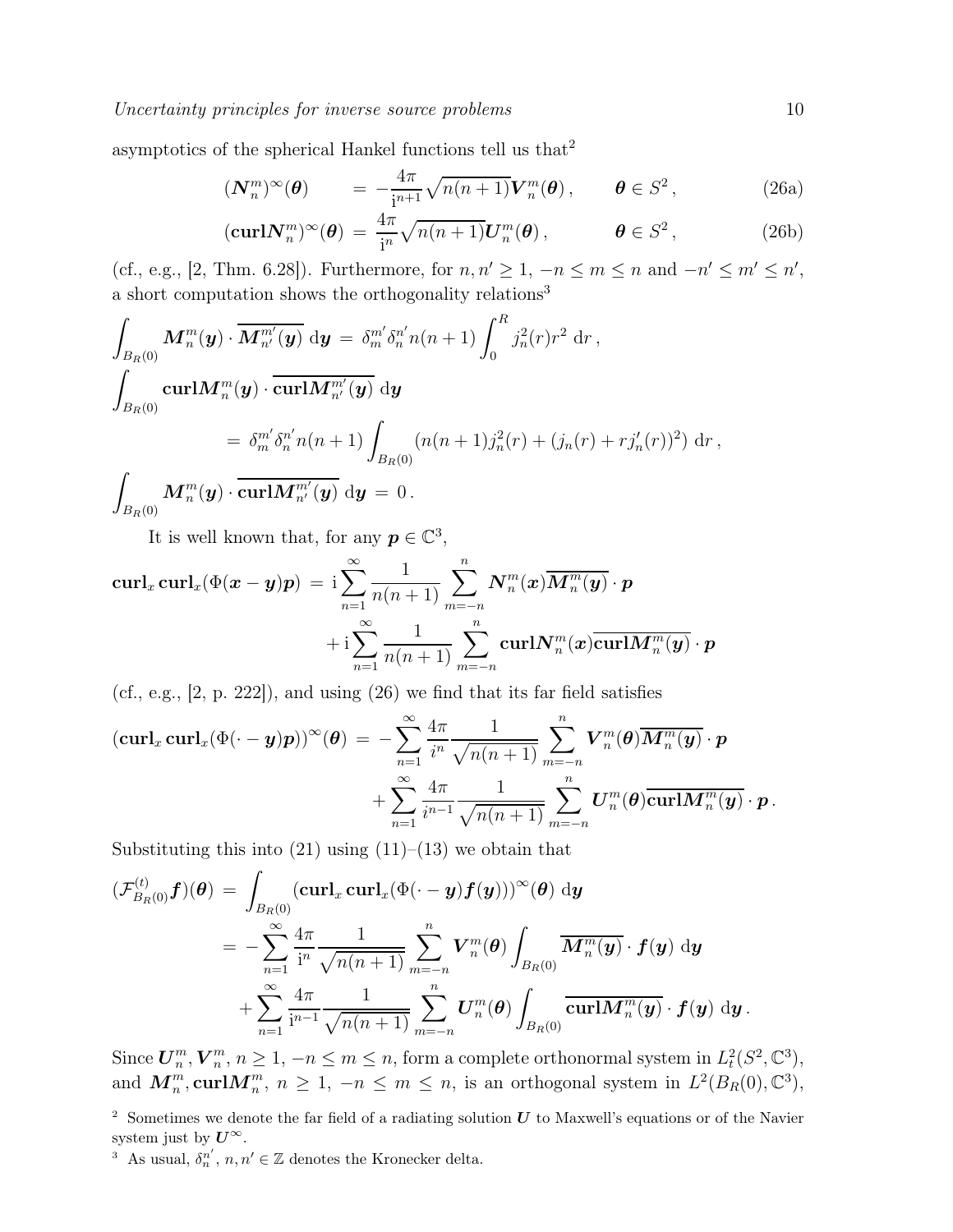this shows that a singular system for  $\mathcal{F}_{B_R(0)}^{(t)}$  is given by  $(\sigma_{m,n}^{(j)}; \mathbf{u}_{m,n}^{(j)}, \mathbf{v}_{m,n}^{(j)}), n \geq 1$ ,  $-n \leq m \leq n, j = s, t$ , where the squared singular values  $(\sigma_{m,n}^{(j)})^2$  are<sup>4</sup>

$$
(\sigma_{m,n}^{(s)})^2 := 4\pi r_n^2(R) := (4\pi)^2 \int_0^R (n(n+1)j_n^2(r) + (j_n(r) + rj_n'(r))^2) \, dr,
$$
 (28a)

$$
(\sigma_{m,n}^{(t)})^2 := 4\pi s_n^2(R) := (4\pi)^2 \int_0^R j_n^2(r) r^2 dr,
$$
\n(28b)

the left singular vectors are

$$
\boldsymbol{u}_{m,n}^{(s)}(\boldsymbol{\theta}) := \boldsymbol{U}_n^m(\boldsymbol{\theta}), \quad \boldsymbol{u}_{m,n}^{(t)}(\boldsymbol{\theta}) := \boldsymbol{V}_n^m(\boldsymbol{\theta}), \qquad \boldsymbol{\theta} \in S^2,
$$
 (28c)

and the right singular vectors are

$$
\boldsymbol{v}_{m,n}^{(s)}(\boldsymbol{y}) := \left(\frac{4\pi}{n(n+1)}\right)^{\frac{1}{2}} \frac{i^{n-1}}{r_n(R)} \mathbf{curl} \boldsymbol{M}_n^m(\boldsymbol{y}), \qquad \boldsymbol{y} \in B_R(0), \tag{28d}
$$

$$
\boldsymbol{v}_{m,n}^{(t)}(\boldsymbol{y}) := -\left(\frac{4\pi}{n(n+1)}\right)^{\frac{1}{2}} \frac{\mathrm{i}^n}{s_n(R)} \boldsymbol{M}_n^m(\boldsymbol{y}), \qquad \boldsymbol{y} \in B_R(0). \qquad (28e)
$$

Remark 4.1. The rescaled squared singular values  $\{s_n^2(R)\}\$  of the operator  $\mathcal{F}_{B_R(0)}^{(t)}$  in (28b) coincide with the rescaled squared singular values of the corresponding operator in our study of the three-dimensional scalar case in [8]. These numbers have been analyzed in [8], and a corresponding analysis of the rescaled squared singular values  $\{r_n^2(R)\}$ from (28a) can be found in Appendix A below. The following properties will have immediate consequences for our subsequent analysis.

The numbers  $\{r_n^2(R)\}\$ and  $\{s_n^2(R)\}\$ satisfy

$$
\sum_{n=0}^{\infty} (2n+1)r_n^2(R) = \frac{4\pi}{3}R^3 + 4\pi R \quad \text{and} \quad \sum_{n=0}^{\infty} (2n+1)s_n^2(R) = \frac{4\pi}{3}R^3,
$$

but they decay rapidly as a function of n as soon as  $n \geq R$ ,

$$
r_n^2(R) \le b_0 \left( 3\sqrt{e} \max\left\{ 1, \frac{1}{R} \right\} + R + \frac{2\sqrt{e}}{R} \right) \left( n + \frac{3}{2} \right)^{\frac{2}{3}} \left( \frac{R^2}{n^2} e^{1 - \frac{R^2}{(n+2)^2}} \right)^n \quad \text{if } n \ge R > 0,
$$
  

$$
s_n^2(R) \le b_0 R \left( n + \frac{1}{2} \right)^{\frac{2}{3}} \left( \frac{R^2}{(n+1)^2} e^{1 - \frac{R^2}{(n+1)^2}} \right)^{n+1} \quad \text{if } n \ge R > 0,
$$

where the constant  $b_0 \approx 4.791$  is independent of n and R. Moreover, the odd and even rescaled squared singular values  $r_{2n+1}^2(R)$ ,  $s_{2n+1}^2(R)$  and  $r_{2n}^2(R)$ ,  $s_{2n}^2(R)$  are decreasing as functions of n, and for  $n \geq R$  both sequences  $r_n^2(R)$  and  $s_n^2(R)$  are strictly monotonically decreasing as a whole. Asymptotically, as  $R \to \infty$ ,

$$
r_n^2(R) \sim s_n^2(R) \sim \begin{cases} 2\pi \sqrt{R^2 - \left(n + \frac{1}{2}\right)^2}, & n + \frac{1}{2} \le R, \\ 0, & n + \frac{1}{2} > R, \end{cases}
$$

(see also Lemma A.6 below and [8, Cor. A.10] for more rigorous statements).

<sup>4</sup> The superscripts (s) and (t) refer to the fact that the corresponding left singular vectors  $u_{m,n}^{(s)}$ and  $u_{m,n}^{(t)}$  in (28c) are sometimes said to be spheroidal and toroidal tangential vector fields, respectively, (see, e.g., [4, p. 223]).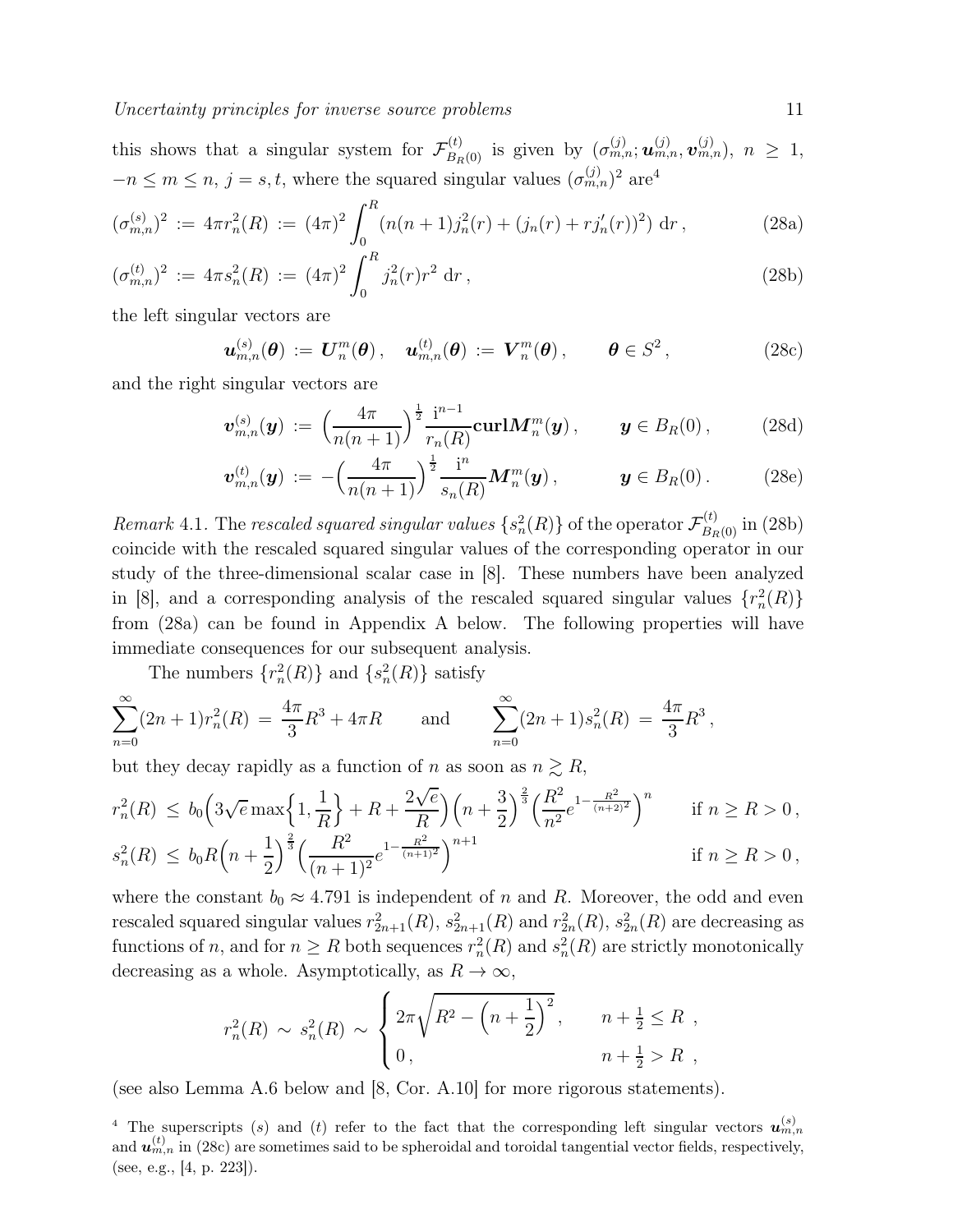This means that there is an approximately  $2R^2$ -dimensional subspace of  $L^2(B_R(0), \mathbb{C}^3)$  that is propagated by  $\mathcal{F}_{B_R(0)}^{(t)}$ , while its orthogonal complement is strongly dampened. We will utilize this rapid transition to evanescence to define subspaces of socalled nonevanescent far fields as part of our regularization strategy for far field splitting and data completion in Section 4.4 below.  $\Diamond$ 

#### 4.2. The singular value decomposition of  $\mathcal{F}_{B_R}^{(n)}$  $B_R(0)$

To formulate the singular value decomposition of the normal restricted Fourier transform  $\mathcal{F}_{B_R(0)}^{(n)}$  we use the *spherical wave functions* 

$$
u_n^m(\boldsymbol{x}) := j_n(|\boldsymbol{x}|)Y_n^m(\widehat{\boldsymbol{x}}), \quad \boldsymbol{x} \in \mathbb{R}^3, \qquad v_n^m(\boldsymbol{x}) := h_n^{(1)}(|\boldsymbol{x}|)Y_n^m(\widehat{\boldsymbol{x}}), \quad \boldsymbol{x} \in \mathbb{R}^3 \setminus \{0\}.
$$
  
For any  $\boldsymbol{p} \in \mathbb{C}^3$ 

For any  $p \in \mathbb{C}^3$ ,

$$
\nabla_{\boldsymbol{x}} \operatorname{div}_{\boldsymbol{x}} (\Phi(\boldsymbol{x} - \boldsymbol{y}) \boldsymbol{p}) \, = \, \mathrm{i} \sum_{n=0}^{\infty} \sum_{m=-n}^{n} \nabla v_n^m(\boldsymbol{x}) \overline{\nabla u_n^m(\boldsymbol{y})} \cdot \boldsymbol{p}
$$

(cf., e.g., [2, p. 222]). The asymptotics of the spherical Hankel functions (cf., e.g., [2, p. 31]) tell us that

$$
\nabla v_n^m(\boldsymbol{x})\,=\,\frac{1}{4\pi}\frac{e^{\mathrm{i}|\boldsymbol{x}|}}{|\boldsymbol{x}|}\frac{4\pi}{\mathrm{i}^n}Y_n^m(\widehat{\boldsymbol{x}})\widehat{\boldsymbol{x}}+\mathcal{O}(|\boldsymbol{x}|^{-2})\qquad\text{as }|\boldsymbol{x}|\to\infty\,,
$$

i.e.,

$$
(\nabla_{\boldsymbol{x}}\operatorname{div}_{\boldsymbol{x}}(\Phi(\cdot-\boldsymbol{y})\boldsymbol{p})^{\infty}(\boldsymbol{\theta})\,=\,\sum_{n=0}^{\infty}\sum_{m=-n}^{n}\frac{4\pi}{\mathrm{i}^{n-1}}Y_{n}^{m}(\boldsymbol{\theta})\boldsymbol{\theta}\,\overline{\nabla u_{n}^{m}(\boldsymbol{y})}\cdot\boldsymbol{p}\,.
$$

Substituting this into  $(21)$  and using  $(17)$ – $(18)$  we obtain that

 $i \in \{1, \ldots, n\}$ 

$$
\begin{aligned} (\mathcal{F}_{B_R(0)}^{(n)} f)(\boldsymbol{\theta}) &= \int_{B_R(0)} (\nabla_x \operatorname{div}_x (\Phi(\cdot - \boldsymbol{y}) f(\boldsymbol{y}))^{\infty} (\boldsymbol{\theta}) \, \mathrm{d} \boldsymbol{y} \\ &= \sum_{n=0}^{\infty} \frac{4\pi}{\mathrm{i}^{n-1}} \sum_{m=-n}^{n} Y_n^m(\boldsymbol{\theta}) \boldsymbol{\theta} \int_{B_R(0)} \overline{\nabla u_n^m(\boldsymbol{y})} \cdot f(\boldsymbol{y}) \, \mathrm{d} \boldsymbol{y} \, . \end{aligned}
$$

For  $n, n' \geq 0, -n \leq m \leq n$  and  $-n' \leq m' \leq n'$ , a short computation shows the orthogonality relation

$$
\int_{B_R(0)} \nabla u_n^m(\boldsymbol{y}) \cdot \overline{\nabla u_{n'}^{m'}(\boldsymbol{y})} d\boldsymbol{y} = \delta_m^{m'} \delta_n^{n'} \int_0^R (n(n+1)j_n^2(r) + (rj_n'(r))^2) dr.
$$

Therefore, a singular system for  $\mathcal{F}_{B_R(0)}^{(n)}$  is given by  $(\sigma_{m,n}^{(n)}; \mathbf{u}_{m,n}^{(n)}, \mathbf{v}_{m,n}^{(n)}), -n \leq m \leq n$ ,  $n \geq 0$ , where the squared singular values  $(\sigma_{m,n}^{(n)})^2$  are

$$
(\sigma_{m,n}^{(n)})^2 := 4\pi t_n^2(R) := (4\pi)^2 \int_0^R (n(n+1)j_n^2(r) + (rj_n'(r))^2) \, dr \,, \tag{30a}
$$

the left singular vectors are

$$
\boldsymbol{u}_{m,n}^{(n)}(\boldsymbol{\theta}) := Y_n^m(\boldsymbol{\theta})\boldsymbol{\theta}, \qquad \boldsymbol{\theta} \in S^2,
$$
\n(30b)

and the right singular vectors are

$$
\boldsymbol{v}_{m,n}^{(n)}(\boldsymbol{y}) := \frac{\sqrt{4\pi} \, \mathrm{i}^{n-1}}{t_n(R)} \nabla u_n^m(\boldsymbol{y}), \qquad \boldsymbol{y} \in B_R(0).
$$
 (30c)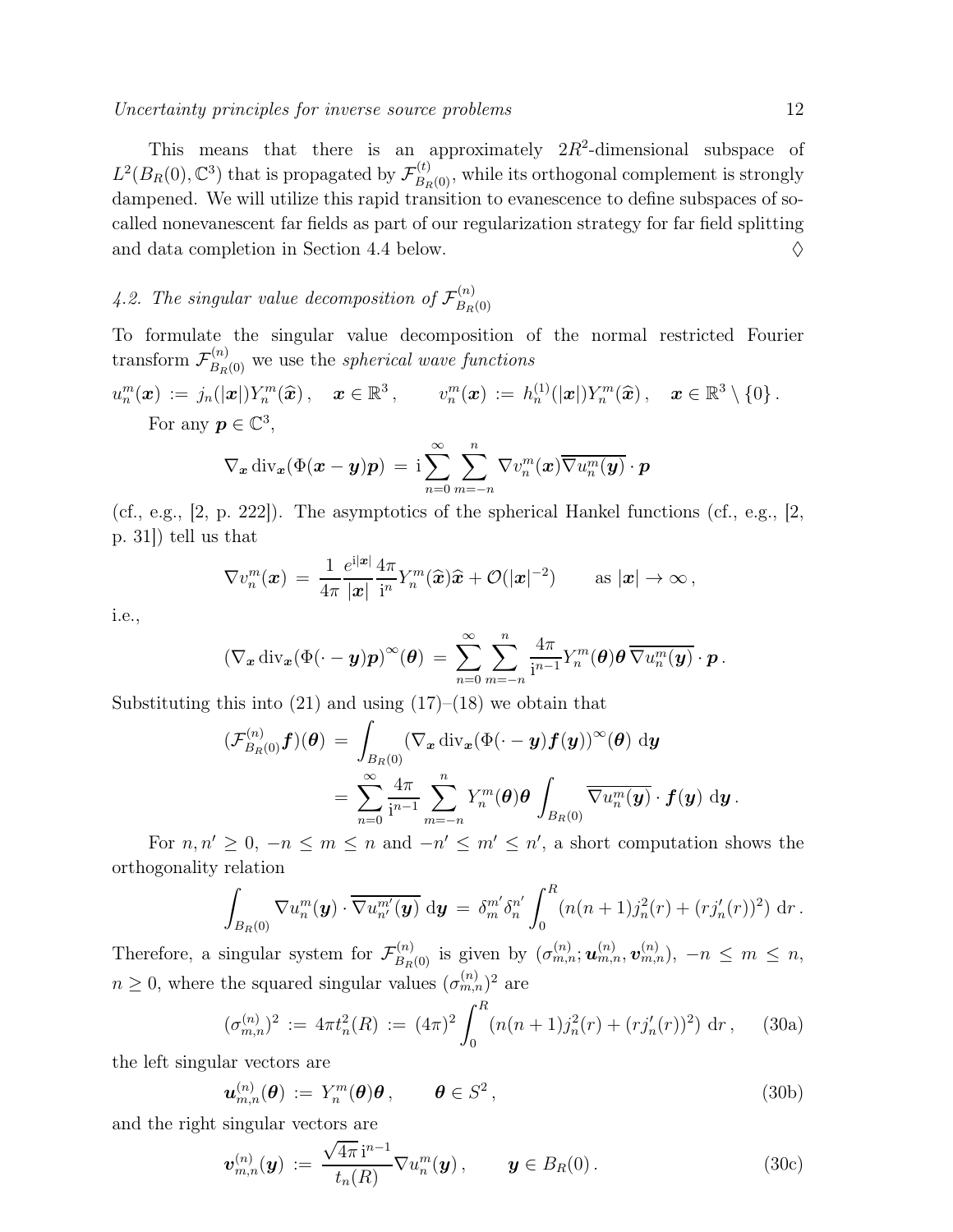Remark 4.2. The rescaled squared singular values  $t_n^2(R)$  of the operator  $\mathcal{F}_{B_R(0)}^{(n)}$  show the same qualitative behavior as the rescaled squared singular values of the tangential restricted Fourier transform considered in Section 4.1. Proofs of the following results can be found in Appendix A.

The numbers  $\{t_n^2(R)\}\$ satisfy

$$
\sum_{n=0}^{\infty} (2n+1)t_n^2(R) = \frac{4\pi}{3}R^3,
$$

but they decay rapidly as a function of n as soon as  $n \geq R$ ,

$$
t_n^2(R) \le b_0 \left(3\sqrt{e} \max\left\{1, \frac{1}{R}\right\} + R\right) \left(n + \frac{3}{2}\right)^{\frac{2}{3}} \left(\frac{R^2}{n^2} e^{1 - \frac{R^2}{(n+2)^2}}\right)^n
$$
 if  $n \ge R > 0$ ,

where the constant  $b_0 \approx 4.791$  is independent of n and R. Moreover, the odd and even rescaled squared singular values  $t_{2n+1}^2(R)$  and  $t_{2n}^2(R)$  are decreasing as functions of *n*, and for  $n \geq R$  the sequence  $t_n^2(R)$  is strictly monotonically decreasing as a whole. Asymptotically, as  $R \to \infty$ ,

$$
t_n^2(R) \sim \begin{cases} 2\pi \sqrt{R^2 - \left(n + \frac{1}{2}\right)^2}, & n + \frac{1}{2} \le R, \\ 0, & n + \frac{1}{2} > R, \end{cases}
$$

(see also Lemma A.6 for a more rigorous statement).  $\diamond$ 

#### 4.3. Expansions into spherical harmonics and vector spherical harmonics

Next we consider expansions of vector fields on the sphere into left singular vectors of the restricted Fourier transforms  $\mathcal{F}_{B_R(0)}^{(t)}$  and  $\mathcal{F}_{B_R(0)}^{(n)}$ , i.e., into tangential and normal vector spherical harmonics. This gives sparse representations of far fields of time-harmonic electromagnetic and elastic waves radiated by compactly supported sources that will be used in Sections 5–6 below to analyze far field splitting and data completion.

According to (22), any  $\alpha \in L^2(S^2, \mathbb{C})$  can be uniquely represented as a sum of spherical harmonics,

$$
\alpha = \sum_{n=0}^{\infty} \alpha_n, \qquad \alpha_n \in \mathbb{Y}_n,
$$
\n(31)

and the *n-spherical harmonic component*  $\alpha_n \in \mathbb{Y}_n$  of  $\alpha$  is given by

$$
\alpha_n(\boldsymbol{\theta}) = (\mathcal{P}_n \alpha)(\boldsymbol{\theta}) := \frac{2n+1}{4\pi} \int_{S^2} P_n(\boldsymbol{\theta} \cdot \boldsymbol{\omega}) \alpha(\boldsymbol{\omega}) \, ds(\boldsymbol{\omega}), \qquad \boldsymbol{\theta} \in S^2,
$$
 (32)

where  $\mathcal{P}_n: L^2(S^2, \mathbb{C}) \to L^2(S^2, \mathbb{C})$  denotes the orthogonal projection onto  $\mathbb{Y}_n$ , and  $P_n$ is the Legendre polynomial of degree  $n$  (see, e.g., [1, p. 26]). As a consequence, we have the Parseval identity

$$
\|\alpha\|_{L^2(S^2,\mathbb{C})}^2 = \sum_{n=0}^{\infty} \|\alpha_n\|_{L^2(S^2,\mathbb{C})}^2, \qquad \alpha \in L^2(S^2,\mathbb{C}),
$$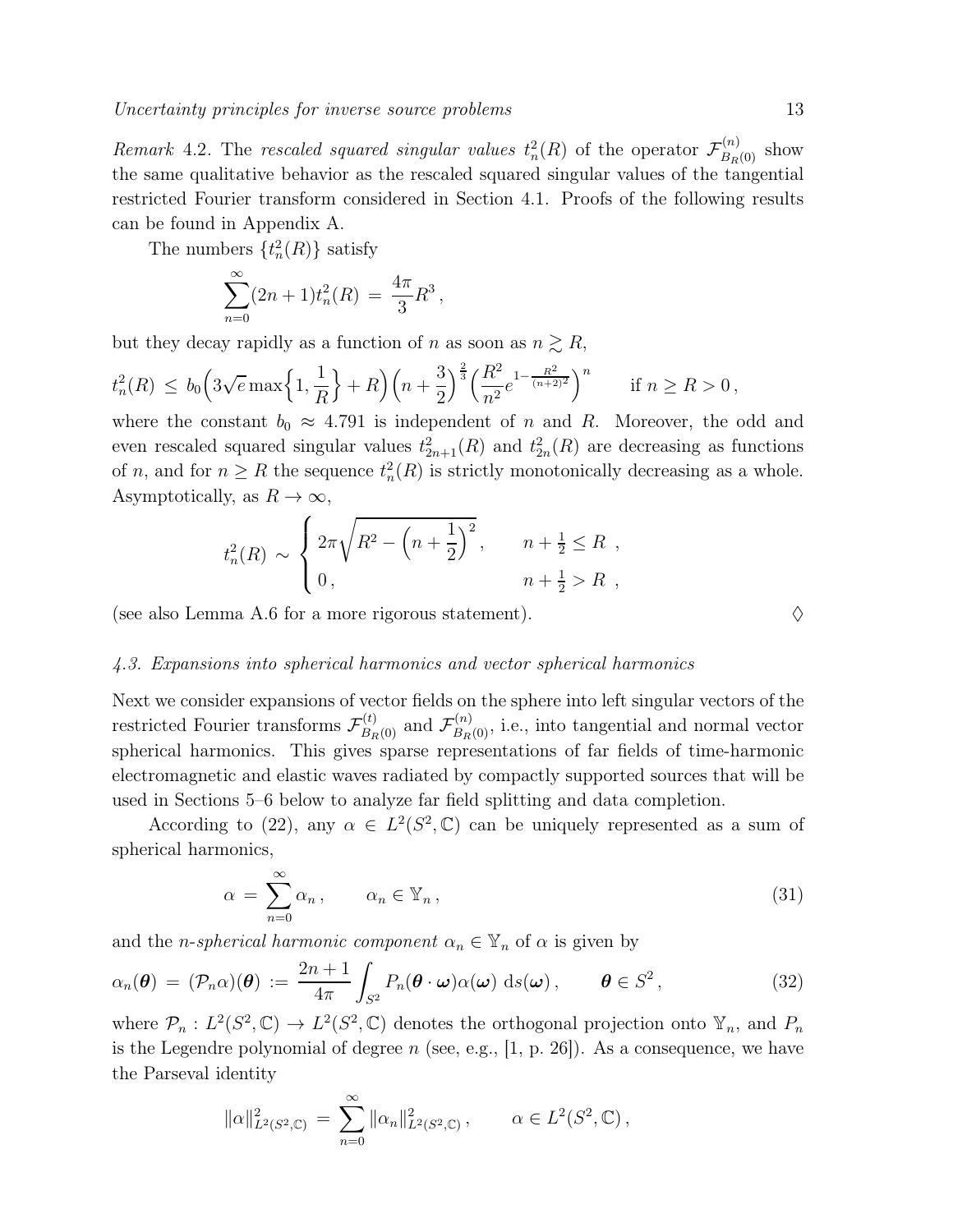and the sequence of spherical harmonic components of  $\alpha$  satisfies  $\{\alpha_n\} \in \ell^2(L^2(S^2, \mathbb{C}))$ , where

$$
\ell^2(L^2(S^2, \mathbb{C})) := \{ \{\beta_n\} \mid \beta_n \in \mathbb{Y}_n \text{ for all } n \in \mathbb{N} \text{ and } \sum_{n=0}^{\infty} ||\beta_n||^2_{L^2(S^2, \mathbb{C})} < \infty \}.
$$

It is sometimes useful to think of the projection kernel in (32) as a function of  $\theta$  for each fixed  $\boldsymbol{\omega} \in S^2$ , and we use the notation  $P_n^{\boldsymbol{\omega}}(\boldsymbol{\theta}) := P_n(\boldsymbol{\theta} \cdot \boldsymbol{\omega})$  to emphasize this point of view. We note that  $P_n^{\omega}(\boldsymbol{\theta})$  is itself a spherical harmonic of degree n that satisfies

$$
||P_n^{\omega}||_{L^2(S^2,\mathbb{C})} = \sqrt{\frac{4\pi}{2n+1}} \quad \text{and} \quad ||P_n^{\omega}||_{L^{\infty}(S^2,\mathbb{C})} = 1, \tag{33}
$$

independent of  $\omega \in S^2$  (cf. [1, (2.39)–(2.40)]).

Next, given any smooth tangential vector field  $\mathbf{A} \in L^2_t(S^2, \mathbb{C}^3)$  the functions  $Div A$ , Curl  $A \in L^2(S^2, \mathbb{C})$  can be uniquely represented as a sum of spherical harmonics, and using  $(31)$ – $(32)$  and  $(3)$  we find that

$$
\text{Div}\boldsymbol{A}(\boldsymbol{\theta}) = -\sum_{n=1}^{\infty} \frac{2n+1}{4\pi} \int_{S^2} (\mathbf{Grad}_{\boldsymbol{\omega}}^T P_n(\boldsymbol{\theta} \cdot \boldsymbol{\omega})) \boldsymbol{A}(\boldsymbol{\omega}) \, \mathrm{d}s(\boldsymbol{\omega}),
$$

$$
\text{Curl}\,\boldsymbol{A}(\boldsymbol{\theta}) = \sum_{n=1}^{\infty} \frac{2n+1}{4\pi} \int_{S^2} (\mathbf{Curl}_{\boldsymbol{\omega}}^T P_n(\boldsymbol{\theta} \cdot \boldsymbol{\omega})) \boldsymbol{A}(\boldsymbol{\omega}) \, \mathrm{d}s(\boldsymbol{\omega}).
$$

Accordingly (cf., e.g., the proof of Theorem 6.25 in [2]),

$$
A(\theta) = \sum_{n=1}^{\infty} \frac{2n+1}{4\pi} \frac{1}{n(n+1)} \Biggl( \int_{S^2} (\text{Grad}_{\theta} \text{Grad}_{\omega}^T P_n(\theta \cdot \omega)) A(\omega) ds(\omega) + \int_{S^2} (\text{Curl}_{\theta} \text{Curl}_{\omega}^T P_n(\theta \cdot \omega)) A(\omega) ds(\omega) \Biggr).
$$

Using a density argument, this implies that any  $A \in L^2_t(S^2, \mathbb{C}^3)$  can be uniquely represented as a sum of tangential spherical vector harmonics

$$
\boldsymbol{A} = \sum_{n=1}^{\infty} \boldsymbol{A}_n, \qquad \boldsymbol{A}_n \in \mathbb{T}_n, \tag{35}
$$

and the *n-spherical vector harmonic component*  $A_n \in \mathbb{T}_n$  of A is given by  $A_n = A_n^{(s)} + A_n^{(t)} \in \mathbb{U}_n \oplus \mathbb{V}_n$  with

$$
\mathbf{A}_n^{(s)}(\boldsymbol{\theta}) = (\boldsymbol{\mathcal{P}}_n^{(s)}\mathbf{A})(\boldsymbol{\theta}) := \frac{2n+1}{4\pi} \int_{S^2} \boldsymbol{P}_n^{(s)}(\boldsymbol{\theta}, \boldsymbol{\omega}) \mathbf{A}(\boldsymbol{\omega}) \, \mathrm{d}s(\boldsymbol{\omega}), \qquad \boldsymbol{\theta} \in S^2, \tag{36a}
$$

$$
\mathbf{A}_n^{(t)}(\boldsymbol{\theta}) = (\boldsymbol{\mathcal{P}}_n^{(t)} \mathbf{A})(\boldsymbol{\theta}) := \frac{2n+1}{4\pi} \int_{S^2} \boldsymbol{P}_n^{(t)}(\boldsymbol{\theta}, \boldsymbol{\omega}) \mathbf{A}(\boldsymbol{\omega}) \, \mathrm{d}s(\boldsymbol{\omega}), \qquad \boldsymbol{\theta} \in S^2,
$$
 (36b)

where  $\mathcal{P}_n^{(s)}: L^2_t(S^2, \mathbb{C}^3) \to L^2_t(S^2, \mathbb{C}^3)$  and  $\mathcal{P}_n^{(t)}: L^2_t(S^2, \mathbb{C}^3) \to L^2_t(S^2, \mathbb{C}^3)$  denote the orthogonal projections onto  $\mathbb{U}_n$  and  $\mathbb{V}_n$ , with projection kernels

$$
\boldsymbol{P}_n^{(s)}(\boldsymbol{\theta},\boldsymbol{\omega}) := \frac{1}{n(n+1)}\mathbf{Grad}_{\boldsymbol{\theta}}^T \operatorname{Grad}_{\boldsymbol{\omega}}^T P_n(\boldsymbol{\theta}\cdot \boldsymbol{\omega}), \qquad \boldsymbol{\theta}, \boldsymbol{\omega} \in S^2, \quad (37a)
$$

$$
\boldsymbol{P}_n^{(t)}(\boldsymbol{\theta}, \boldsymbol{\omega}) := \frac{1}{n(n+1)} \mathbf{Curl}_{\boldsymbol{\omega}} \mathbf{Curl}_{\boldsymbol{\omega}}^T P_n(\boldsymbol{\theta} \cdot \boldsymbol{\omega}), \qquad \boldsymbol{\theta}, \boldsymbol{\omega} \in S^2. \quad (37b)
$$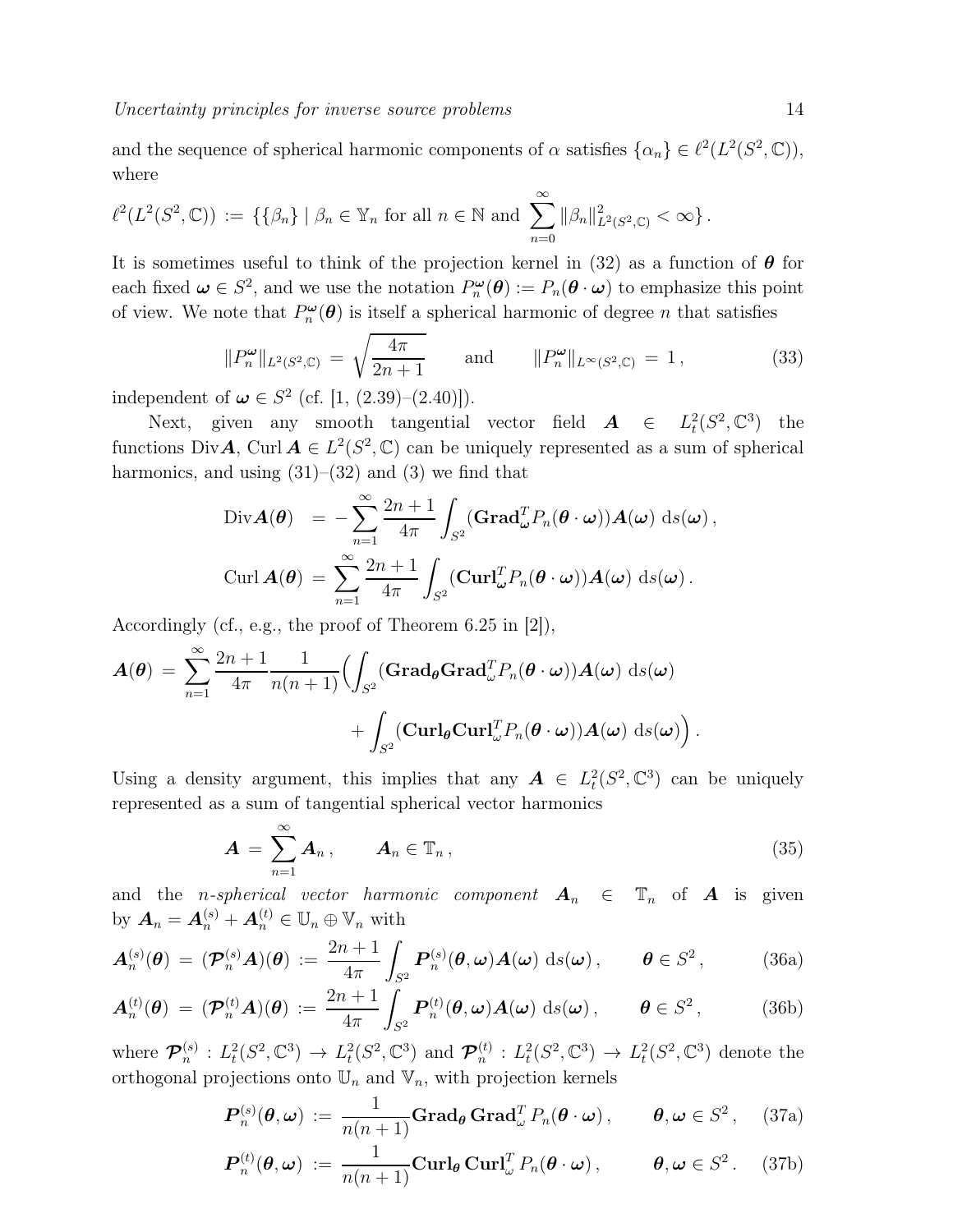We have the Parseval identity

$$
\|\mathbf{A}\|_{L^2(S^2,\mathbb{C}^3)}^2 = \sum_{n=1}^{\infty} \|\mathbf{A}_n\|_{L^2(S^2,\mathbb{C}^3)}^2, \qquad \mathbf{A} \in L^2_t(S^2,\mathbb{C}^3), \tag{38}
$$

and the sequence of vector spherical harmonic components of A satisfies  ${A_n} \in \ell^2(L^2_t(S^2, \mathbb{C}^3))$ , where

 $\ell^2(L_t^2(S^2, \mathbb{C}^3)) := \{ \{ \boldsymbol{B}_n \} \mid \boldsymbol{B}_n \in \mathbb{T}_n \text{ for all } n \geq 1 \text{ and } \sum_{n=1}^{\infty} \ell^2(L_t^2(S^2, \mathbb{C}^3)) \text{ for all } n \geq 1 \text{ and } \sum_{n=1}^{\infty} \ell^2(L_t^2(S^2, \mathbb{C}^3)) \text{ for all } n \geq 1 \text{ and } \sum_{n=1}^{\infty} \ell^2(L_t^2(S^2, \mathbb{C}^3)) \text{ for all } n \geq 1 \text{ and } \$  $n=1$  $\|\boldsymbol{B}_{n}\|_{L^2(S^2,\mathbb{C}^3)}^2<\infty\}$  .

As in the scalar case, we use the notation  $\boldsymbol{P}_n^{(s,\omega)}(\boldsymbol{\theta}) := \boldsymbol{P}_n^{(s)}(\boldsymbol{\theta}, \omega)$  and  $\bm{P}_n^{(t,\omega)}(\bm{\theta}) := \bm{P}_n^{(t)}(\bm{\theta},\omega)$ , when considering the projection kernels in (37) as functions of  $\theta$  for each fixed  $\omega \in S^2$ . We note that each column of  $P_n^{(s,\omega)}$  $_n^{(s,\omega)}$  and  $\boldsymbol{P}_n^{(t,\omega)}$  $_n^{(t,\omega)}$  are themselves tangential spherical vector harmonics of degree n that belong to  $\mathbb{U}_n$  and  $\mathbb{V}_n$ , respectively. Furthermore, for  $j = s, t$ ,

$$
\|\boldsymbol{P}_n^{(j,\omega)}\|_{L^2(S^2,\mathbb{C}^{3\times 3})} = \sqrt{\frac{4\pi}{2n+1}} \quad \text{and} \quad \|\boldsymbol{P}_n^{(j,\omega)}\|_{L^\infty(S^2,\mathbb{C}^{3\times 3})} \leq \sqrt{3},\tag{39}
$$

independent of  $\boldsymbol{\omega} \in S^2$  (see, e.g., [4, Sec. 5.9]). Here

$$
\|\bm{F}\|_{L^2(S^2,\mathbb{C}^{3\times 3})} := \left(\int_{S^2} \|\bm{F}(\bm{\theta})\|_F^2 \,\,\mathrm{d} s(\bm{\theta})\right)^{\frac{1}{2}}, \qquad \|\bm{F}\|_{L^\infty(S^2,\mathbb{C}^{3\times 3})} := \operatorname*{ess\,sup}_{\bm{\theta}\in S^2} \|\bm{F}(\bm{\theta})\|_F\,,
$$

and  $\|\cdot\|_F$  denotes the Frobenius norm on  $\mathbb{C}^{3\times 3}$ .

Finally, since any normal vector field  $\mathbf{A} \in L^2_n(S^2, \mathbb{C}^3)$  on the unit sphere can be rewritten as  $\mathbf{A} = \boldsymbol{\nu} \alpha$  with  $\alpha = \boldsymbol{\nu} \cdot \mathbf{A} \in L^2(S^2, \mathbb{C})$ , the scalar spherical harmonic components  $\{\alpha_n\}$  of  $\alpha$  can be used to represent **A** as a sum of normal spherical vector harmonics

$$
\boldsymbol{A} = \boldsymbol{\nu} \sum_{n=0}^{\infty} \alpha_n \quad \text{with} \quad \|\boldsymbol{A}\|_{L^2(S^2,\mathbb{C}^3)}^2 = \sum_{n=0}^{\infty} \|\alpha_n\|_{L^2(S^2,\mathbb{C})}^2.
$$

4.4. Regularized Picard criteria for  $\mathcal{F}_{B_R(0)}^{(t)}$  and  $\mathcal{F}_{B_R}^{(n)}$  $B_R(0)$ 

Using the singular value decompositions of the tangential and normal restricted Fourier transforms  $\mathcal{F}_{B_R(0)}^{(t)}$  and  $\mathcal{F}_{B_R(0)}^{(n)}$  established in (28) and (30), we now characterize far fields that can be radiated by limited power sources supported in the ball  $B_R(0)$  of radius  $R > 0$  around the origin and at the same time can be detected by receivers with limited sensitivity.

We begin with the tangential restricted Fourier transform  $\mathcal{F}_{B_R(0)}^{(t)}$ . The singular value decomposition (28) shows that the source  $f_A^* \in L^2(B_R(0), \mathbb{C}^3)$  with smallest  $L^2$ norm that is supported in  $B_R(0)$  and radiates a given tangential far field  $\mathbf{A} \in L^2_t(S^2, \mathbb{C}^3)$ , i.e.,  $\mathcal{F}_{B_R(0)}^{(t)} \boldsymbol{f}_A^* = \boldsymbol{A}$ , has  $L^2$ -norm

$$
\|\boldsymbol{f}_{\boldsymbol{A}}^*\|_{L^2(B_R(0),\mathbb{C}^3)}^2 = \frac{1}{4\pi} \sum_{n=1}^{\infty} \Big( \frac{\|\boldsymbol{A}_n^{(s)}\|_{L^2(S^2,\mathbb{C}^3)}^2}{r_n^2(R)} + \frac{\|\boldsymbol{A}_n^{(t)}\|_{L^2(S^2,\mathbb{C}^3)}^2}{s_n^2(R)} \Big),
$$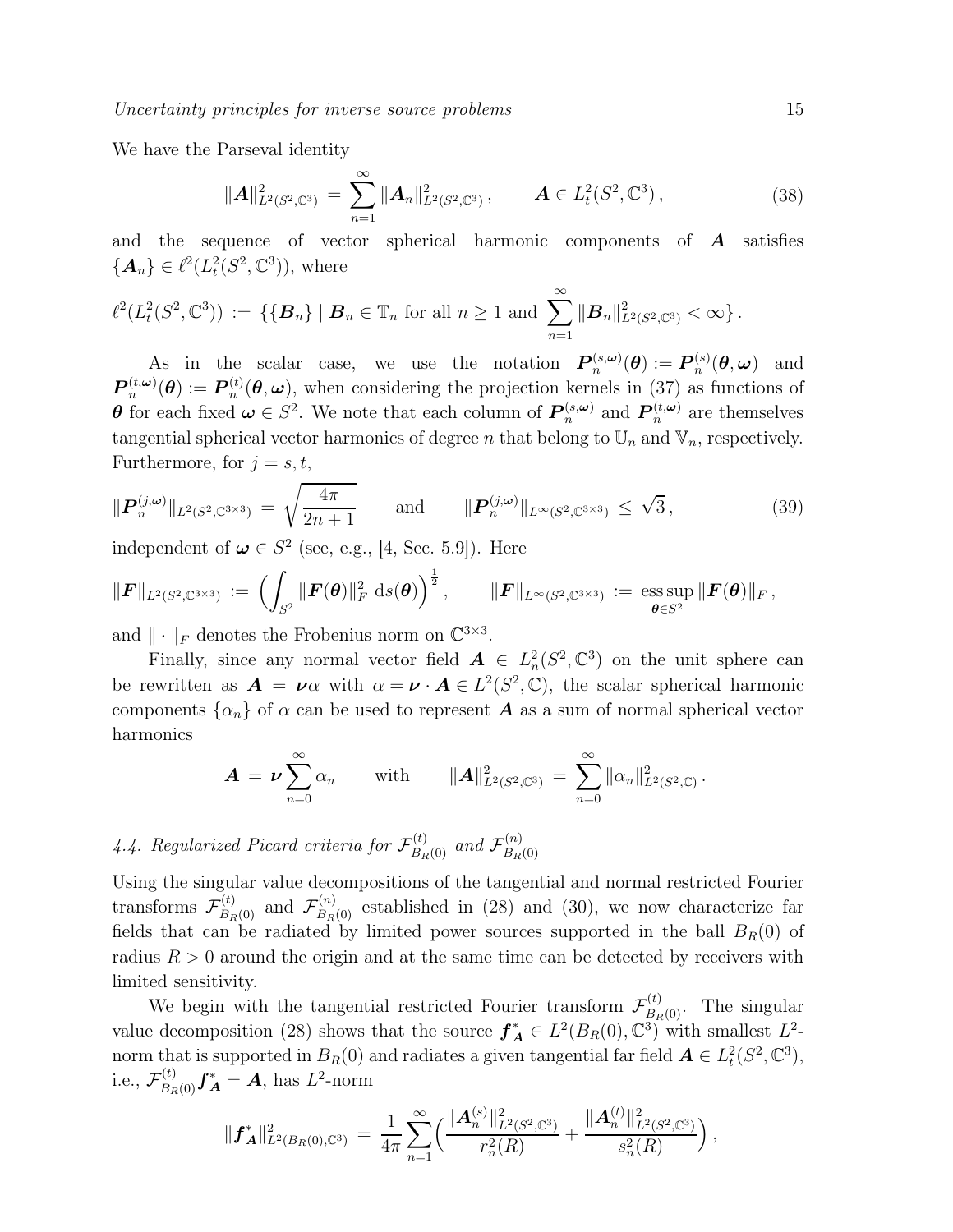where  ${A_n^{(s)}}$  and  ${A_n^{(t)}}$  are the sequences of spheroidal and toroidal tangential vector spherical harmonic components of  $A$  from (36). In the following we refer to  $f_A^*$  as the minimal power source radiating A, and to  $||A||_{L^2(S^2,\mathbb{C}^3)}^2$  as the radiated power of the far field A. Assuming that any relevant physical source has limited power, which we denote by  $P > 0$ , and that any available receiver has a *power threshold*, which we denote by  $p > 0$  (i.e., the receiver cannot detect a far field that has power less than p), we define

$$
N_s(R, P, p) := \inf \left\{ n \in \mathbb{N} \mid \left( n + \frac{3}{2} \right)^2 \ge R^2 + \frac{1}{4} \text{ and } 4\pi r_{n+1}^2(R) < \frac{p}{P} \right\},\tag{40a}
$$

$$
N_t(R, P, p) := \inf \left\{ n \in \mathbb{N} \mid \left( n + \frac{3}{2} \right)^2 \ge R^2 + \frac{1}{4} \text{ and } 4\pi s_{n+1}^2(R) < \frac{p}{P} \right\}. \tag{40b}
$$

Remark 4.3. The upper bounds for the rescaled squared singular values given in Lemma A.4 and Remark A.5 guarantee that  $N_s(R, P, p)$  and  $N_t(R, P, p)$  are always finite. The monotonicity results for the rescaled squared singular values established in Lemma A.2 and A.3 imply that

$$
4\pi r_n^2(R) < \frac{p}{P} \quad \text{for all } n > N_s(R, P, p), \qquad 4\pi s_n^2(R) < \frac{p}{P} \quad \text{for all } n > N_t(R, P, p),
$$
\nand

$$
4\pi r_n^2(R) \ge \frac{p}{P} \quad \text{for all } n \le N_s(R, P, p), \qquad 4\pi s_n^2(R) \ge \frac{p}{P} \quad \text{for all } n \le N_t(R, P, p).
$$
  
Furthermore for  $\nu := n + \frac{1}{2} \le R$  we obtain from (A.1) (A.2) and (A.4) that

Furthermore, for  $\nu := n + \frac{1}{2} \le R$ , we obtain from (A.1), (A.2), and (A.4) that

$$
r_n^2(R) \ge s_n^2(R) = 2\pi \int_0^R J_\nu^2(r) r \, dr \ge 2\pi \int_0^\nu J_\nu^2(r) r \, dr \, .
$$

Applying [21, 10.22.27], and the fact that  $\nu J_{\nu}^2(\nu)$  as well as  $\frac{J_{\nu+1}^2(\nu)}{J_{\nu}^2(\nu)}$  $\frac{\nu+1^{(\nu)}}{J_{\nu}^2(\nu)}$  are monotonically increasing as functions of  $\nu$  (see [27, p. 260] and [20, Thm. 3]), we obtain that, for  $\frac{3}{2} \leq \nu \leq R$ ,

$$
4\pi r_n^2(R) \ge 4\pi s_n^2(R) \ge 8\pi(\nu+1)J_{\nu+1}^2(\nu) \ge 8\pi \nu J_{\nu}^2(\nu) \frac{J_{\nu+1}^2(\nu)}{J_{\nu}^2(\nu)}
$$
  

$$
\ge 8\pi J_{\frac{5}{2}}^2\left(\frac{3}{2}\right) \approx 0.389.
$$

This suggests that for reasonable values of  $\frac{p}{P} \ll 1$  the assumption  $(n + \frac{3}{2})$  $\frac{3}{2}$ )  $\geq R^2 + \frac{1}{4}$ 4 in (40) is always satisfied.

Since the rescaled squared singular values  $r_n^2(R)$  and  $s_n^2(R)$  decrease very rapidly for  $|n| \gtrsim R$ , the numbers  $N_s(R, P, p)$  and  $N_t(R, P, p)$  are only a little larger than R for a wide range of P and p.  $\Diamond$ 

Accordingly, if  $A \in L^2_t(S^2, \mathbb{C}^3)$  is a tangential far field with spheroidal and toroidal vector spherical harmonic components  $\{A_n^{(s)}\}$  and  $\{A_n^{(t)}\}$  radiated by a limited power source supported in  $B_R(0)$  with  $||\mathbf{f}_A^*||_{L^2(B_R(0),\mathbb{C}^3)}^2 \leq P$ , then, for  $N_s = N_s(R, P, p)$ and  $N_t = N_t(R, P, p)$ ,

$$
P \geq \frac{1}{4\pi} \sum_{n>N_s} \frac{\|A_n^{(s)}\|_{L^2(S^2,\mathbb{C}^3)}^2}{r_n^2(R)} > \frac{P}{p} \sum_{n>N_s} \|A_n^{(s)}\|_{L^2(S^2,\mathbb{C}^3)}^2,
$$
  

$$
P \geq \frac{1}{4\pi} \sum_{n>N_t} \frac{\|A_n^{(t)}\|_{L^2(S^2,\mathbb{C}^3)}^2}{s_n^2(R)} > \frac{P}{p} \sum_{n>N_t} \|A_n^{(t)}\|_{L^2(S^2,\mathbb{C}^3)}^2.
$$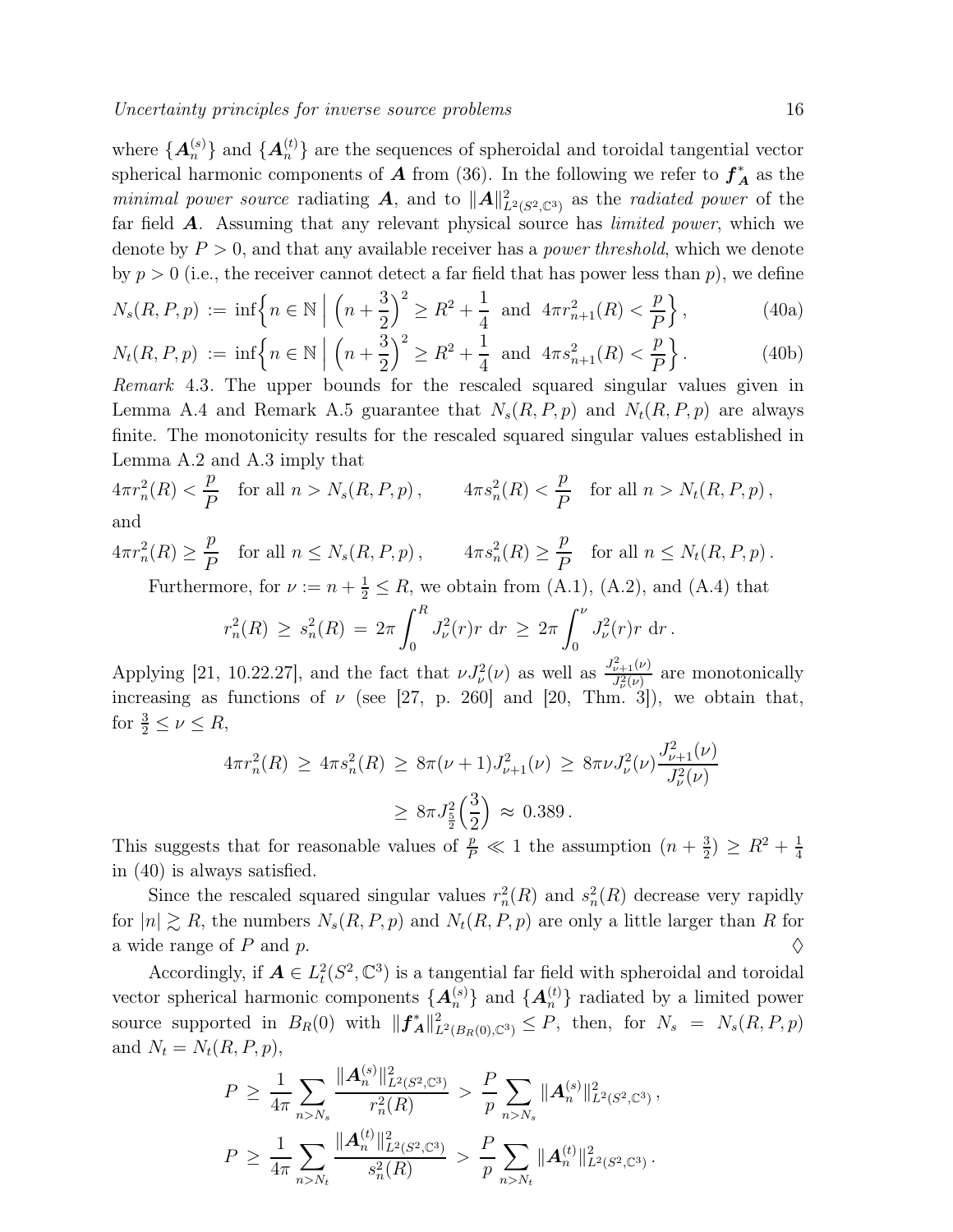Consequently,  $\sum_{n>N_j} ||A_n^{(j)}||^2_{L^2(S^2,\mathbb{C}^3)} < p, j = s, t$ , is below the power threshold, and the subspace of detectable tangential far fields, that can be radiated by a power limited source supported in  $B_R(0)$  is given by

$$
\mathbb{U}_{\leq N_s} \oplus \mathbb{V}_{\leq N_t} := \bigoplus_{n=1}^{N_s} \mathbb{U}_n \oplus \bigoplus_{n=1}^{N_t} \mathbb{V}_n.
$$

We refer to  $\mathbb{U}_{\leq N_s} \oplus \mathbb{V}_{\leq N_t} \subseteq L^2_t(S^2, \mathbb{C}^3)$  as the subspace of *nonevanescent tangential far* fields, and to the orthogonal projection of a tangential far field onto this subspace as the nonevanescent part of the far field.

Similarly, using the singular value decomposition (30) of the normal restricted Fourier transform  $\mathcal{F}_{B_R(0)}^{(n)}$  and proceeding as before, we define

$$
N_n(R, P, p) := \inf \left\{ n \in \mathbb{N} \mid \left( n + \frac{3}{2} \right)^2 \ge R^2 + \frac{1}{4} \text{ and } 4\pi t_{n+1}^2(R) < \frac{p}{P} \right\},\
$$

denote by

$$
\mathbb{W}_{\leq N_n} \,:=\, \bigoplus_{n=0}^{N_n} \mathbb{W}_n
$$

the subspace of nonevanescent normal far fields, and refer to the orthogonal projection of a normal far field onto this subspace as the nonevanescent part of the far field.

From now on our basic reasoning relies on the assumption that all relevant information about a far field radiated from  $B_R(0)$  is contained in its nonevanescent component, which belongs to

$$
\mathbb{T}_{\leq N} := \bigoplus_{n=1}^N \mathbb{T}_n = \left\{ \mathbf{A} \in L^2_t(S^2, \mathbb{C}^3) \; \Big| \; \mathbf{A} = \sum_{n=1}^N \mathbf{A}_n, \; \mathbf{A}_n \in \mathbb{T}_n \right\}, \qquad N \gtrsim R,
$$

for tangential far fields or  $\mathbb{W}_{\leq N}$ ,  $N \geq R$ , for normal far fields. Accordingly we aim to approximate the nonevanescent parts of solutions to the far field splitting and data completion problems only. This is a regularizing assumption, as we will see in Section 6 below.

#### 5. Uncertainty principles

In this section we develop uncertainty principles<sup>5</sup> for the nonevanescent part of tangential far fields (i.e., far fields of electromagnetic waves and elastic shear waves), and we note that corresponding uncertainty principles for the nonevanescent part of normal far fields (i.e., far fields of elastic pressure waves) follow immediately from the scalar theory established in [8], because expansions in normal spherical harmonics can be reduced to scalar spherical harmonic expansions.

<sup>&</sup>lt;sup>5</sup> These uncertainty principles have been motivated by similar results for the discrete and continuous one-dimensional Fourier transform in [3], and the corollaries in Section 6 are analogous to those in [3].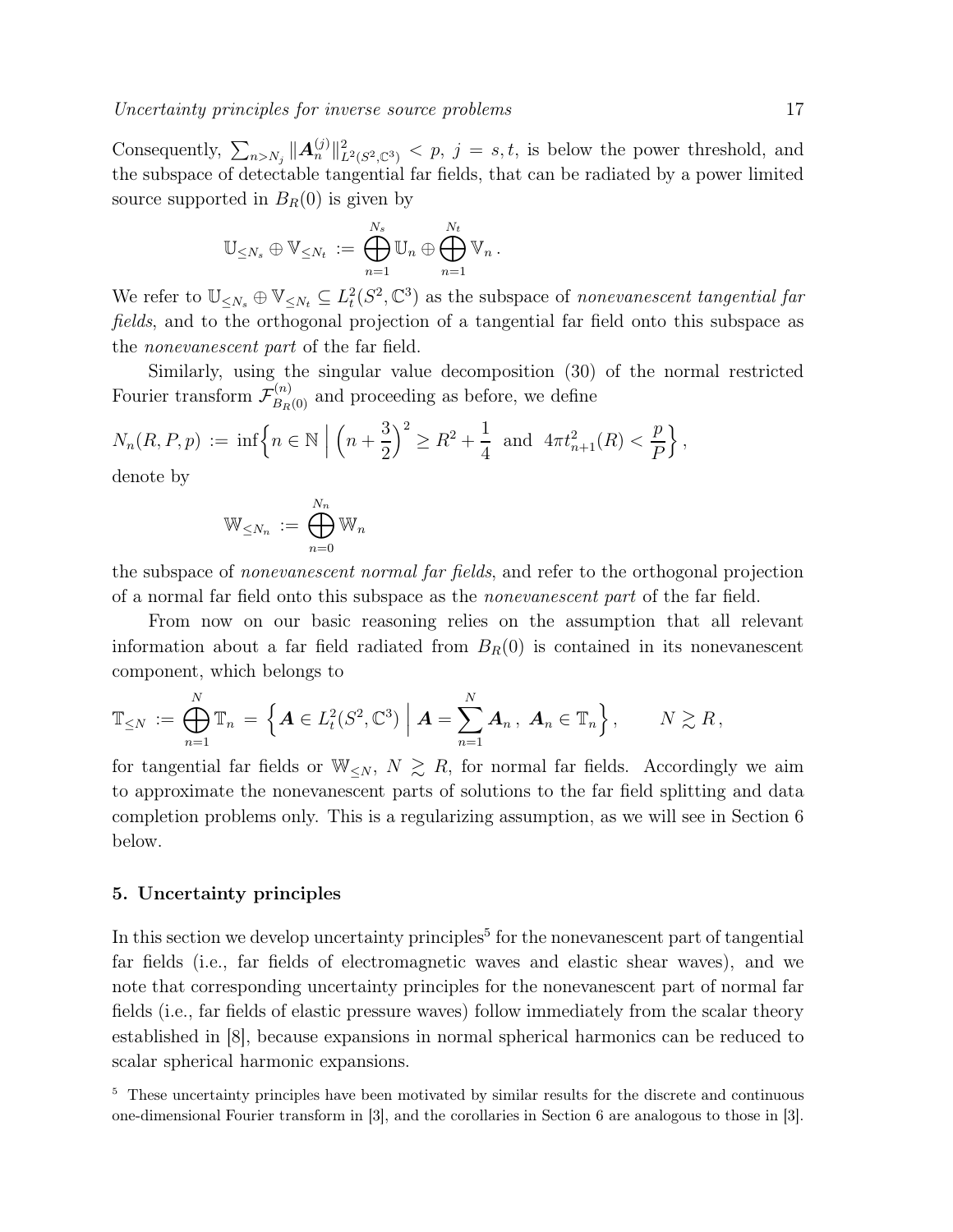# 5.1. Uncertainty principles for far field splitting

In Section 4 we have restricted the discussion to sources supported in the ball  $B_R(0)$ of radius R centered at the origin. If a source  $\boldsymbol{F}$  is supported in a ball  $B_R(\boldsymbol{c})$  with a different center  $c \neq 0$ , we can shift it into  $B_R(0)$  using the translation  $\mathbf{F} \mapsto \mathbf{F}(\cdot + c)$ . Since tangential far fields are projected restricted Fourier transforms, the formula for the Fourier transform of the translation of a function,

$$
\widehat{\boldsymbol{F}(\cdot+\boldsymbol{c})}(\boldsymbol{\theta})\,=\,e^{\mathrm{i}\boldsymbol{c}\cdot\boldsymbol{\theta}}\,\widehat{\boldsymbol{F}}(\boldsymbol{\theta})\,,\qquad\boldsymbol{\theta}\in S^2\,,\;\boldsymbol{c}\in\mathbb{R}^3\,,
$$

can be used to describe the effect of this translation on the corresponding tangential far field. Accordingly, we call  $T_c: L^2_t(S^2, \mathbb{C}^3) \to L^2_t(S^2, \mathbb{C}^3)$  given by

$$
(T_c \mathbf{A})(\boldsymbol{\theta}) := e^{i\mathbf{c}\cdot\boldsymbol{\theta}} \mathbf{A}(\boldsymbol{\theta}), \qquad \boldsymbol{\theta} \in S^2,
$$
\n<sup>(42)</sup>

the *far field translation operator* and note that  $T_c$  is unitary with  $T_c^* = T_{-c}$ .

Combining the Jacobi-Anger expansion

$$
e^{i\mathbf{c}\cdot\boldsymbol{\theta}} = \sum_{l=0}^{\infty} i^l (2l+1) j_l(|\mathbf{c}|) P_l(\widehat{\mathbf{c}}\cdot\boldsymbol{\theta}), \qquad \mathbf{c} = |\mathbf{c}| \widehat{\mathbf{c}} \in \mathbb{R}^3, \ \boldsymbol{\theta}, \widehat{\mathbf{c}} \in S^2, \quad (43)
$$

with the expansion (35) we obtain that

$$
(T_c\mathbf{A})(\boldsymbol{\theta}) = \sum_{n=1}^{\infty} \sum_{l=0}^{\infty} \mathrm{i}^l (2l+1) j_l(|\mathbf{c}|) P_l(\widehat{\mathbf{c}} \cdot \boldsymbol{\theta}) \mathbf{A}_n(\boldsymbol{\theta}), \qquad \boldsymbol{\theta} \in S^2.
$$
 (44)

We denote by  ${A_m^c}$  the vector spherical harmonic components of the translated field  $T_c \mathbf{A}$ , and we also use  $T_c$  to denote the operator from  $\ell^2(L_t^2(S^2, \mathbb{C}^3))$  to itself that operates directly on the vector spherical harmonic components  ${A_n}$  of A by

$$
T_c({A_n}) := {A_m^c}.
$$
\n
$$
(45)
$$

The following notation will be a useful shorthand. Let  $\mathbf{A} \in L^2_t(S^2, \mathbb{C}^3)$  with vector spherical harmonic coefficients  ${A_n}$ , then

$$
\|\mathbf{A}\|_{L^p} := \left(\int_{S^2} |\mathbf{A}(\boldsymbol{\theta})|^p \, \mathrm{d} s(\boldsymbol{\theta})\right)^{\frac{1}{p}}, \quad 1 \le p < \infty, \qquad \|\mathbf{A}\|_{L^\infty} := \operatorname*{ess\,sup}_{\boldsymbol{\theta} \in S^2} |\mathbf{A}(\boldsymbol{\theta})|, \quad (46a)
$$

$$
\|\mathbf{A}\|_{\ell^p} \; := \; \Big( \sum_{n=1}^{\infty} \|\mathbf{A}_n\|_{L^2}^p \Big)^{\frac{1}{p}}, \quad 1 \leq p < \infty \,, \qquad \qquad \|\mathbf{A}\|_{\ell^\infty} \; := \; \sup_{n \geq 1} \|\mathbf{A}_n\|_{L^2} \,. \tag{46b}
$$

The notation emphasizes that we treat the representation of the function  $\boldsymbol{A}$  by its values, or by the sequence of its vector spherical harmonic components  ${A_n}$  as simply a way of inducing different norms. That is, both (46a) and (46b) describe different norms of the same tangential vector field on  $S<sup>2</sup>$ . Because of the Parseval identity (38),  $||A||_{L^2} = ||A||_{\ell^2}$ , so we may just write  $||A||_2$ , and we write  $\langle \cdot, \cdot \rangle$  for the corresponding inner product. We will even extend this notation a little more and refer to the support of  $\boldsymbol{A}$  in  $S^2$  as its  $L^0$ -support and denote by  $\|\boldsymbol{A}\|_{L^0}$  the measure of supp  $A \subseteq S^2$ . Similarly, we will call the indices of the nonzero vector spherical harmonic components in the expansion (35) the  $\ell^0$ -support of  $A$ .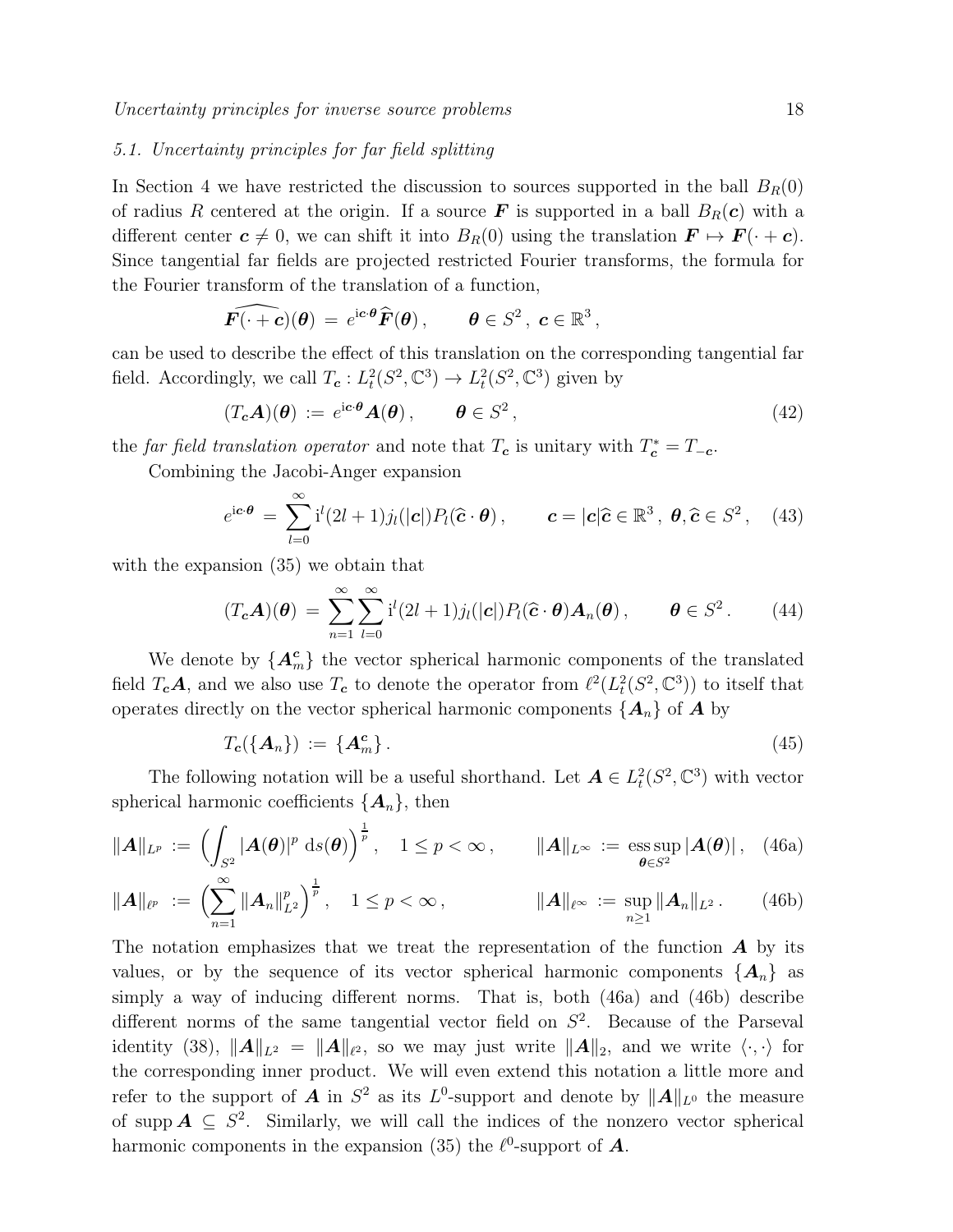Uncertainty principles for inverse source problems 19

We will prove our uncertainty principles for far field translation, by showing that the far field translation operator is bounded on weighted  $\ell^p$  spaces. Given any sequence of nonnegative weights  $\{w_n\} \subseteq [0,\infty)$  we define

$$
\ell_w^p(L_t^2(S^2,\mathbb{C}^3)) := \{ \mathbf{A} \in L_t^2(S^2,\mathbb{C}^3) \mid ||\mathbf{A}||_{\ell_w^p} < \infty \},\
$$

where

$$
\|A\|_{\ell^p_w} := \left(\sum_{n=1}^{\infty} w_n \|A_n\|_2^p\right)^{\frac{1}{p}}, \quad 1 \leq p < \infty, \qquad \|A\|_{\ell^{\infty}_w} := \sup_{n \geq 1} (w_n \|A_n\|_2).
$$

The next theorem gives a lower bound on the angle between a nonevanescent tangential far field  $\bm{A}$  and the translate  $T_c\bm{B}$  of a nonevanescent tangential far field  $\bm{B}$ in terms of the  $\ell^0$ -supports of **A** and **B** and the distance  $|c|$ .

**Theorem 5.1** (Uncertainty principle for far field translation). Let  $A, B \in L^2_t(S^2, \mathbb{C}^3)$ such that the corresponding vector spherical harmonic components  ${A_n}$  and  ${B_n}$ satisfy supp $\{A_n\} \subseteq W_1$  and supp $\{B_n\} \subseteq W_2$  with  $W_1, W_2 \subseteq \mathbb{N}$ , and let  $\mathbf{c} \in \mathbb{R}^3$ . Then,

$$
|\langle \mathbf{A}, T_{\mathbf{c}} \mathbf{B} \rangle|^2 \leq \frac{\sum_{n \in W_1} (2n+1)^2 \sum_{n \in W_2} (2n+1)^2}{|\mathbf{c}|^{\frac{5}{3}}} \|\mathbf{A}\|_2^2 \|\mathbf{B}\|_2^2. \tag{47}
$$

The proof of Theorem 5.1 is an immediate consequence of the following lemma.

**Lemma 5.2.** Given  $c \in \mathbb{R}^3$  let  $T_c$  be the operator introduced in (42) and (45). Then, the operator norm of  $T_c$ :  $L_t^p$  $L_t^p(S^2, \mathbb{C}^3) \longrightarrow L_t^p$  $t^{p}(S^2, \mathbb{C}^3), 1 \leq p \leq \infty$ , satisfies

$$
||T_c||_{L^p, L^p} = 1, \t\t(48)
$$

whereas  $T_c: \ell^1_{2n+1} \longrightarrow \ell^{\infty}_{1/(2n+1)}$  satisfies

$$
||T_{c}||_{\ell_{2n+1}^{1}, \ell_{1/(2n+1)}^{\infty}} \leq \frac{1}{|c|^{\frac{5}{6}}}.
$$
\n(49)

Proof. The first estimate (48) is an immediate consequence of the definition (42).

Now let  $A, B \in L^2_t(S^2, \mathbb{C}^3)$  with vector spherical harmonic components  ${A_n}$ ,  ${B_n}$ , and denote by  ${A_n^c}$  the vector spherical harmonic components of  $T_c\mathbf{A}$ . Using (44) we find that, for any  $m \geq 1$ ,

$$
\langle \mathbf{B}_m, \mathbf{A}_m^c \rangle = \langle \mathbf{B}_m, T_c \mathbf{A} \rangle
$$
  
= 
$$
\sum_{n=1}^{\infty} \sum_{l=0}^{\infty} \mathrm{i}^l (2l+1) j_l(|\mathbf{c}|) \int_{S^2} P_l(\hat{\mathbf{c}} \cdot \boldsymbol{\omega}) \mathbf{A}_n(\boldsymbol{\omega}) \cdot \overline{\mathbf{B}_m(\boldsymbol{\omega})} \, \mathrm{d}s(\boldsymbol{\omega}).
$$
 (50)

The orthogonality relation in Corollary B.2 in Appendix B allows us to conclude that the interior sum in (50) is finite, and

$$
\langle \mathbf{B}_m, \mathbf{A}_m^{\mathbf{c}} \rangle \, = \, \sum_{n=1}^{\infty} \sum_{l=|m-n|}^{m+n} \mathrm{i}^l (2l+1) j_l(|\mathbf{c}|) \int_{S^2} P_l(\widehat{\mathbf{c}} \cdot \boldsymbol{\omega}) \mathbf{A}_n(\boldsymbol{\omega}) \cdot \overline{\mathbf{B}_m(\boldsymbol{\omega})} \, \mathrm{d} s(\boldsymbol{\omega}) \, .
$$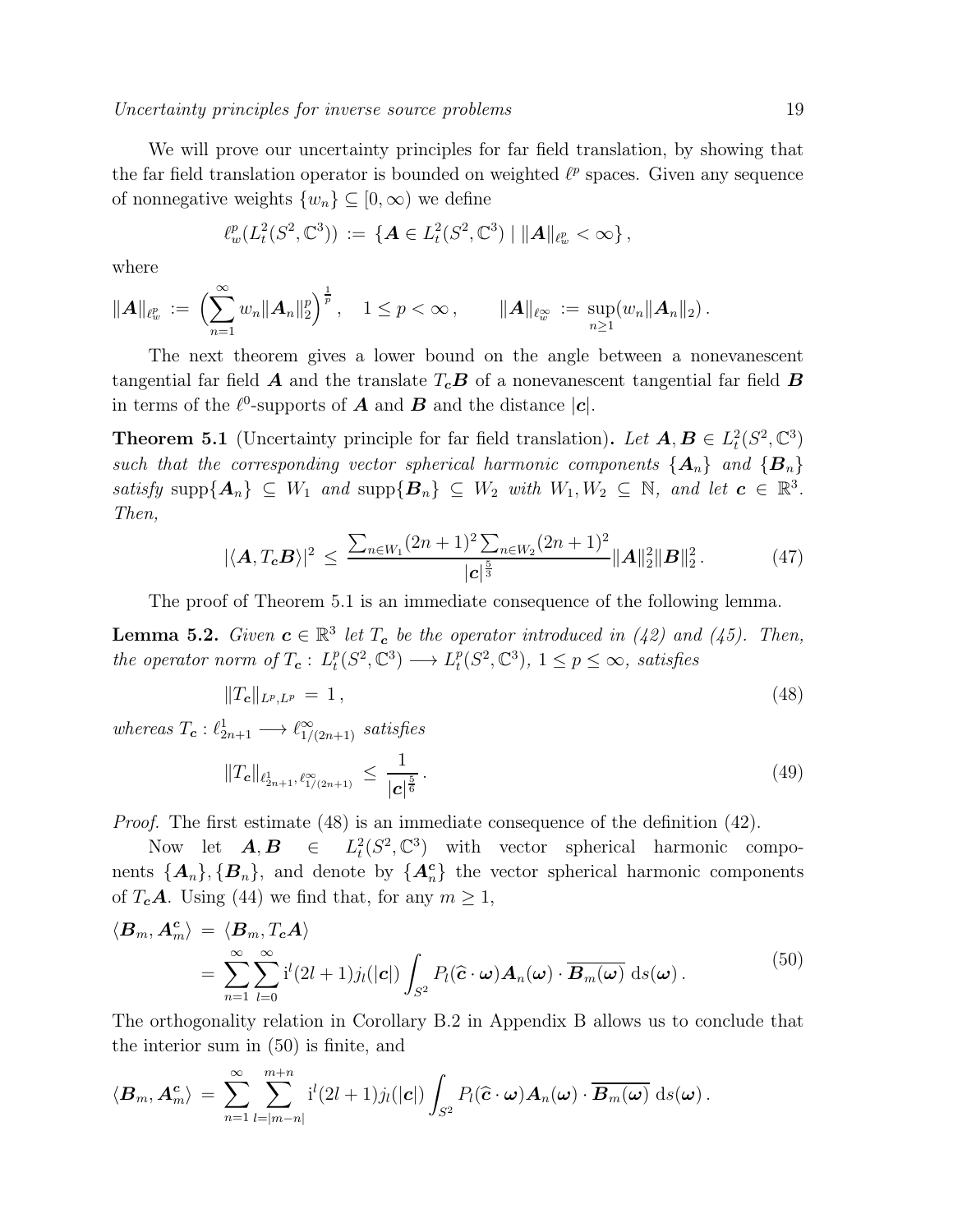Employing Hölder's inequality and then the bound on  $||P_l^{\hat{c}}||_{L^{\infty}}$  from (33) gives,

$$
|\langle \mathbf{B}_{m}, \mathbf{A}_{m}^{c} \rangle| \leq \sum_{n=1}^{\infty} ||\mathbf{A}_{n}||_{2} \Big( \sum_{l=|m-n|}^{m+n} (2l+1)|j_{l}(|\mathbf{c}|)||P_{l}^{\widehat{\mathbf{c}}}\|_{L^{\infty}} \Big) ||\mathbf{B}_{m}||_{2}
$$
  

$$
= \sum_{n=1}^{\infty} ||\mathbf{A}_{n}||_{2} \Big( \sum_{l=|m-n|}^{m+n} (2l+1)|j_{l}(|\mathbf{c}|)| \Big) ||\mathbf{B}_{m}||_{2}.
$$

Setting  $\boldsymbol{B}_m = \boldsymbol{A}_m^{\boldsymbol{c}}$ , we obtain, for any  $m \geq 1$ ,

$$
\|\mathbf{A}_m^{\mathbf{c}}\|_2 \le \sum_{n=1}^{\infty} \|\mathbf{A}_n\|_2 \Big(\sum_{l=|m-n|}^{m+n} (2l+1)|j_l(|\mathbf{c}|)|\Big). \tag{51}
$$

To estimate the term in parentheses, we recall that spherical Bessel functions satisfy

$$
j_n(z) = \sqrt{\frac{\pi}{2z}} J_{n+\frac{1}{2}}(z), \qquad z \in \mathbb{C}, \ n \in \mathbb{Z},
$$
\n
$$
(52)
$$

where  $J_{n+\frac{1}{2}}$  is a Bessel function, and employ the estimate of  $J_{n+\frac{1}{2}}$  provided by the last inequality on page 199 of [19] to obtain

$$
|j_n(|c|)| < \frac{b_1}{|c|^{\frac{5}{6}}} \qquad \text{with } b_1 \approx 0.9847. \tag{53}
$$

Combining this estimate with the formula

$$
\sum_{l=|m-n|}^{m+n} (2l+1) = (2m+1)(2n+1)
$$

gives a further estimate for the right-hand side of (51),

$$
\|\mathbf{A}_m^c\|_2 \le (2m+1) \frac{1}{|\mathbf{c}|^{\frac{5}{6}}} \sum_{n=1}^{\infty} (2n+1) \|\mathbf{A}_n\|_2.
$$
 (54)

This implies that

$$
||T_{\boldsymbol{c}}\boldsymbol{A}||_{\ell^{\infty}_{1/(2n+1)}} = \sup_{m\geq 1} \frac{\|\boldsymbol{A}_m^{\boldsymbol{c}}\|_2}{2m+1} \leq \frac{1}{|\boldsymbol{c}|^{\frac{5}{6}}} \sum_{n=1}^{\infty} (2n+1) ||\boldsymbol{A}_n||_2 = \frac{1}{|\boldsymbol{c}|^{\frac{5}{6}}} ||\boldsymbol{A}||_{\ell^1_{2n+1}}.
$$

Proof of Theorem 5.1. Hölder's inequality and (49) show that

$$
|\langle \mathbf{A}, T_{\mathbf{c}} \mathbf{B} \rangle| \leq \sum_{n=1}^{\infty} |\langle \mathbf{A}_n, \mathbf{B}_n^{\mathbf{c}} \rangle| \leq \|\mathbf{A}\|_{\ell_{2n+1}^1} \|T_{\mathbf{c}} \mathbf{B}\|_{\ell_{1/(2n+1)}^{\infty}} \leq \frac{1}{|\mathbf{c}|^{\frac{5}{6}}} \|\mathbf{A}\|_{\ell_{2n+1}^1} \|\mathbf{B}\|_{\ell_{2n+1}^1}
$$
  

$$
\leq \frac{1}{|\mathbf{c}|^{\frac{5}{6}}} \Big( \sum_{n \in W_1} (2n+1)^2 \Big)^{1/2} \|\mathbf{A}\|_2 \Big( \sum_{n \in W_2} (2n+1)^2 \Big)^{1/2} \|\mathbf{B}\|_2.
$$
 (55)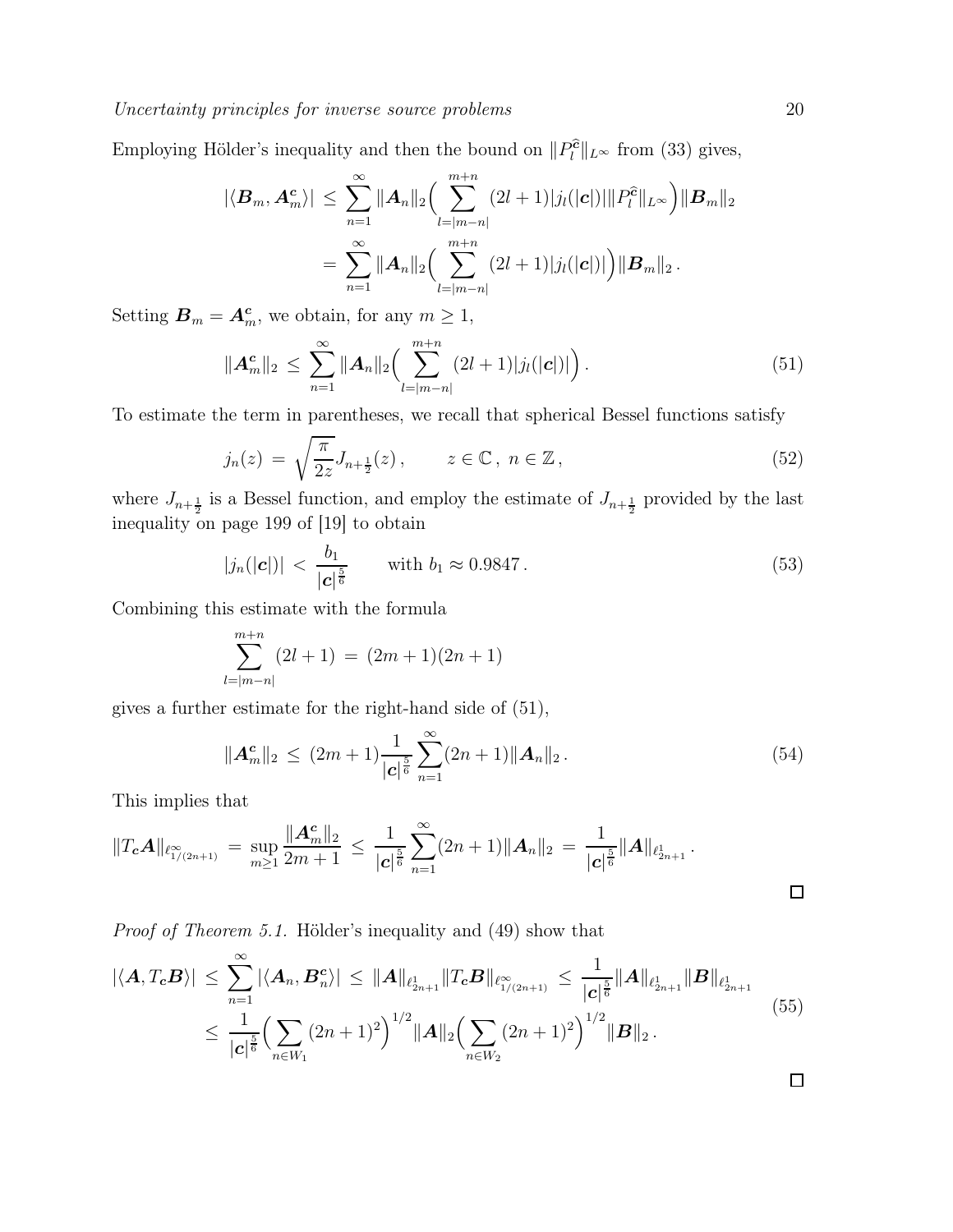We will apply the uncertainty principle to the translates of the subspaces  $\mathbb{T}_{\leq N}$  of nonevanescent tangential far fields radiated from  $B_R(0)$ , where N is just a little larger than R. For these subspaces,  $W_1 = \{1 \ldots, N\}$ ,  $W_2 = \{1 \ldots, M\}$ , and we can improve the dependence on  $|c|$  in (47) under the hypothesis that  $|c|$  is a little more than twice as large as  $M + N$ . Geometrically, this means that the distance between two balls that support the far fields we wish to split is slightly greater than the sum of their diameters.

**Theorem 5.3.** Suppose that  $A \in \mathbb{T}_{\leq N}$ ,  $B \in \mathbb{T}_{\leq M}$  with  $M, N \geq 1$ , and let  $c \in \mathbb{R}^3$  such that  $|c| > 2(M + N + \frac{3}{2})$  $(\frac{3}{2})$ . Then

$$
|\langle \mathbf{A}, T_{\mathbf{c}} \mathbf{B} \rangle|^2
$$
  
\n
$$
\leq b_2 \frac{((N + \frac{1}{2})(N + 1)(N + \frac{3}{2}) - 1)((M + \frac{1}{2})(M + 1)(M + \frac{3}{2}) - 1)}{|\mathbf{c}|^2} ||\mathbf{A}||_2^2 ||\mathbf{B}||_2^2
$$
\n(56)

with  $b_2 \approx 2.194$ .

*Proof of Theorem 5.3.* Let  $A \in \mathbb{T}_{\leq N}$  with vector spherical harmonic components  $\{A_n\}$ , and denote by  ${A_n^c}$  the vector spherical harmonic components of  $T_cA$ . As in (54) we find that

$$
||A_m^c||_2 \le (2m+1) \sup_{0 \le l \le M+N} |j_l(|c|)| \sum_{n=1}^N (2n+1) ||A_n||_2.
$$

Combining Theorem 2 of [15] with (52) it can be shown (see Appendix B in [8] for details) that

$$
\sup_{0 \le l \le M+N} |j_l(|\mathbf{c}|)| \le \frac{b_3}{|\mathbf{c}|} \qquad \text{with } b_3 \approx 1.111, \tag{57}
$$

and thus

$$
||T_{\mathbf{c}}\mathbf{A}||_{\ell^{\infty}_{1/(2n+1)}} = \sup_{m\geq 1} \frac{||\mathbf{A}_m^{\mathbf{c}}||_2}{2m+1} \leq \frac{b_3}{|\mathbf{c}|} \sum_{n=1}^{\infty} (2n+1) ||\mathbf{A}_n||_2 = \frac{b_3}{|\mathbf{c}|} ||\mathbf{A}||_{\ell^1_{2n+1}}.
$$

Now, proceeding as in (55) and using the formula

$$
\sum_{n=1}^{N} (2n+1)^2 = \frac{4}{3} \left(N + \frac{1}{2}\right)(N+1)\left(N + \frac{3}{2}\right) - 1
$$

yields (56).

Its possible to prove a different version of an uncertainty principle for far field translation directly, without using the weighted  $\ell^1$ - $\ell^\infty$  estimate from Lemma 5.2.<sup>6</sup>

**Theorem 5.4.** Suppose that  $A \in \mathbb{T}_{\leq N}$ ,  $B \in \mathbb{T}_{\leq M}$  with  $M, N \geq 1$ , and let  $c \in \mathbb{R}^3$  such that  $|c| > 2(M + N + \frac{3}{2})$  $(\frac{3}{2})$ . Then

$$
|\langle \mathbf{A}, T_{\mathbf{c}} \mathbf{B} \rangle|^2 \le b_3 \frac{(N + M + 1)^4}{|\mathbf{c}|^2} ||\mathbf{A}||_2^2 ||\mathbf{B}||_2^2
$$
 (58)

with  $b_3 \approx 1.111$ .

<sup>6</sup> Theorem 5.4 below and its proof were found by the anonymous referee of this paper

 $\Box$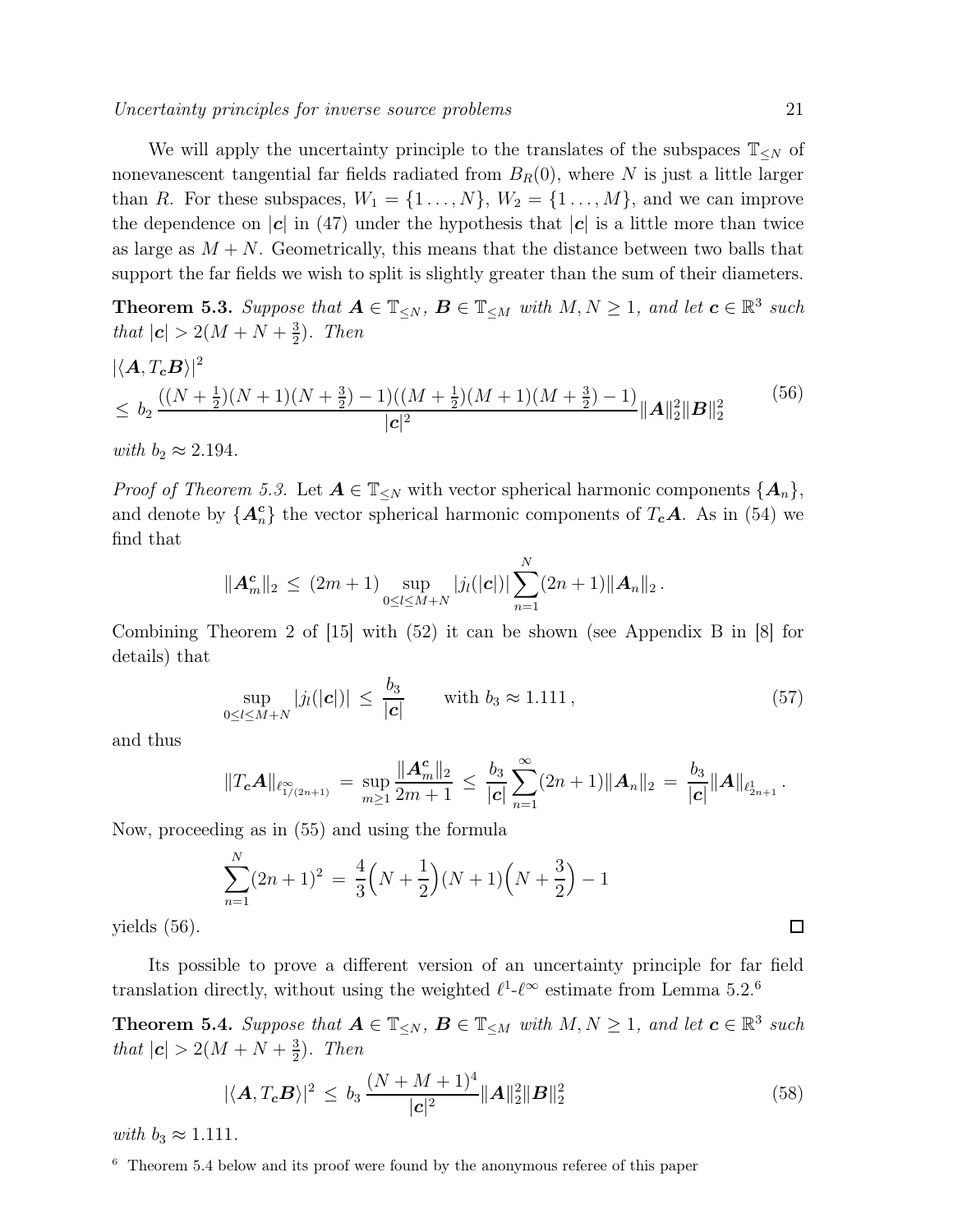*Proof.* Corollary B.2 in Appendix B allows us to replace  $e^{i\mathbf{c} \cdot \boldsymbol{\theta}}$  in the following integral with a truncated Jacobi-Anger expansion (see (43)),

$$
|\langle \mathbf{A}, T_{\mathbf{c}} \mathbf{B} \rangle| = \left| \int_{S^2} e^{i \mathbf{c} \cdot \boldsymbol{\theta}} \overline{\mathbf{A}(\boldsymbol{\theta})} \cdot \mathbf{B}(\boldsymbol{\theta}) \, ds(\boldsymbol{\theta}) \right|
$$
  
= 
$$
\left| \int_{S^2} \left( \sum_{l=0}^{M+N} i^l (2l+1) j_l(|\mathbf{c}|) P_l(\widehat{\mathbf{c}} \cdot \boldsymbol{\theta}) \right) \overline{\mathbf{A}(\boldsymbol{\theta})} \cdot \mathbf{B}(\boldsymbol{\theta}) \, ds(\boldsymbol{\theta}) \right|.
$$

Using (57) to estimate the Bessel functions, and (33) to estimate the Legendre polynomials, we have

$$
\begin{aligned} |\langle \mathbf{A}, T_{\mathbf{c}} \mathbf{B} \rangle| &\leq \frac{b_3}{|\mathbf{c}|} \sup_{\boldsymbol{\theta} \in S^2} \Big| \sum_{l=0}^{M+N} \mathrm{i}^l (2l+1) P_l(\widehat{\mathbf{c}} \cdot \boldsymbol{\theta}) \Big| \| \mathbf{A} \|_2 \| \mathbf{B} \|_2 \\ &\leq \frac{b_3}{|\mathbf{c}|} \sum_{l=0}^{M+N} (2l+1) \| \mathbf{A} \|_2 \| \mathbf{B} \|_2 = \frac{b_3}{|\mathbf{c}|} (N+M+1)^2 \| \mathbf{A} \|_2 \| \mathbf{B} \|_2 \,. \end{aligned}
$$

Remark 5.5. For N and M of comparable size,  $(58)$  is stronger than  $(56)$ , while the reverse is true if one of M or N is much larger than the other. Estimate  $(58)$  has the appealing physical interpretation that the angle between two far fields is bounded away from zero, and therefore the splitting of two far fields is well posed, if the source of each is in the Fraunhofer zone of the other.<sup>7</sup> More importantly, if we fix the geometry and vary the wavenumber, the constant in (58) is proportional to  $k^2$  rather than  $k^3$ . This is consistent with similar estimates in two dimensions, and cannot be improved, as an example in [8, Sec. 6] for the scalar case shows. A slight modification of that example shows that the best we can hope for would be to replace  $(N + M + 1)^2$  in the inequality (58) by  $NM$ . The example shows that the cosine of the angle between the far field of a single layer source supported on a circlular plate with a diameter of W wavelengths, and the far field of its translate, is proportional to  $\frac{W^2}{|c|}$  if  $|c|$  and  $|W|$  are large and  $\frac{W^2}{|c|}$  is small  $(|c|$  is also measured in wavelenghts). If we instead choose the diameters of the two plates to be different, say  $W_1$  and  $W_2$ , a similar calculation shows that the cosine of the angle is proportional to  $\frac{W_1 W_2}{|c|}$  provided  $\frac{(W_1 + W_2)^2}{|c|}$  $\frac{+w_2|^2}{|c|}$  is small.  $\Diamond$ 

# 5.2. Uncertainty principles for data completion

We denote by  $\mathcal{H}$  :  $L_t^2(S^2, \mathbb{C}^3) \to \ell^2(L_t^2(S^2, \mathbb{C}^3)),$   $\mathcal{H}\mathbf{A} := {\mathbf{A}_n}$ , the operator that maps a tangential vector field  $A$  on the unit sphere to its vector spherical harmonic components  $\{\mathbf{A}_n\}$ . Parseval's identity (38) implies that  $\|\mathcal{H}\|_{2,2} = \|\mathcal{H}^{-1}\|_{2,2} = 1$ . Furthermore, using the orthogonality of  $\mathbb{U}_n$  and  $\mathbb{V}_n$ , it follows from (36) and (39) that,

<sup>7</sup> Again, thanks to the anonymous referee for this observation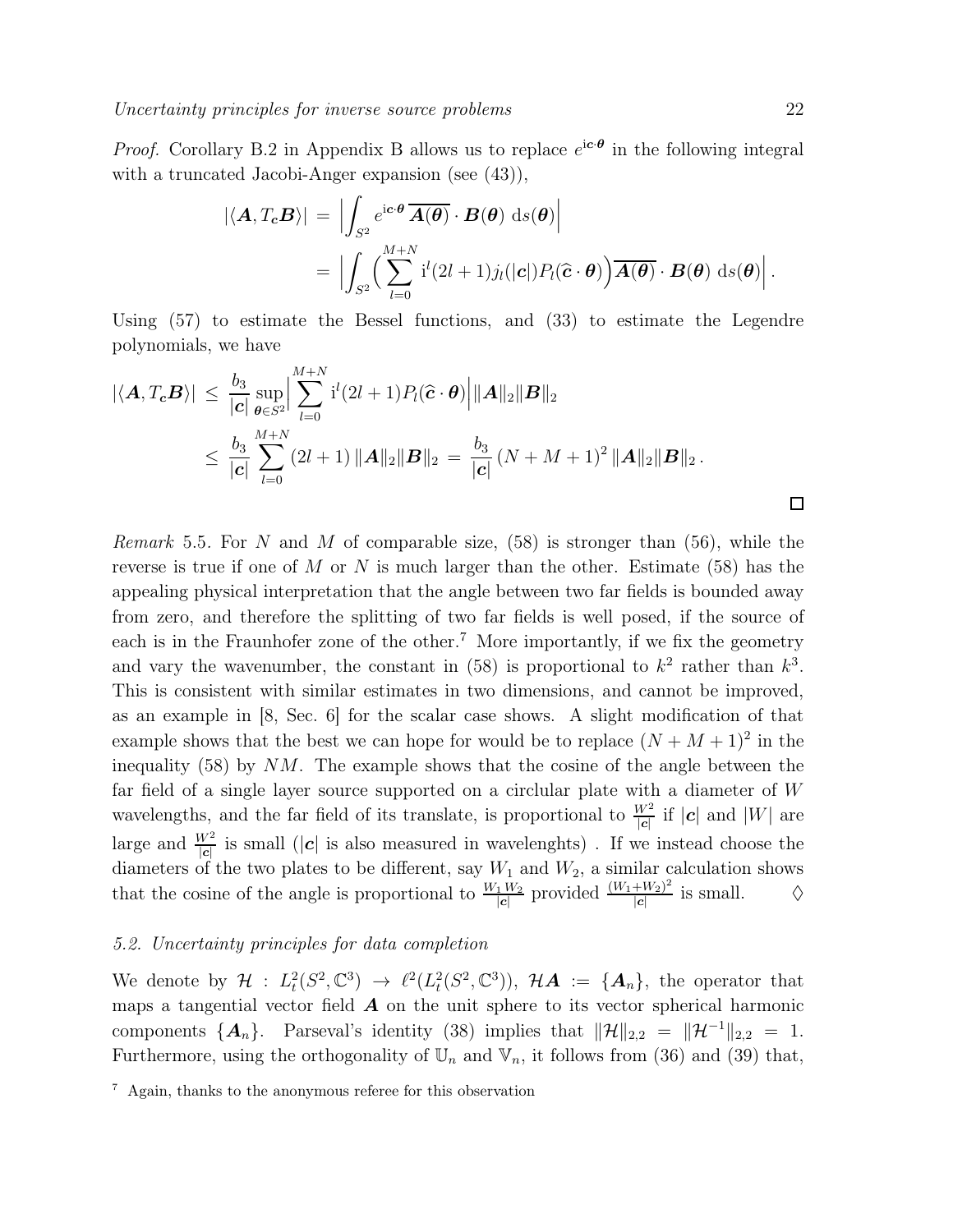for any 
$$
n \ge 1
$$
,  
\n
$$
\|A_n\|_{L^{\infty}}^2 = \|A_n^{(s)} + A_n^{(t)}\|_{L^{\infty}}^2
$$
\n
$$
= \left(\frac{2n+1}{4\pi}\right)^2 \Big\| \int_{S^2} (\boldsymbol{P}_n^{(s)} + \boldsymbol{P}_n^{(t)}) (\boldsymbol{\theta}, \boldsymbol{\omega}) \boldsymbol{A}_n(\boldsymbol{\omega}) \, ds(\boldsymbol{\omega}) \Big\|_{L^{\infty}}^2
$$
\n
$$
\le \left(\frac{2n+1}{4\pi}\right)^2 \sup_{\boldsymbol{\theta} \in S^2} \Big( \|\boldsymbol{P}_n^{(s,\boldsymbol{\theta})}\|_{L^2(S^2, \mathbb{C}^{3 \times 3})}^2 \|A_n^{(s)}\|_2^2 + \|\boldsymbol{P}_n^{(t,\boldsymbol{\theta})}\|_{L^2(S^2, \mathbb{C}^{3 \times 3})}^2 \|A_n^{(t)}\|_2^2 \Big)
$$
\n
$$
\le \frac{2n+1}{4\pi} (\|\boldsymbol{A}_n^{(s)}\|_2^2 + \|\boldsymbol{A}_n^{(t)}\|_2^2) = \frac{2n+1}{4\pi} \|\boldsymbol{A}_n\|_2^2.
$$

Accordingly,

$$
\|\mathbf{A}\|_{L^{\infty}} \leq \sum_{n=1}^{\infty} \|\mathbf{A}_n\|_{L^{\infty}} \leq \frac{1}{\sqrt{4\pi}} \sum_{n=1}^{\infty} \sqrt{2n+1} \|\mathbf{A}_n\|_2 = \frac{1}{\sqrt{4\pi}} \|\mathbf{A}\|_{\ell^1_{\sqrt{2n+1}}},
$$
(59)

and therefore,  $\mathcal{H}^{-1}: \ell^1_{\sqrt{2n+1}}(L^2_t(S^2,\mathbb{C}^3)) \to L^\infty(S^2;\mathbb{C}^3)$  is bounded with

$$
\|\mathcal{H}^{-1}\|_{\ell^1_{\sqrt{2n+1}},L^{\infty}} \leq \frac{1}{\sqrt{4\pi}}.
$$

The next theorem gives a lower bound on the angle between the translate  $T_c\mathbf{A}$  of a nonevanescent tangential far field  $\boldsymbol{A}$  and a tangential vector field  $\boldsymbol{B}$  supported only on part of  $S^2$  in terms of the  $\ell^0$ -support of  $\boldsymbol{A}$  and the  $L^0$ -support of  $\boldsymbol{B}$ .

**Theorem 5.6.** Let  $A, B \in L^2_t(S^2, \mathbb{C}^3)$  such that the vector spherical harmonic components  $\{A_n\}$  of  $A$  satisfy supp $\{A_n\} \subseteq W$  with  $W \subseteq \mathbb{N}$ , and let  $c \in \mathbb{R}^3$ . Then,<sup>8</sup>

$$
|\langle T_c \mathbf{A}, \mathbf{B} \rangle|^2 \leq \frac{\|\mathbf{B}\|_{L^0}}{4\pi} \sum_{n \in W} (2n+1) \, \|\mathbf{A}\|_2^2 \|\mathbf{B}\|_2^2 \,.
$$

Proof. Combining Hölder's inequality with (48) and (59) we find that

$$
|\langle T_c \mathbf{A}, \mathbf{B} \rangle| \leq \|T_c \mathbf{A}\|_{L^{\infty}} \|\mathbf{B}\|_{L^1} \leq \|\mathbf{A}\|_{L^{\infty}} \|\mathbf{B}\|_{L^1} \leq \frac{1}{\sqrt{4\pi}} \sum_{n \in W} (\sqrt{2n+1} \|\mathbf{A}_n\|_2) \|\mathbf{B}\|_{L^1}
$$
  

$$
\leq \frac{1}{\sqrt{4\pi}} \sqrt{\sum_{n \in W} (2n+1) \|\mathbf{A}\|_2 \sqrt{\|\mathbf{B}\|_{L^0}} \|\mathbf{B}\|_2}.
$$

For  $\mathbf{A} \in \mathbb{T}_{\leq N}$ , we may use the formula  $\sum_{n=1}^{N} (2n + 1) = (N + 1)^2 - 1$  to restate Theorem 5.6 as follows.

Corollary 5.7. Let  $\mathbf{A} \in \mathbb{T}_{\leq N}$ ,  $\mathbf{B} \in L^2_t(S^2, \mathbb{C}^3)$  with supp  $\mathbf{B} \subseteq \Omega \subseteq S^2$ , and  $\mathbf{c} \in \mathbb{R}^3$ . Then

$$
|\langle T_c \mathbf{A}, \mathbf{B} \rangle|^2 \le \frac{|\Omega|}{4\pi} ((N+1)^2 - 1) ||\mathbf{A}||_2^2 ||\mathbf{B}||_2^2.
$$

<sup>8</sup> As before,  $||B||_{L^0}$  denotes the measure of supp  $B \subseteq S^2$ .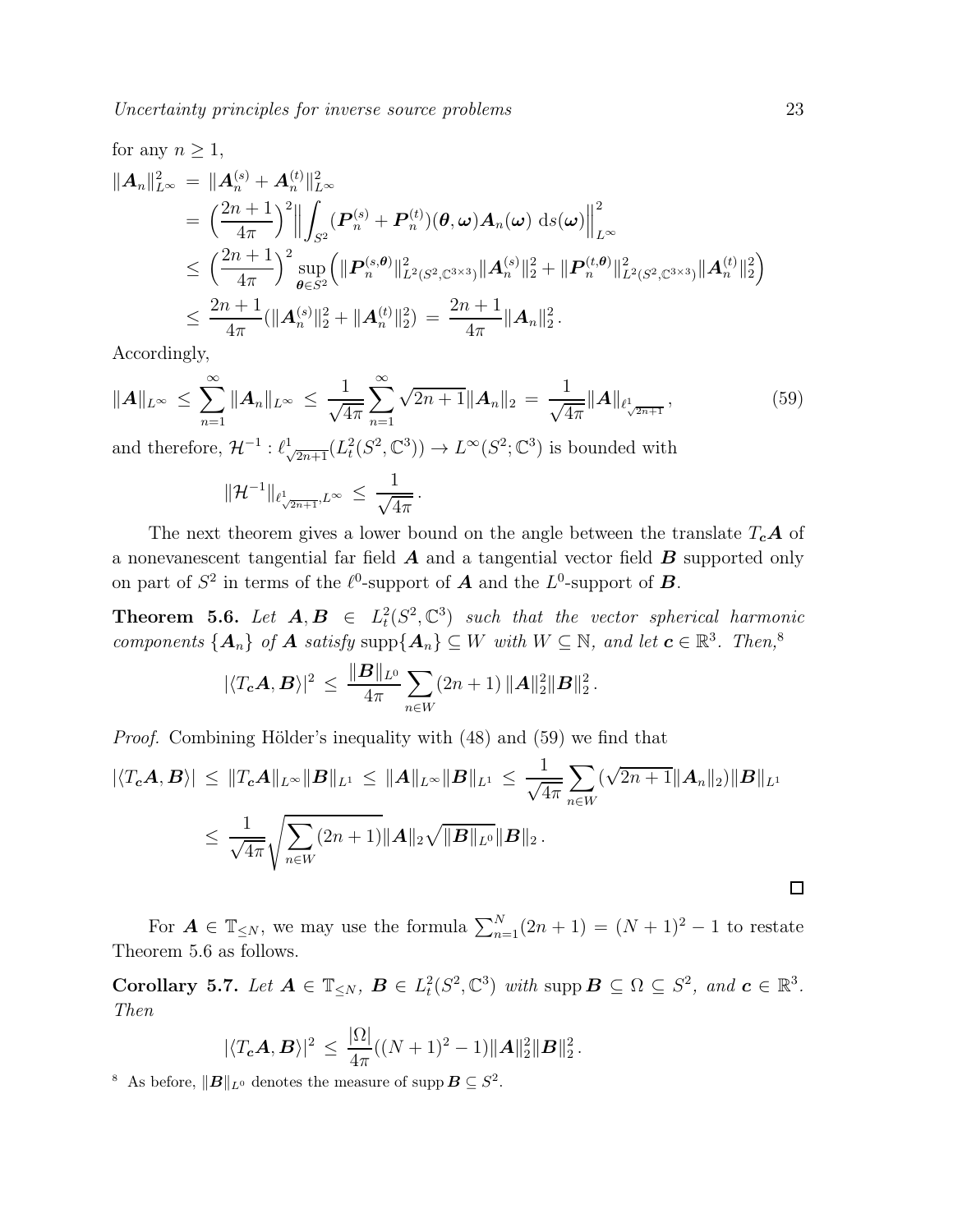# 6. Stability estimates for far field splitting and data completion

The uncertainty principles developed in the previous section can be utilized to analyze the stability of numerical algorithms for far field splitting and data completion. In this section we discuss three applications of this kind for tangential far fields. Since, apart from the new uncertainty principles, the proofs of these results are similar to corresponding calculations for the scalar case in [7], we omit them here and refer the reader to [7] for proofs and additional applications of the uncertainty principles. We also note that corresponding results for normal far fields immediately follow from the three-dimensional scalar case considered in [8].

According to the regularized Picard criterion from Section 4.4, up to measurement precision  $p$ , a far field radiated by a limited power source with power threshold  $P$ in  $B_R(0)$  coincides with a tangential vector field that belongs to the subspace of nonevanescent far fields  $\mathbb{T}_{\leq N}$ , where N is just a little bigger than R. Therefore, if we only consider the nonevanescent part, then the uncertainty principles from Theorems 5.3, 5.4, and Corollary 5.7 apply to this setting. Theorem 6.1 below gives conditions under which we can split the sum of two nonevanescent far fields radiated from well-separated localized sources into the original summands by solving a well-conditioned least squares problem, and provides a stability estimate.

**Theorem 6.1.** Suppose that  $G^0$ ,  $G^1 \in L^2_t(S^2, \mathbb{C}^3)$ ,  $c_1, c_2 \in \mathbb{R}^3$ , and  $N_1, N_2 \in \mathbb{N}$  such that

$$
|\boldsymbol{c}_1 - \boldsymbol{c}_2| > 2(N_1 + N_2 + \frac{3}{2})
$$

and

$$
C := b_2 \frac{((N + \frac{1}{2})(N + 1)(N + \frac{3}{2}) - 1)((M + \frac{1}{2})(M + 1)(M + \frac{3}{2}) - 1)}{|c_1 - c_2|^2} < 1
$$
 (60)

with  $b_2 \approx 2.194$  or

$$
C := b_3 \frac{(M+N+1)^4}{|\mathbf{c}_1 - \mathbf{c}_2|^2} < 1 \tag{61}
$$

with  $b_3 \approx 1.111$ . Let  $A_i^j$  $\frac{1}{i}$  be defined as least squares solutions to

$$
G^{0} \stackrel{\text{LS}}{=} T_{c_1}^* A_1^0 + T_{c_2}^* A_2^0, \qquad A_i^0 \in \ell^2(\mathbb{T}_{\leq N_i}), \qquad (62a)
$$

$$
\mathbf{G}^1 \stackrel{\text{LS}}{=} T_{\mathbf{c}_1}^* \mathbf{A}_1^1 + T_{\mathbf{c}_2}^* \mathbf{A}_2^1, \qquad \mathbf{A}_i^1 \in \ell^2(\mathbb{T}_{\leq N_i}). \tag{62b}
$$

Then, for  $i = 1, 2$ ,

$$
\|\mathbf{A}_i^1 - \mathbf{A}_i^0\|_2^2 \le (1 - C)^{-1} \|\mathbf{G}^1 - \mathbf{G}^0\|_2^2.
$$
 (63)

A tangential far field  $G<sup>j</sup>$  that is radiated by a limited power current source supported in  $B_{R_1}(c_1) \cup B_{R_2}(c_2)$  will in general be very close to, but will not belong to the subspace  $T_{c_1}^* l^2(\mathbb{T}_{\leq N_1}) \oplus T_{c_2}^* l^2(\mathbb{T}_{\leq N_2})$ , with  $N_i \gtrsim R_i$ . Thus the tangential far fields  $A_1^j$ 1 and  $A_2^j$  will usually not solve (62) exactly. However, the estimate (63) is always true and provides an explicit bound on the absolute condition number of the splitting operator, which maps  $G^j$  to  $(A_1^j)$  $_{1}^{j},\boldsymbol{A}_{2}^{j}$ <sup>2</sup><sub>2</sub>). The assumptions (60)–(61) essentially relates the radii  $R_i$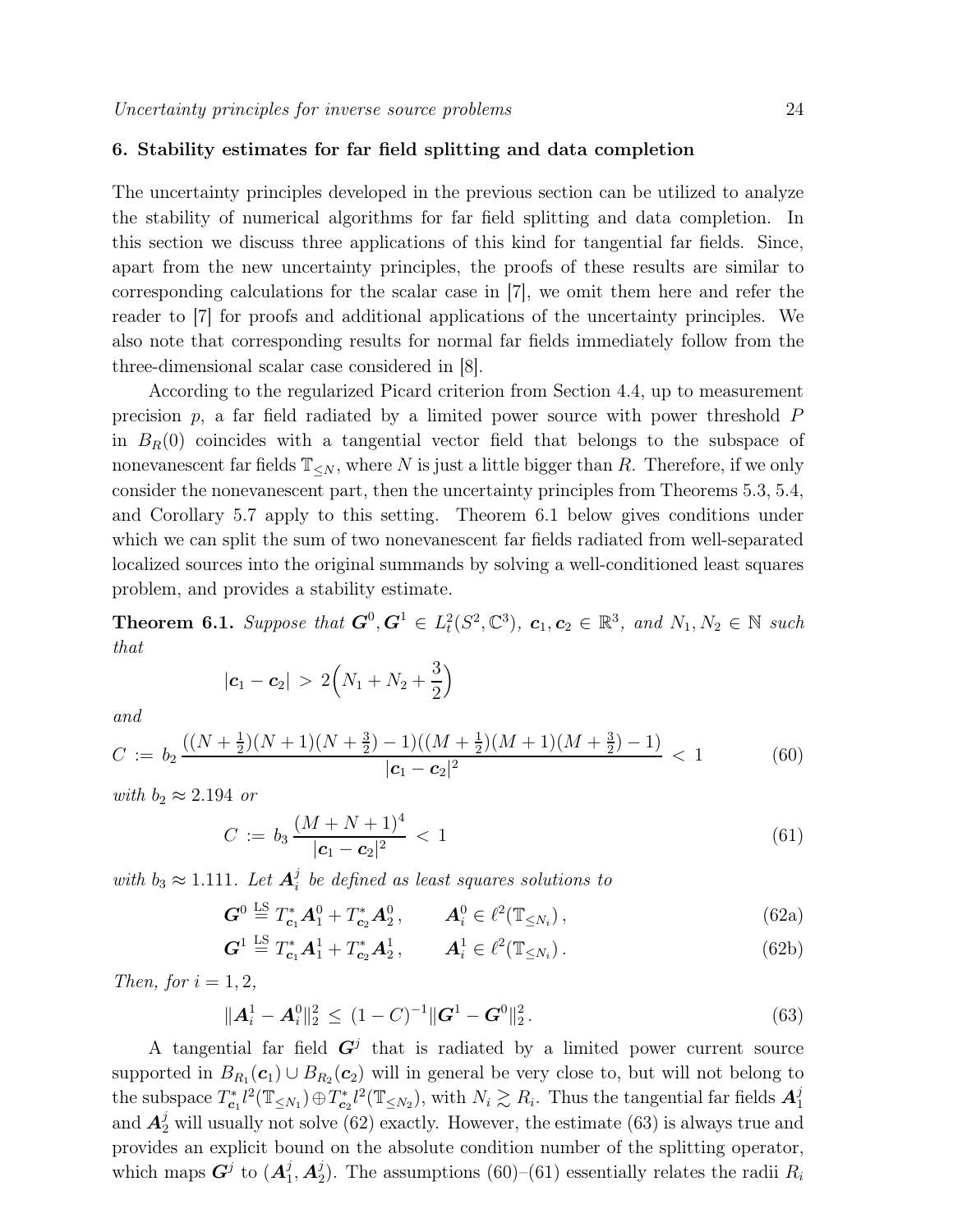of the balls which contain the supports of the sources and the distance  $|c_1 - c_2|$  between their centers. Because we have normalized the wave number  $k = 1$ , it is necessary to multiply all distances by the actual wave number to return to physical units.

Next we consider a corresponding result for data completion. Assuming that a far field is radiated from a sufficiently small ball  $B_R(c)$  and measured on a sufficiently large part of the sphere, Theorem 6.2 below says that its nonevanescent part can be recovered on the entire sphere by solving a well-conditioned least squares problem, and provides an explicit stability estimate. More precisely, we consider the case where the far field  $\mathbf{A} = T_c^* \mathbf{A}^0$  cannot be measured on a subset  $\Omega \subseteq S^2$ , and instead we observe  $G^0 = A + B^0$ , where  $B^0 = -A|_{\Omega}$ .

**Theorem 6.2.** Suppose that  $G^0$ ,  $G^1 \in L^2(\mathbb{S}^2, \mathbb{C}^3)$ ,  $c \in \mathbb{R}^3$ ,  $N \in \mathbb{N}$ , and  $\Omega \subseteq \mathbb{S}^2$  such that

$$
C := \frac{|\Omega|(N+1)^2}{4\pi} < 1,\tag{64}
$$

and let  $\mathbf{B}^i$  and  $\mathbf{A}^i$  be defined as the least squares solutions to

$$
G^0 \stackrel{\text{LS}}{=} B^0 + T_c^* A^0, \qquad A^0 \in \ell^2(\mathbb{T}_{\leq N}) \text{ and } B^0 \in L^2(\Omega, \mathbb{C}^3),
$$
  

$$
G^1 \stackrel{\text{LS}}{=} B^1 + T_c^* A^1, \qquad A^1 \in \ell^2(\mathbb{T}_{\leq N}) \text{ and } B^1 \in L^2(\Omega, \mathbb{C}^3).
$$

Then

$$
\|\mathbf{A}^{1}-\mathbf{A}^{0}\|_{2}^{2} \leq (1-C)^{-1} \|\mathbf{G}^{1}-\mathbf{G}^{0}\|_{2}^{2},
$$
  

$$
\|\mathbf{B}^{1}-\mathbf{B}^{0}\|_{2}^{2} \leq (1-C)^{-1} \|\mathbf{G}^{1}-\mathbf{G}^{0}\|_{2}^{2}.
$$

The assumption  $(64)$  relates the radius R (again, in wavelenghts) of the support of the source and the area  $|\Omega|$  of the missing data segment.

Finally, we note that the results of Theorem 6.1 can be extended to multiple wellseparated components and that far field splitting and data completion can actually be combined (just as in the two-dimensional scalar case in Theorem 5.7 of [7]). Because the sum of the radii of the supports of well-separated localized source components may be much less than the radius of a large ball that contains them all, combining data completion with splitting as in Theorem 6.3 below may significantly improve the conditioning of the data completion problem.

**Theorem 6.3.** Suppose that  $G^0$ ,  $G^1 \in L^2_t(S^2, \mathbb{C}^3)$ ,  $c_i \in \mathbb{R}^3$ ,  $N_i \in \mathbb{N}$ ,  $i = 1, ..., I$ , and  $\Omega \subseteq S^2$  such that, for every  $i \neq j$ ,  $|\boldsymbol{c}_i - \boldsymbol{c}_j| > 2(N_i + N_j + \frac{3}{2})$  $\frac{3}{2}$ ), and that, for each i,

$$
C_{\mathbf{A},i} := \sqrt{\frac{|\Omega|}{4\pi}} (N_i + 1)
$$
  
+  $\sqrt{b_2} \sqrt{\left(N_i + \frac{1}{2}\right)(N_i + 1)\left(N_i + \frac{3}{2}\right) - 1} \sum_{j \neq i} \frac{\sqrt{\left(N_j + \frac{1}{2}\right)(N_j + 1)\left(N_j + \frac{3}{2}\right) - 1}}{|c_i - c_j|} < 1$  (66a)

with  $b_2 \approx 2.194$  or

$$
C_{\mathbf{A},i} := \sqrt{\frac{|\Omega|}{4\pi}} (N_i + 1) + \sqrt{b_3} \sum_{j \neq i} \frac{(N_i + N_j + 1)^2}{|\mathbf{c}_i - \mathbf{c}_j|} < 1 \tag{66b}
$$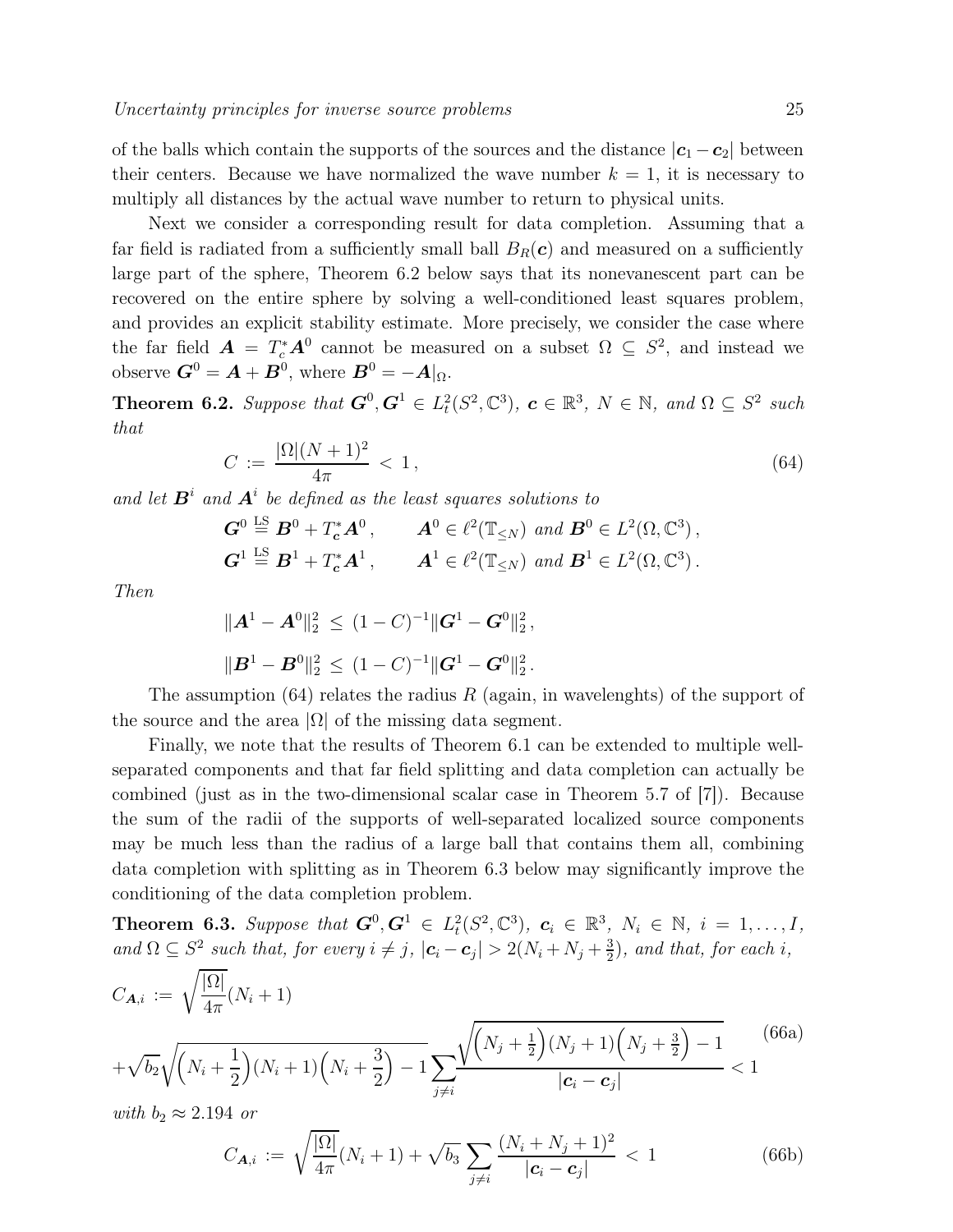with  $b_3 \approx 1.111$ . Assume also that,

$$
C_B := \sqrt{\frac{|\Omega|}{4\pi}} \sum_{i=1}^{I} (N_i + 1) < 1. \tag{66c}
$$

Let  $A_i^j$  $i_i$  and  $\boldsymbol{B}^j$  be defined as the least squares solutions to

$$
\boldsymbol{G}^0 \stackrel{LS}{=} \boldsymbol{B}^0 + \sum_{i=1}^I T_{\boldsymbol{c}_i}^* \boldsymbol{A}_i^0, \qquad \boldsymbol{A}_i^0 \in \ell^2(\mathbb{T}_{\leq N_i}) \text{ and } \boldsymbol{B}^0 \in L^2(\Omega, \mathbb{C}^3), \quad (67a)
$$

$$
\mathbf{G}^1 \stackrel{LS}{=} \mathbf{B}^1 + \sum_{i=1}^I T_{\mathbf{c}_i}^* \mathbf{A}_i^1, \qquad \mathbf{A}_i^1 \in \ell^2(\mathbb{T}_{\leq N_i}) \text{ and } \mathbf{B}^1 \in L^2(\Omega, \mathbb{C}^3). \tag{67b}
$$

Then, for  $i = 1, \ldots, I$ ,

$$
\|\mathbf{A}_i^1 - \mathbf{A}_i^0\|_2^2 \le (1 - C_{\mathbf{A},i})^{-1} \|\mathbf{G}^1 - \mathbf{G}^0\|_2^2,
$$
  

$$
\|\mathbf{B}^1 - \mathbf{B}^0\|_2^2 \le (1 - C_{\mathbf{B}})^{-1} \|\mathbf{G}^1 - \mathbf{G}^0\|_2^2.
$$

#### 7. A numerical example

To illustrate our theoretical findings, we briefly describe a numerical implementation of the least squares formulation for simultaneous data completion and far field splitting as considered in Theorem 6.3. Again we restrict the discussion to tangential far fields, and note that normal far fields can be treated in exactly the same way that three-dimensional scalar far fields where treated in [8]. The algorithm is an extension of methods described in [5, 7, 8].

Let  $\bm{A} = \sum_{i=1}^{I} T_{\bm{c}_i}^* \bm{A}_i$  denote a far field that is a superposition of far fields  $T_{\bm{c}_i}^* \bm{A}_i$ radiated by limited power sources supported in balls  $B_{R_i}(\boldsymbol{c}_i)$ , for some  $\boldsymbol{c}_i \in \mathbb{R}^3$ and  $R_i > 0$ . We suppose that we are able to measure **A** on  $S^2 \setminus \Omega$ . In addition, we suppose that we have a priori information on the approximate locations of the supports of the individual source components, i.e.,  $B_{R_i}(\mathbf{c}_i)$ ,  $i = 1, \ldots, I$ . Our aim is to reconstruct the nonevanescent part of  $A|_{\Omega}$  from  $A|_{S^2\setminus\Omega}$ . If we write  $G := A|_{S^2\setminus\Omega}$  for the observed far field data and  $\mathbf{B} := -\mathbf{A}|_{\Omega}$ , then

$$
\bm{G} \, = \, \bm{B} + \sum_{i=1}^I T_{\bm{c}_i}^* \bm{A}_i \, ,
$$

i.e., we are in the framework of Theorem 6.3.

To formulate the least squares problem, we introduce the short hand notation

$$
V_0 := L_t^2(\Omega, \mathbb{C}^3) := \{ \mathbf{u} \in L^2(\Omega, \mathbb{C}^3) \mid \mathbf{v} \cdot \mathbf{u} = 0 \text{ a.e. on } S^2 \}
$$

and  $V_i := T_{\mathbf{c}_i}^* \ell^2(\mathbb{T}_{\leq N_i}), i = 1, \ldots, I$ , and let  $P_0, \ldots, P_I$  denote the orthogonal projections onto  $V_0, \ldots, V_I$ , respectively. Then (67) is equivalent to seeking approximations  $a_i \in V_i$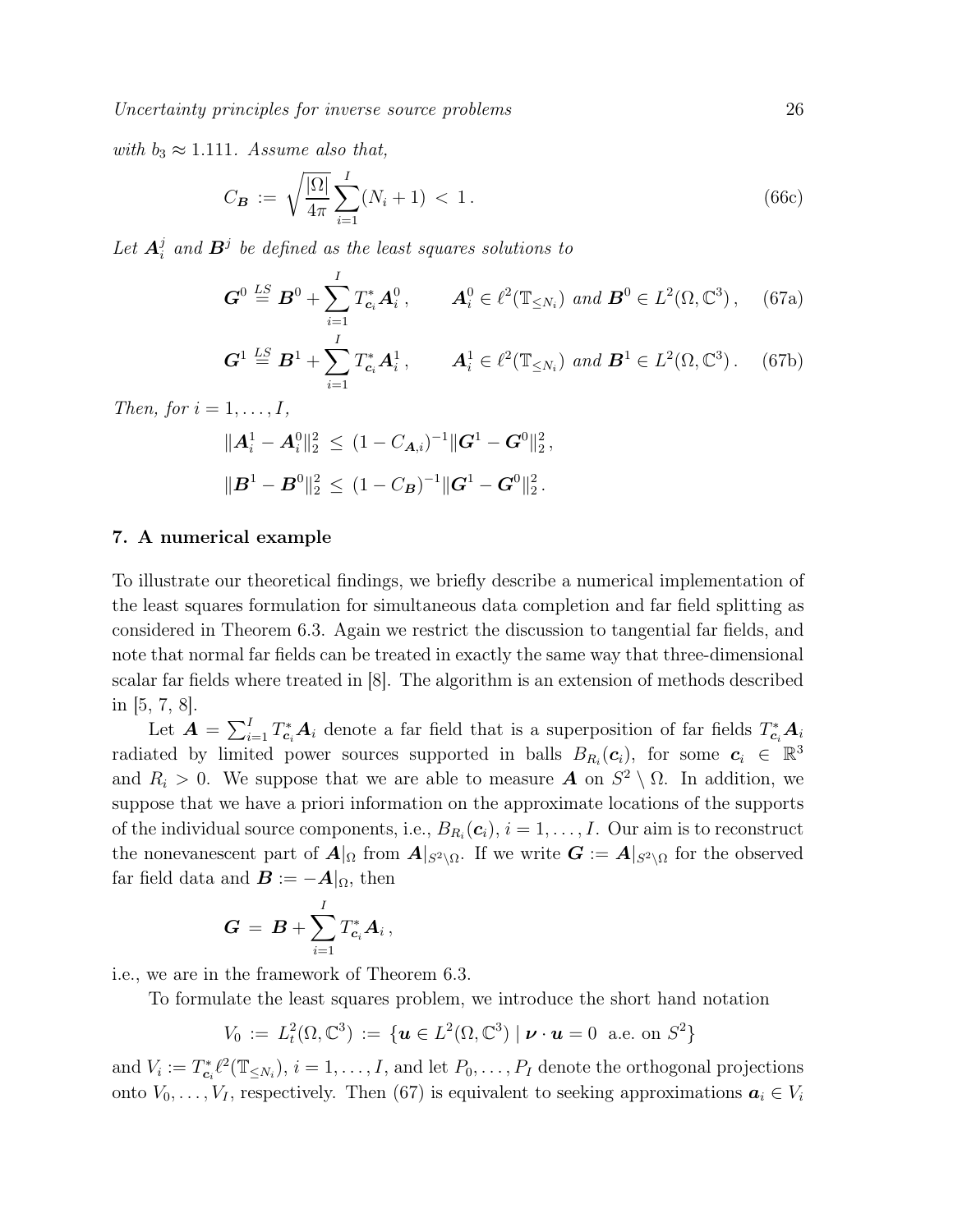of  $T_{c_i}^* A_i$ ,  $i = 1, ..., I$ , and  $b \in V_0$  of  $B$  satisfying the system of linear equations

$$
\begin{pmatrix}\nI & P_0P_1 & \cdots & P_0P_I \\
P_1P_0 & I & \cdots & P_1P_I \\
\vdots & \vdots & & \vdots \\
P_1P_0 & P_1P_1 & \cdots & I\n\end{pmatrix}\n\begin{pmatrix}\n\mathbf{b} \\
\mathbf{a}_1 \\
\vdots \\
\mathbf{a}_I\n\end{pmatrix} =\n\begin{pmatrix}\n0 \\
P_1\mathbf{G} \\
\vdots \\
P_I\mathbf{G}\n\end{pmatrix}.
$$
\n(68)

We choose the numbers  $N_1, \ldots, N_I$  that determine the dimension of the individual subspaces  $V_1, \ldots, V_I$  subject to the regularized Picard criterion from Section 4.4, i.e., such that  $N_i \gtrsim kR_i$ . The stability result in Theorem 6.3 gives an upper bound on the absolute condition number of the block-operator on the left-hand side of (68).

Assuming that the whole collection of sources is contained in a ball  $B_R(0)$  of radius  $R > 0$  around the origin, the nonevanescent part of  $A$  (and of each far field component  $T_{c_1}^*A_1, \ldots, T_{c_I}^*A_I$  is well approximated by its orthogonal projection onto the subspace  $\mathbb{T}_{\leq N} \subseteq L^2_t(S^2, \mathbb{C}^3)$  with  $N \geq kR$ . In our numerical implementation we approximate a solution of the restriction of (68) to this finite dimensional subspace.

From the proofs of Theorems 6.1 and 6.2 we immediately find that the square roots of the left-hand sides of (60) and (64) constitute upper bounds on the operator norms  $||P_iP_j||_{2,2}$  of the entries of the block-operator on the left-hand side of (68). Accordingly, if (66) is satisfied, then this self-adjoint block-operator is strictly diagonally dominant, and thus positive definite. Hence, we apply the conjugate gradient method to solve the restriction of the linear system (68) to  $\mathbb{T}_{\leq N}$ , evaluating the projections  $P_i P_j$ in each iteration using discrete vector spherical harmonic transforms.

To evaluate these discrete vector spherical harmonic transforms, i.e., the vector spherical harmonic components of a tangential vector field  $C \in \mathbb{T}_{\leq N}$ , we work in spherical coordinates,

$$
\boldsymbol{\theta}(\vartheta,\varphi) = (\cos\varphi\sin\vartheta,\sin\varphi\sin\vartheta,\cos\vartheta), \qquad \vartheta \in [0,\pi], \varphi \in [0,2\pi),
$$

and consider the usual orthonormal basis of  $\mathbb{Y}_n$ ,  $n \in \mathbb{N}$ , that is given by

$$
Y_n^m(\vartheta,\varphi) := C_n^m P_n^{|m|}(\cos\vartheta)e^{\mathrm{i}m\varphi}, \qquad -n \le m \le n,
$$

where  $C_n^m := \sqrt{\frac{2n+1}{4\pi} \frac{(n-|m|)!}{(n+|m|)!}}$  and  $P_n^{|m|}$  denotes the associated Legendre functions (see, e.g., [2, p. 26]). Accordingly, evaluating the surface derivatives in (23), we find that orthonormal bases of  $\mathbb{U}_n$  and  $\mathbb{V}_n$ ,  $n \geq 1$ , are given by

$$
\boldsymbol{U}_{n}^{m}(\vartheta,\varphi) = \frac{1}{\sin\vartheta} \frac{C_{n}^{m}}{\sqrt{n(n+1)}} \Big(-\sin^{2}(\vartheta)(P_{n}^{|m|})'(\cos\vartheta)\boldsymbol{e}_{\vartheta}e^{im\varphi} + im P_{n}^{|m|}(\cos\vartheta)\boldsymbol{e}_{\varphi}e^{im\varphi}\Big)
$$

and

$$
\boldsymbol{V}_n^m(\vartheta,\varphi) = \frac{1}{\sin\vartheta} \frac{C_n^m}{\sqrt{n(n+1)}} \Big( -\sin^2(\vartheta) (P_n^{|m|})'(\cos\vartheta) \boldsymbol{e}_{\varphi} e^{\mathrm{i}m\varphi} - \mathrm{i}m P_n^{|m|}(\cos\vartheta) \boldsymbol{e}_{\vartheta} e^{\mathrm{i}m\varphi} \Big),
$$

 $-n \leq m \leq n$ , with  $e_{\vartheta} := (\cos \vartheta \cos \varphi, \cos \vartheta \sin \varphi, -\sin \varphi)$  and  $e_{\varphi} := (-\sin \varphi, \cos \varphi, 0)$ . The derivative of the associated Legendre functions can rewritten using formula (14.10.5) in [21] to obtain

$$
-\sin^2(\vartheta)(P_n^{|m|})'(\cos\vartheta) = n\cos\vartheta P_n^{|m|}(\cos\vartheta) - (n+|m|)P_{n-1}^{|m|}(\cos\vartheta).
$$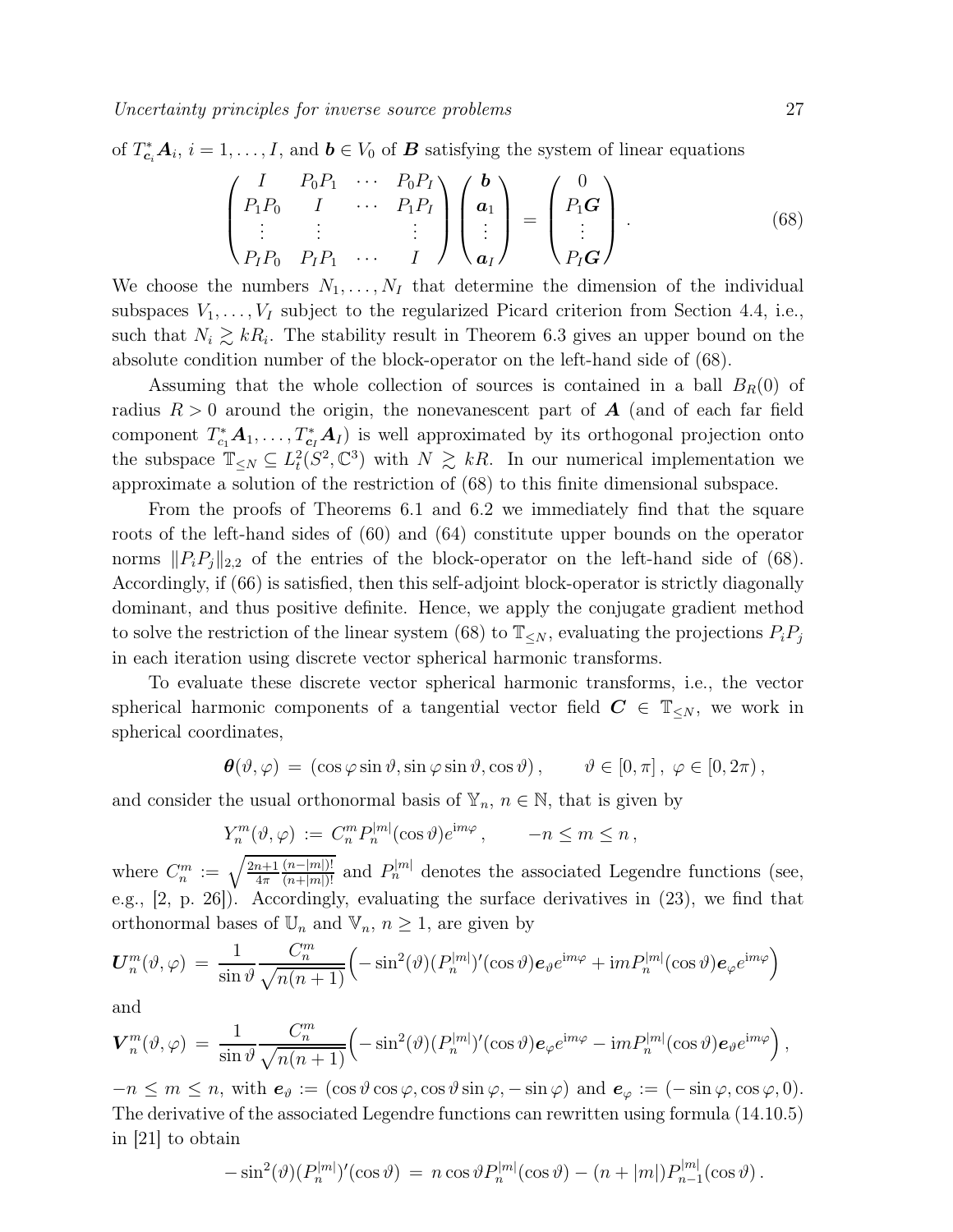

Figure 1. Left: Geometry of scatterers. Right: Support of missing data segment.

Then, the vector spherical harmonic components  $\boldsymbol{C}_n = \boldsymbol{C}_n^{(t)} + \boldsymbol{C}_n^{(s)} \in \mathbb{T}_n$ ,  $n \geq 1$ , of  $\boldsymbol{C}$ are given by

$$
\boldsymbol{C}_n^{(t)} = \sum_{m=-n}^n \langle \boldsymbol{U}_n^m, \boldsymbol{C} \rangle \boldsymbol{U}_n^m \quad \text{and} \quad \boldsymbol{C}_n^{(s)} = \sum_{m=-n}^n \langle \boldsymbol{V}_n^m, \boldsymbol{C} \rangle \boldsymbol{V}_n^m. \quad (69)
$$

We approximate the scalar products in (69) using the trapezoid rule with uniform spacing for the integral over  $\varphi$ , and Gauss-Legendre quadrature with respect to the variable  $\zeta = \cos \vartheta$ ,  $-1 \leq \zeta \leq 1$ , for the integral over  $\vartheta$  (see, e.g., [1, Sect. 5.1]). Accordingly, we suppose in our numerical example below that far field data are available on a grid

$$
\Theta := \{ \boldsymbol{\theta}(\vartheta_l, \varphi_m) \, | \, \vartheta_l = \sqrt{1 - \zeta_l^2}, \, \varphi_m = m\pi/M, \, l = 1, \dots, M, \, m = 0, \dots, 2M - 1 \}, \tag{70}
$$

where  $\zeta_1, \ldots, \zeta_M$  denote the Gauss-Legendre quadrature nodes on [−1, 1]. Since we have assumed that  $C \in \mathbb{T}_{\leq N}$ , Corollary B.2 in Appendix B shows that the integrands in (69) belong to  $\mathbb{T}_{\leq 2N}$  for  $1 \leq n \leq N$ , and following [1, Thm. 5.4], it is therefore appropriate to choose  $M \geq N + 1$ .

Example 7.1. We consider an electromagnetic scattering problem with two obstacles as shown in Figure 1 (left), which are illuminated by an incident plane wave  $\mathbf{E}^{i}(\boldsymbol{x}) = \boldsymbol{p}e^{\mathrm{i}k\boldsymbol{x}\cdot\boldsymbol{d}}, \ \boldsymbol{x} \ \in \ \mathbb{R}^{3}$ , with incident direction  $\boldsymbol{d} = (1,0,0)$ , polarization vector  $p = (0, 0, 1)$ , and wave number  $k = 5$  (i.e., the wavelength is  $\lambda = 2\pi/5 \approx 1.26$ ). For better visualization this plot shows the projections of the scatterers on the three coordinate planes. The diameters of the two obstacles (in conventional units) are 3.16 (torus) and 3.46 (cube), and both of them are contained in the ball  $B_{10}(0)$  of radius  $R = 10$  around the origin. Accordingly, we choose  $N = 60$  (i.e.,  $N \gtrsim kR$ ).

Assuming that the scatterers are perfectly conducting, the scattered field  $E<sup>s</sup>$ satisfies the homogeneous Maxwell system outside the obstacles, the Silver-Müller radiation condition at infinity, and boundary condition  $\nu \times E^s = 0$  on the boundaries of the obstacles. We simulate the far field  $\boldsymbol{A}$  of the scattered field on the grid  $\Theta \subseteq S^2$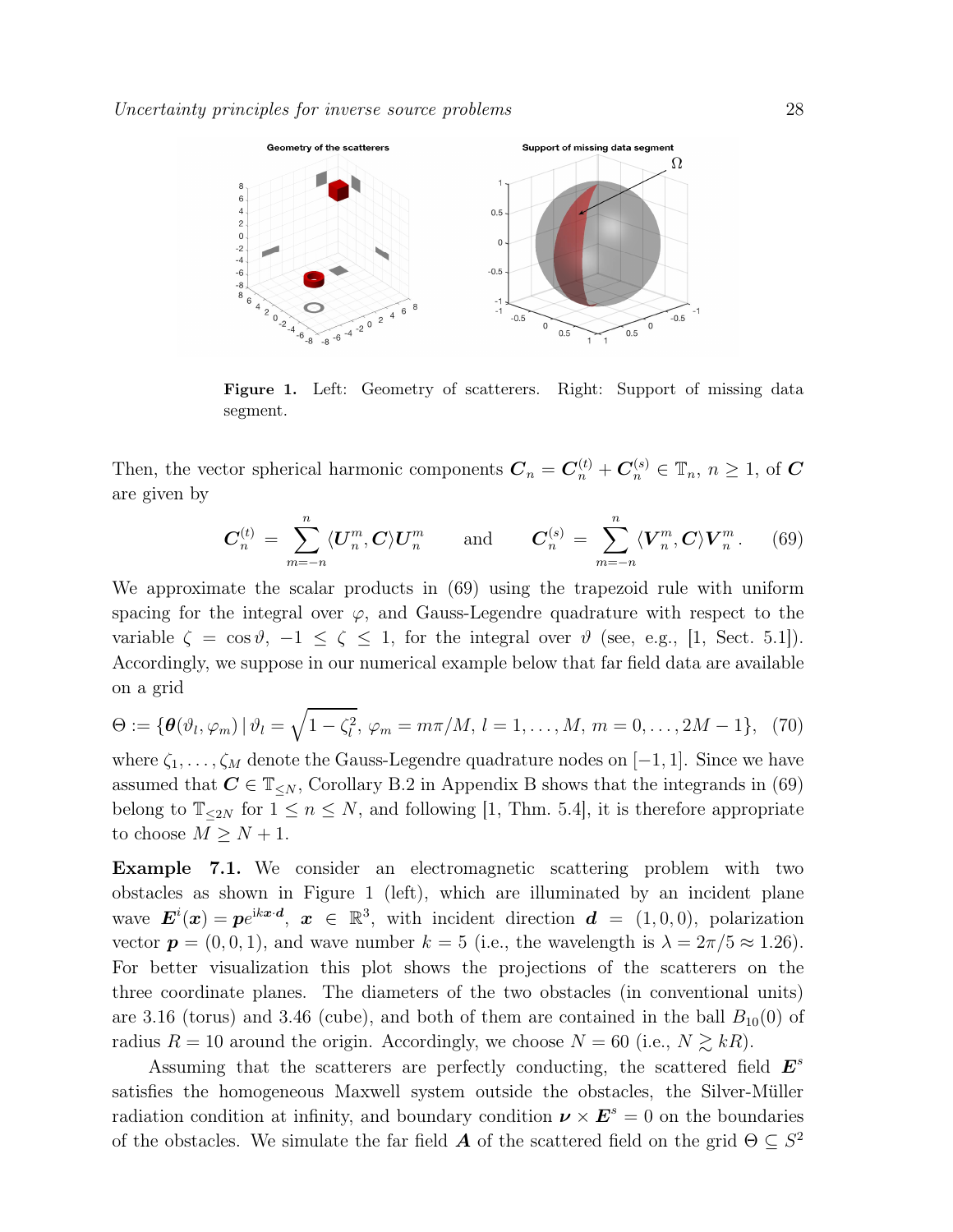

Figure 2. Top left: Norm of real part of exact far field  $\bm{A}$ . Top right: Norm of real part of observed far field G. Bottom left: Norm of real part of reconstruction of missing data segment  $A|_{\Omega}$ . Bottom right: Norm of real part of difference between exact and reconstructed far field on whole sphere.

from (70) with  $M = 64$  (i.e.,  $M \ge N + 1$ ) using a boundary element method.<sup>9</sup>

Figure 2 (top left) shows a visualization of the norm of the real part of  $\boldsymbol{A}$  over the sphere. Since this far field  $\boldsymbol{A}$  can immediately be rewritten as a superposition of two far fields radiated by two individual smooth volume sources supported in arbitrarily small neighborhoods of the scattering obstacles (cf., e.g., [17, Lemma 3.6]), this example actually fits into the framework of the previous sections. We consider this example as an instance of a far field radiated by two highly non-trivial compactly supported volume sources.

We suppose that the far field cannot be measured on the segment

$$
\Omega = \{ \boldsymbol{\theta}(\vartheta,\varphi)) \mid 0 \leq \vartheta \leq \pi, \ 0 < \varphi < \pi/6 \} \subseteq S^2,
$$

illustrated in Figure 1 (right), which has area  $|\Omega| = \pi/3$ . We assume a priori that the supports of the individual source components are contained in the balls  $B_{R_i}(\boldsymbol{c}_i)$ ,  $i = 1, 2$ , with  $c_1 = (5, 4, 5)$ ,  $c_2 = (-4, -2, -4)$  and  $R_1 = 2$ ,  $R_2 = 2$ , and we choose  $N_1 = 14$  (i.e.,

<sup>&</sup>lt;sup>9</sup> The data have been generated using the C++ boundary element library BEM++ (see [24, 25]).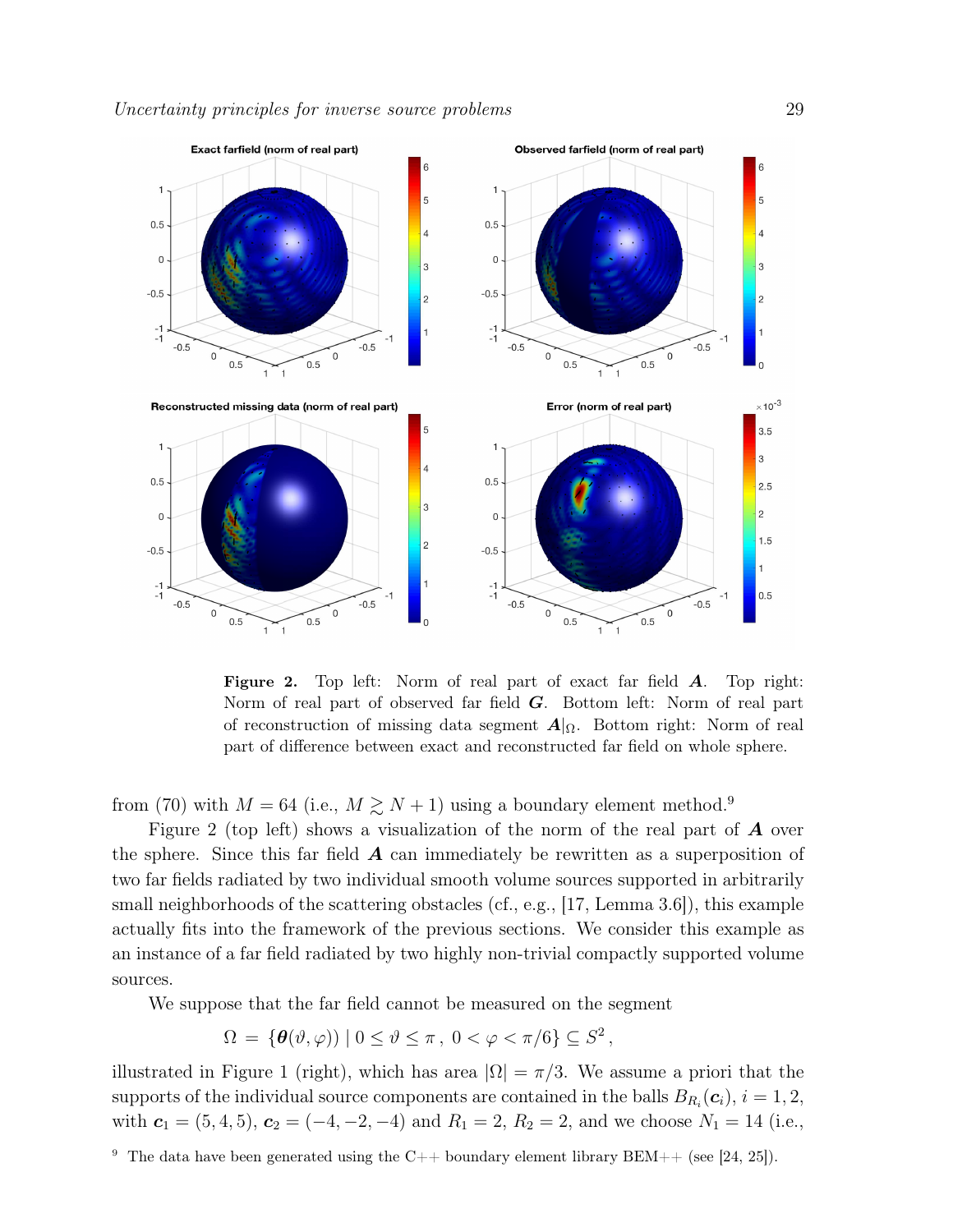$N_1 \gtrsim kR_1$ ) and  $N_2 = 14$  (i.e.,  $N_2 \gtrsim kR_2$ ), and solve the linear system (68), restricted to  $\mathbb{T}_{\leq N}$ , using 500 conjugate gradient iterations. Figure 2 shows plots of the (pointwise Euclidean) norm of the real part of the observed data  $G$  (top right), the norm of the real part of the reconstruction of the missing data segment (bottom left), and the norm of the real part of the difference between the exact far field and the reconstructed far field on the whole sphere (bottom right).

The relative approximation error of this reconstruction is

$$
\frac{\|\mathbf{A}\|_{\Omega} + \mathbf{b}\|_{L^2(\Omega)}}{\|\mathbf{A}\|_{\Omega}\|_{L^2(\Omega)}} \approx 7.531 \cdot 10^{-4} \quad \text{and} \quad \frac{\|\mathbf{A} - (\mathbf{a}_1 + \mathbf{a}_2)\|_2}{\|\mathbf{A}\|_2} \approx 4.889 \cdot 10^{-4}.
$$

To put this into perspective, we note that the best approximation error of the simulated far field data **A** in  $\mathbb{T}_{\leq N}$  satisfies

$$
\frac{\|\boldsymbol{A} - (\boldsymbol{\mathcal{P}}_N^{(s)} + \boldsymbol{\mathcal{P}}_N^{(t)})\boldsymbol{A}\|_2}{\|\boldsymbol{A}\|_2} \approx 1.454 \cdot 10^{-4}.
$$

# Conclusions

Accurately locating and estimating the size of sources and scatterers based on far field observations is a basic problem in remote sensing. The cosine of the angle between the spaces of nonevanescent far fields indicates how far apart sources and scatterers must be before we can distinguish them from remote observations. Similarly, the cosine of the angle between fields supported in a compact subset of the sphere and nonevanescent far fields indicates how large an area of the sphere must be covered by sensors in order to guarantee that the far field can be reconstructed with a reasonable condition number from fixed frequency observations. Both of these questions can be rephrased as splitting problems, and the corresponding cosines can be (in some cases sharply) estimated by uncertainty principles. In this work we have shown how to extend scalar uncertainty principles to uncertainty principles for vector-valued far fields, in particular, those far fields radiated by time harmonic current sources modelled by Maxwell's equations, and to the far fields of elastic waves modelled by the Navier equations for a homogeneous medium. Along the way we have shown that the analysis of both the Maxwell and the Navier systems can be derived from the analysis of the vector Helmholtz equation in a straightforward way, and therefore that the far fields radiated by sources in either cases are tangential or normal components of restricted Fourier transforms.

#### Acknowledgments

The research of J.S. was supported in part by NSF grant DMS–1712525. We are grateful to the anonymous referee of this paper for sharing the results in Theorem 5.4 and Remark A.5 with us.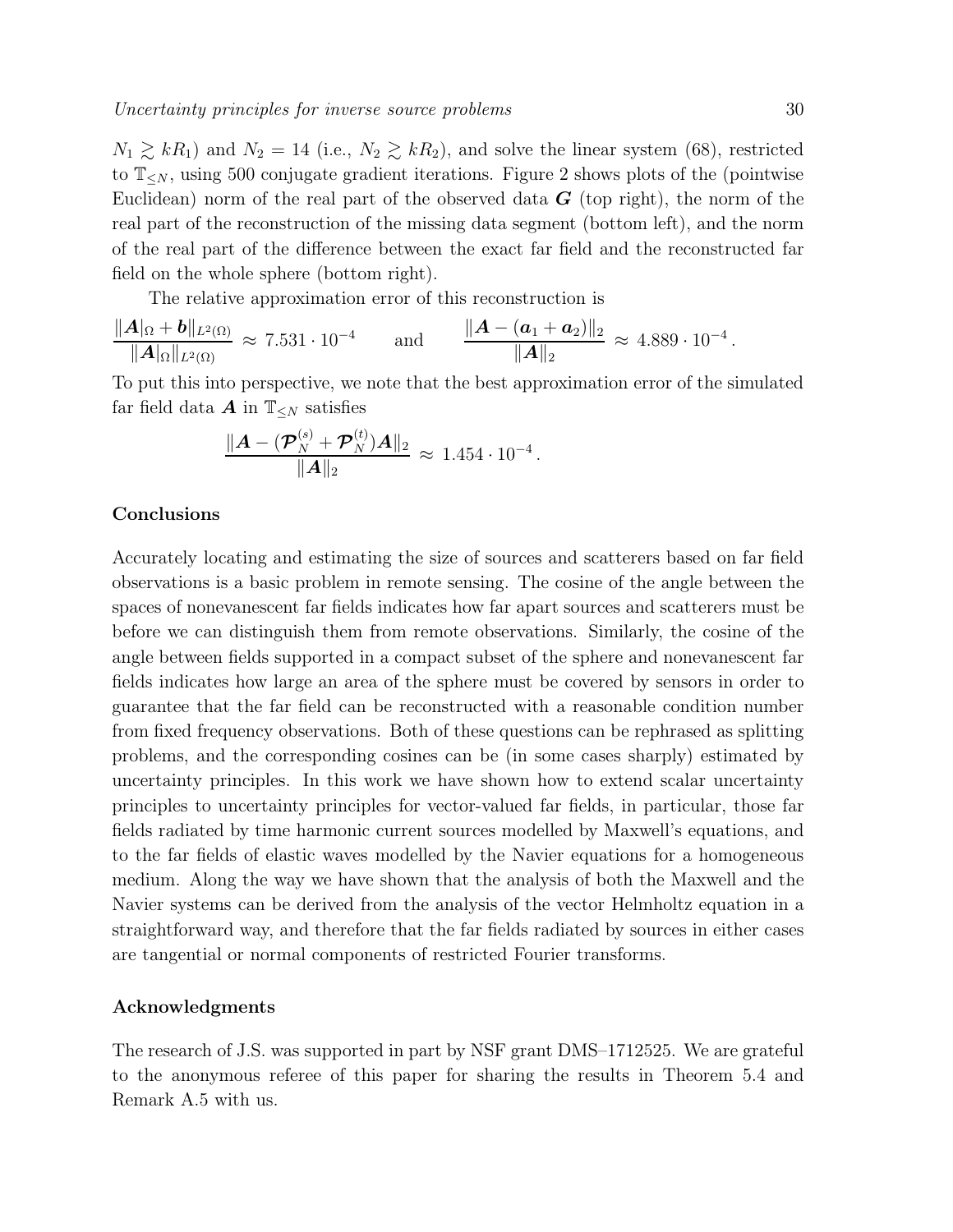# A. Properties of the rescaled squared singular values

We provide proofs for the qualitative properties of the rescaled squared singular values  $r_n^2(R)$  and  $t_n^2(R)$  of the tangential and normal restricted Fourier transform as stated in Remarks 4.1 and 4.2. The corresponding characteristics of the rescaled squared singular values  $s_n^2(R)$  of the tangential restricted Fourier transform from Remark 4.1 have been shown in [8], and our proofs build on these results.

As in (28) and (30) we define the numbers  $r_n^2(R)$ ,  $s_n^2(R)$ , and  $t_n^2(R)$  for  $n \ge 0$  by

$$
r_n^2(R) := 4\pi \int_0^R (n(n+1)j_n^2(r) + (j_n(r) + r j_n'(r))^2) \, dr,
$$
 (A.1a)

$$
s_n^2(R) := 4\pi \int_0^R j_n^2(r)r^2 dr,
$$
 (A.1b)

$$
t_n^2(R) := 4\pi \int_0^R (n(n+1)j_n^2(r) + (rj_n'(r))^2) dr.
$$
 (A.1c)

Integrating by parts and using the spherical Bessel equation shows that

$$
t_n^2(R) = s_n^2(R) + 2\pi R^2(j_n^2)'(R), \qquad (A.2a)
$$

$$
r_n^2(R) = t_n^2(R) + 4\pi R j_n^2(R). \tag{A.2b}
$$

# Lemma A.1.

$$
\sum_{n=0}^{\infty} (2n+1)r_n^2(R) = \frac{4\pi}{3}R^3 + 4\pi R, \quad \sum_{n=0}^{\infty} (2n+1)s_n^2(R) = \sum_{n=0}^{\infty} (2n+1)t_n^2(R) = \frac{4\pi}{3}R^3.
$$

Proof. We have already shown in Lemma A.1 of [8] that

$$
\sum_{n=0}^{\infty} (2n+1)s_n^2(R) = \frac{4\pi}{3}R^3.
$$

Using formula 10.60.12 of [21], which implies that

$$
\sum_{n=0}^{\infty} (2n+1)(j_n^2)'(R) = \left(\sum_{n=0}^{\infty} (2n+1)j_n^2\right)'(R) = 0,
$$

the results follow from (A.2).

Next we show that even and odd rescaled squared singular values,  $s_n^2(R)$ ,  $r_n^2(R)$ , and  $t_n^2(R)$ , are monotonically decreasing as functions of n.

# **Lemma A.2.** For any  $n \geq 1$ ,

$$
r_{n-1}^2(R) \ge r_{n+1}^2(R)
$$
,  $s_{n-1}^2(R) \ge s_{n+1}^2(R)$ , and  $t_{n-1}^2(R) \ge t_{n+1}^2(R)$ .

Proof. It has been shown in the proof of Lemma A.2 of [8] that

$$
s_{n-1}^{2}(R) - s_{n+1}^{2}(R) = 4\pi (2n+1)Rj_{n}^{2}(R) \geq 0.
$$

Using recurrence relations for Bessel functions (cf. [21, 10.51.1, 10.51.2]) we find that

$$
j_{n-1}(R)j'_{n-1}(R) - j_{n+1}(R)j'_{n+1}(R) = \frac{n-1}{R}j_{n-1}^2(R) + \frac{n+2}{R}j_{n+1}^2(R) - \frac{2n+1}{R}j_n^2(R).
$$

 $\Box$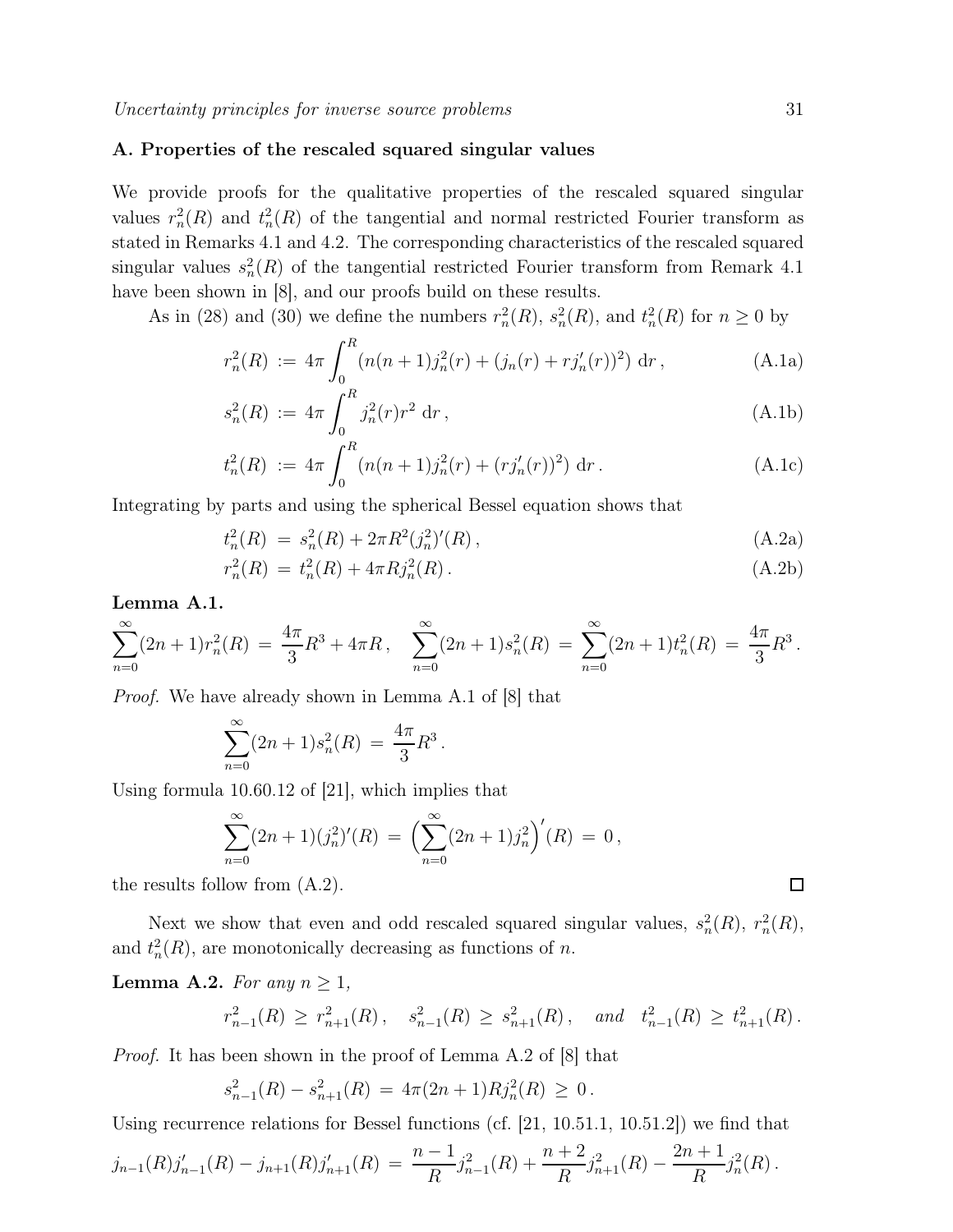Accordingly, (A.2) implies that

$$
t_{n-1}^{2}(R) - t_{n+1}^{2}(R) = 4\pi R^{2} \left(\frac{n-1}{R} j_{n-1}^{2}(R) + \frac{n+2}{R} j_{n+1}^{2}(R)\right) \ge 0
$$

and

$$
r_{n-1}^{2}(R) - r_{n+1}^{2}(R) = 4\pi R \Big( n j_{n-1}^{2}(R) + (n+1) j_{n+1}^{2}(R) \Big) \ge 0.
$$

When  $n \ge R$ , then the rescaled squared singular values,  $s_n^2(R)$ ,  $r_n^2(R)$  and  $t_n^2(R)$ , are strictly monotonically decreasing as functions of n.

**Lemma A.3.** For any  $n \in \mathbb{N}$  with  $\sqrt{(n-1)n} \ge R > 0$ ,

$$
r_{n-1}^2(R) > r_n^2(R)
$$
,  $s_{n-1}^2(R) > s_n^2(R)$  and  $t_{n-1}^2(R) > t_n^2(R)$ .

*Proof.* Integrating the spherical Bessel equation from 0 to  $R$ , we find that

$$
\int_0^R (n(n+1) - r^2) j_n(r) \, \mathrm{d}r = R^2 j'_n(R). \tag{A.3}
$$

Since

$$
j_n(z) = \sqrt{\frac{\pi}{2z}} J_{n + \frac{1}{2}}(z), \qquad z \in \mathbb{C}, \ n \in \mathbb{Z},
$$
\n(A.4)

we obtain from [21, 10.14.7, 10.14.2] that

$$
j_n(r) = \sqrt{\frac{\pi}{2r}} J_{\nu}(r) \ge \sqrt{\frac{\pi}{2r}} {\left(\frac{r}{\nu}\right)}^{\nu} J_{\nu}(\nu) > 0, \qquad 0 < r \le \nu := n + \frac{1}{2}.
$$

Thus, if  $(n+1)n \geq R^2$ , then the integrand in  $(A.3)$  is nonnegative, and therefore

$$
j'_n(r) > 0
$$
,  $0 < r \le \sqrt{(n+1)n}$ .

Using the recurrence relations [21, 10.51.1], this implies that

$$
nj_{n-1}(r) - (n+1)j_{n+1}(r) = (2n+1)j'_n(r) > 0, \qquad 0 < r < \sqrt{(n+1)n},
$$
  
and applying [21, 10.51.1] once more, we obtain that, for  $0 < r \le \sqrt{(n+1)n}$ ,

$$
j_n(r) = \frac{r}{2n+1}(j_{n-1}(r) + j_{n+1}(r)) < \frac{r}{n+1}j_{n-1}(r) < j_{n-1}(r). \tag{A.5}
$$

Accordingly,

$$
s_n^2(R) = 4\pi \int_0^R j_n^2(r) r^2 dr < 4\pi \int_0^R j_{n-1}^2(r) r^2 dr < s_{n-1}^2(R), \quad 0 < R \le \sqrt{(n+1)n}.
$$

Using the recurrence relations [21, 10.51.2], we find that, for  $0 < r \leq \sqrt{n(n-1)}$ ,

$$
j'_n(r) = \frac{n+1}{r} j'_{n-1}(r) - \frac{(n^2-1) - r^2}{r^2} j_{n-1}(r) < \frac{n+1}{r} j'_{n-1}(r) \,, \tag{A.6}
$$

and combining  $(A.5)$  and  $(A.6)$  shows that

$$
j_n(r)j'_n(r) < j_{n-1}(r)j'_{n-1}(r), \qquad 0 < r \le \sqrt{n(n-1)}.
$$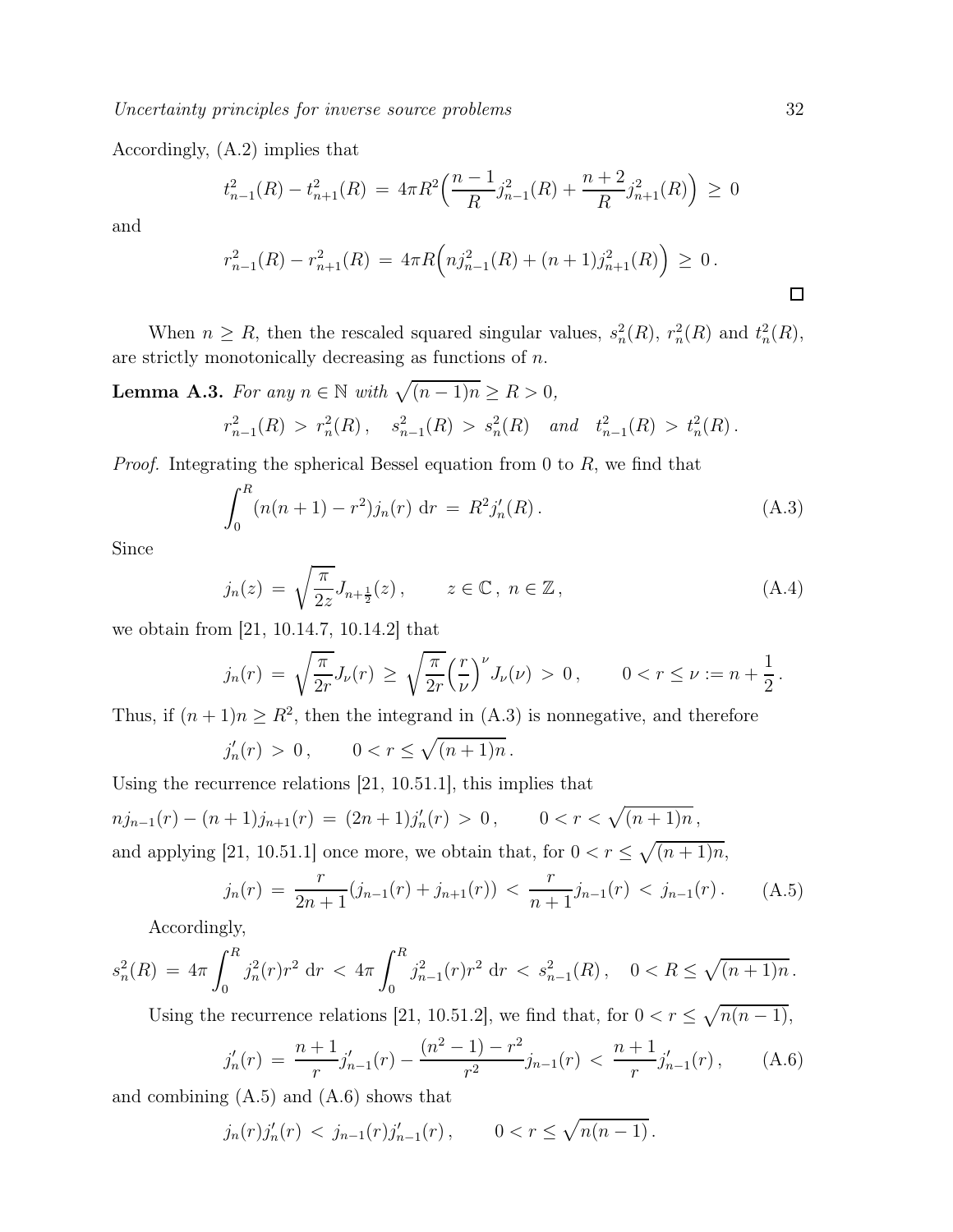Uncertainty principles for inverse source problems 33

Therefore, for  $0 < R \leq \sqrt{n(n-1)}$ ,  $t_n^2(R) = s_n^2(R) + 4\pi R^2 j_n(R) j'_n(R) < s_{n-1}^2(R) + 4\pi R^2 j_{n-1}(R) j'_{n-1}(R) = t_{n-1}^2(R)$ and

$$
r_n^2(R) = t_n^2(R) + 4\pi R j_n^2(R) < t_{n-1}^2(R) + 4\pi R j_{n-1}^2(R) = r_{n-1}^2(R).
$$

Next we provide upper bounds for  $r_n^2(R)$ ,  $s_n^2(R)$ , and  $t_n^2(R)$  when  $n \ge R$ .

**Lemma A.4.** Suppose that  $n \ge R > 0$ . Then

$$
r_n^2(R) \le b_0 \left( 3\sqrt{e} \max\left\{ 1, \frac{1}{R} \right\} + R + \frac{2\sqrt{e}}{R} \right) \left( n + \frac{3}{2} \right)^{\frac{2}{3}} \left( \frac{R^2}{n^2} e^{1 - \frac{R^2}{(n+2)^2}} \right)^n, \tag{A.7a}
$$

$$
s_n^2(R) \le b_0 R \left( n + \frac{1}{2} \right)^{\frac{2}{3}} \left( \frac{R^2}{(n+1)^2} e^{1 - \frac{R^2}{(n+1)^2}} \right)^{n+1},\tag{A.7b}
$$

$$
t_n^2(R) \le b_0 \left( 3\sqrt{e} \max\left\{1, \frac{1}{R}\right\} + R \right) \left( n + \frac{3}{2} \right)^{\frac{2}{3}} \left( \frac{R^2}{n^2} e^{1 - \frac{R^2}{(n+2)^2}} \right)^n,
$$
\n(A.7c)

\nwhere the constant  $b_n \approx 4.791$  is independent of *n* and *R*

where the constant  $b_0 \approx 4.791$  is independent of n and R.

*Proof.* From Lemma A.3 of [8] we find that, for any  $n \ge R > 0$ ,

$$
s_n^2(R) \le b_0 R \left( n + \frac{1}{2} \right)^{\frac{2}{3}} \left( \frac{R^2}{(n+1)^2} e^{1 - \frac{R^2}{(n+1)^2}} \right)^{n+1}
$$
  
 
$$
\le b_0 R \left( n + \frac{3}{2} \right)^{\frac{2}{3}} \left( \frac{R^2}{n^2} e^{1 - \frac{R^2}{(n+2)^2}} \right)^n,
$$
 (A.8)

where the constant  $b_0 \approx 4.791$  is independent of n and R. Furthermore, using Theorem 2 of [16] it can be seen as in the proof of Lemma A.3 of [8] that, for  $n \ge R > 0$ ,

$$
j_n^2(R) \le \frac{\pi}{2} \frac{2^{\frac{2}{3}}}{3^{\frac{4}{3}} (\Gamma(\frac{2}{3}))^2} \frac{R^{2n}}{(n+\frac{1}{2})^{2n+\frac{5}{3}}} e^{\frac{(n+\frac{1}{2})^2 - R^2}{n+1}}
$$
  

$$
\le \frac{2\pi}{R^2} \frac{2^{\frac{2}{3}}}{3^{\frac{4}{3}} (\Gamma(\frac{2}{3}))^2} \left(n+\frac{3}{2}\right)^{\frac{2}{3}} \left(\frac{R^2}{n^2} e^{1-\frac{R^2}{(n+2)^2}}\right)^n.
$$
 (A.9)

Applying the recurrence relation 10.51.2 of [21] shows that

$$
|j'_n(R)| \leq \frac{1}{2} (|j_{n-1}(R)| + \frac{1}{R}|j_n(R)| + |j_{n+1}(R)|)
$$

and assuming that  $n \ge R > 0$ , we obtain from (A.9) that

$$
|j_n'(R)| \le \frac{3}{2} \max\left\{1, \frac{1}{R}\right\} \frac{\sqrt{2\pi}}{R} \frac{2^{\frac{1}{3}}}{3^{\frac{2}{3}} \Gamma(\frac{2}{3})} \left(n + \frac{3}{2}\right)^{\frac{1}{3}} \left(\frac{R^2}{n^2} e^{1 - \frac{R^2}{(n+2)^2}}\right)^{\frac{n}{2}}.
$$
 (A.10)

,

Combining  $(A.2)$  with the estimates  $(A.8)$  and  $(A.10)$  yields  $(A.7c)$ . Finally, using  $(A.9)$ and (A.7c) gives (A.7a). $\Box$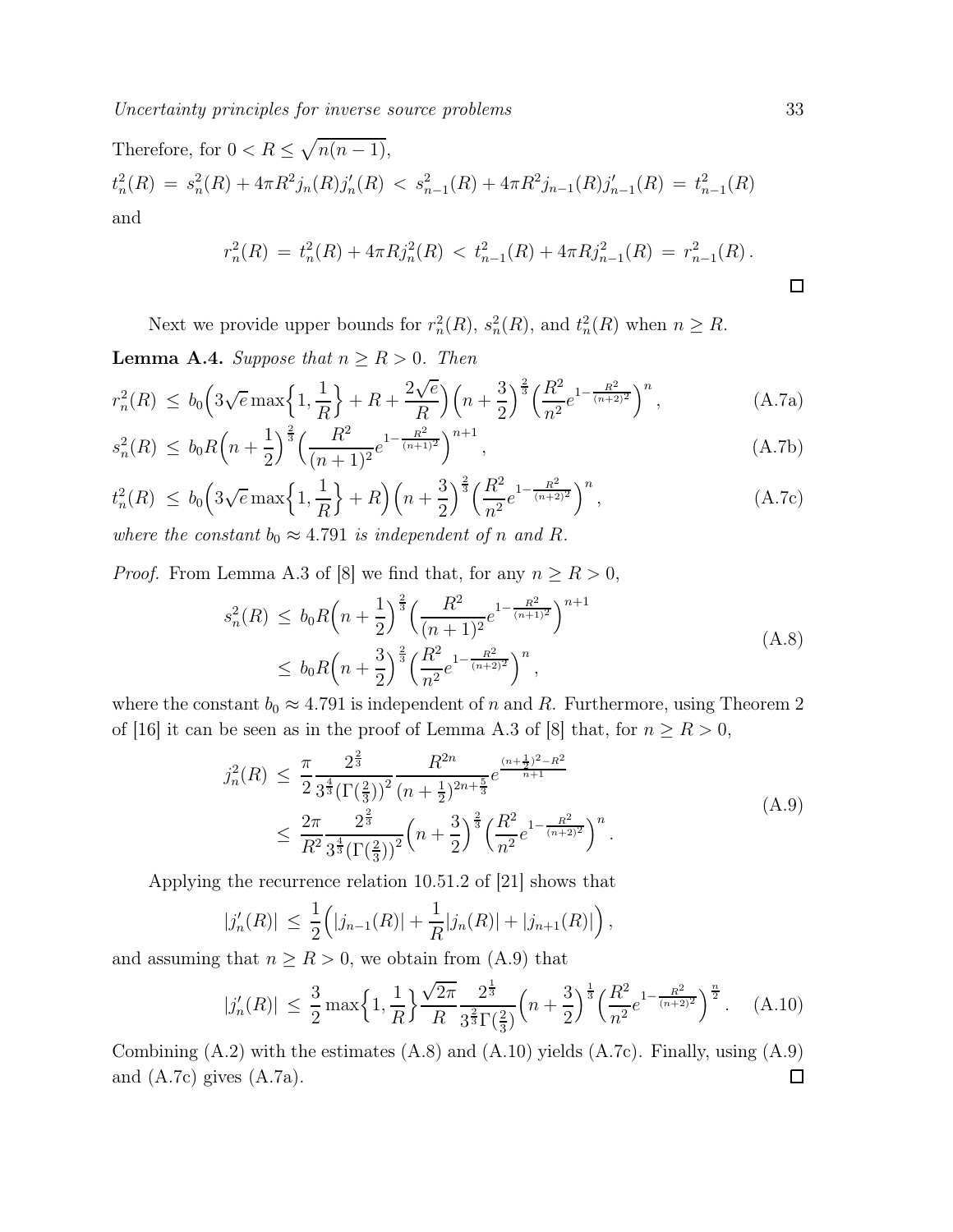Remark A.5. A bit less explicit but even sharper bounds can be shown using the estimates (9)–(10) on page 255 of [27],<sup>10</sup>

$$
J_{\nu}(r) \le \frac{e^{-\nu F(\frac{\nu}{r})}}{(1 - \frac{r^2}{\nu^2})^{\frac{1}{4}}\sqrt{2\pi\nu}} \quad \text{and} \quad J_{\nu}'(r) \le \frac{\nu}{r} \frac{e^{-\nu F(\frac{\nu}{r})}}{\sqrt{2\pi\nu}} \left(1 + \frac{r^2}{\nu^2}\right)^{\frac{1}{4}}, \qquad 0 < r \le \nu \,, \tag{A.11}
$$

where

$$
F(s) = \log(1 + \sqrt{1 - s^2}) - \log(s) - \sqrt{1 - s^2} = \sum_{m=1}^{\infty} \frac{(\sqrt{1 - s^2})^{2m+1}}{2m+1}, \qquad 0 < s \le 1,
$$

is strictly monotonically decreasing.

Substituting (A.11) into (A.1) and using (A.4) we find that, for  $0 < R < \nu := n + \frac{1}{2}$  $\frac{1}{2}$ ,

$$
s_n^2(R) \le \pi \int_0^R \frac{r}{\nu} \frac{e^{-2\nu F(\frac{r}{\nu})}}{\sqrt{1 - \frac{r^2}{\nu^2}}} dr \le \pi \nu e^{-2\nu F(\frac{R}{\nu})} \int_0^{\frac{R}{\nu}} \frac{t}{\sqrt{1 - t^2}} dt
$$
  
=  $\pi \nu \left(1 - \sqrt{1 - \frac{R^2}{\nu^2}}\right) e^{-2\nu F(\frac{R}{\nu})} \le \pi \nu e^{-2\nu F(\frac{R}{\nu})}.$ 

Furthermore, assuming that  $0 \leq R^2 \leq \nu^2 - \frac{1}{\nu}$  $\frac{1}{\nu}$ , i.e.,  $\frac{1}{\sqrt{\nu^2-1}}$  $\frac{1}{\nu^2 - R^2} \leq$  $\sqrt{\nu}$ , we obtain from (A.11) that

$$
4\pi R j_n^2(R) = 2\pi^2 J_\nu^2(R) \le 2\pi^2 \frac{e^{-2\nu F(\frac{\nu}{R})}}{2\pi\sqrt{\nu^2 - R^2}} \le \pi\sqrt{\nu}e^{-2\nu F(\frac{\nu}{R})}
$$

and

$$
|2\pi R^2(j_n^2)'(R)| = |2\pi^2 R J_\nu(R) J'_\nu(R) - \pi^2 J_\nu^2(R)|
$$
  

$$
\leq \pi e^{-2\nu F(\frac{\nu}{R})} \frac{(\nu^2 + R^2)^{\frac{1}{4}}}{(\nu^2 + R^2)^{\frac{1}{4}}} + \pi^2 \frac{e^{-2\nu F(\frac{\nu}{R})}}{2\pi \sqrt{\nu^2 - R^2}} \leq \pi \left(2^{\frac{1}{4}} \nu^{\frac{3}{4}} + \frac{1}{2} \nu^{\frac{1}{2}}\right) e^{-2\nu F(\frac{\nu}{R})}.
$$

Accordingly, we have shown that, for  $0 < R^2 \leq \nu^2 - \frac{1}{\nu}$  $\frac{1}{\nu}$  and  $\nu := n + \frac{1}{2}$  $\frac{1}{2}$ ,

$$
r_n^2(R) = \pi \nu (e^{-2F(\frac{R}{\nu})})^{\nu} \left(1 + 2^{\frac{1}{4}} \nu^{-\frac{1}{4}} + \frac{3}{2} \nu^{-\frac{1}{2}}\right), \tag{A.12a}
$$

$$
s_n^2(R) = \pi \nu (e^{-2F(\frac{R}{\nu})})^{\nu}, \tag{A.12b}
$$

$$
t_n^2(R) = \pi \nu (e^{-2F(\frac{R}{\nu})})^{\nu} \left(1 + 2^{\frac{1}{4}} \nu^{-\frac{1}{4}} + \frac{1}{2} \nu^{-\frac{1}{2}}\right).
$$
 (A.12c)

This should be compared to  $(A.7)$ .

When  $n < R$ , the rescaled squared singular values,  $r_n^2(R)$ ,  $s_n^2(R)$ , and  $t_n^2(R)$ , are not small, as can be seen from the following lemma. We denote by  $[\nu R]$  is smallest integer that is greater than or equal to  $\nu R$ .

# Lemma A.6.

$$
\lim_{R \to \infty} \frac{r_{\lfloor \nu R \rfloor}^2(R)}{2 \pi R} = \lim_{R \to \infty} \frac{s_{\lfloor \nu R \rfloor}^2(R)}{2 \pi R} = \lim_{R \to \infty} \frac{t_{\lfloor \nu R \rfloor}^2(R)}{2 \pi R} = \begin{cases} \sqrt{1 - \nu^2}, & \nu \leq 1, \\ 0, & \nu > 1. \end{cases}
$$

 $10$  The estimates (A.12) below and their proofs were found by the anonymous referee of this paper.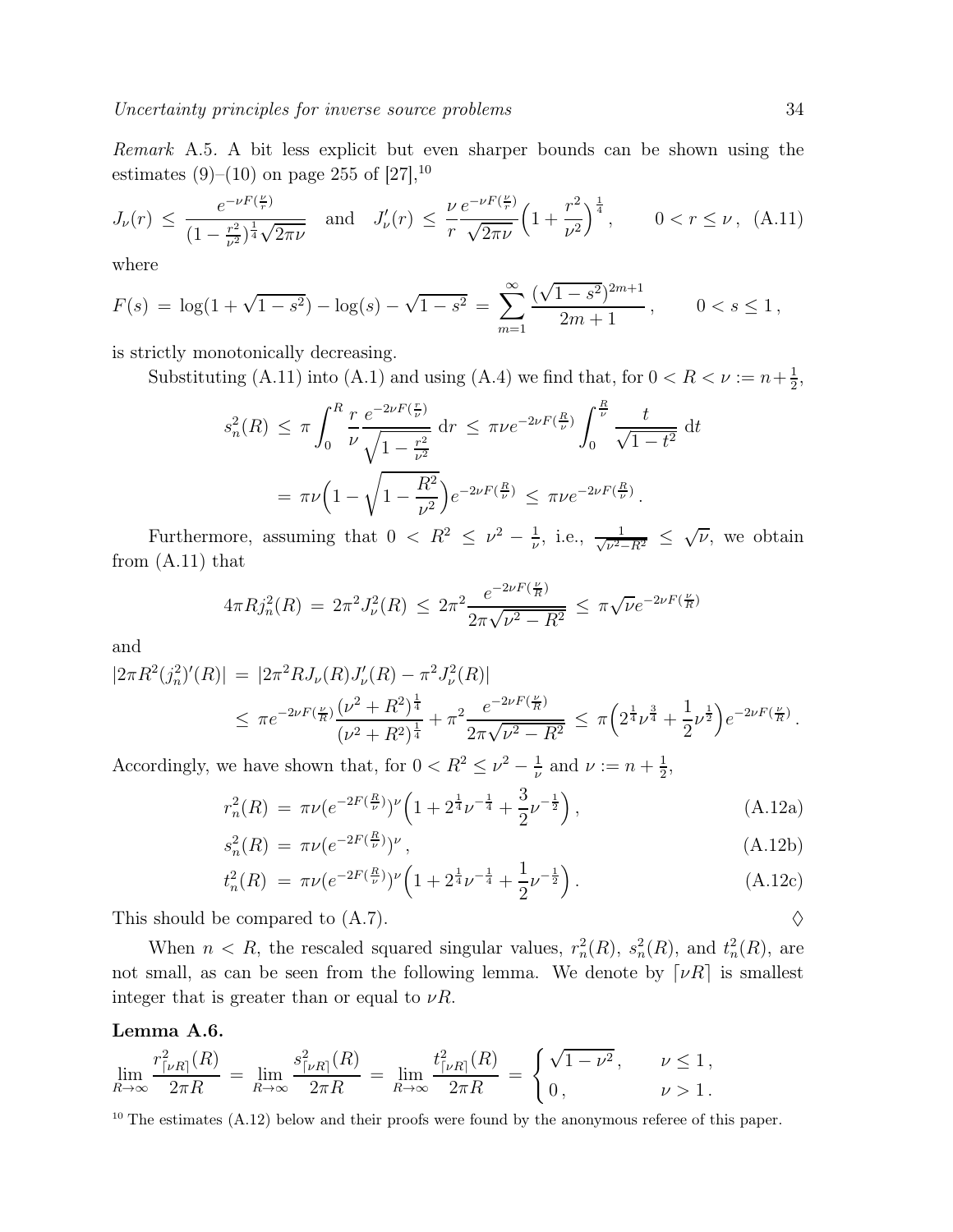*Proof.* Using Landau's estimate (53) and the recurrence relation [21, 10.51.1], we find that, for any  $n \in \mathbb{N}$ ,

$$
|j_n^2(R)| \le b_1^2 R^{-\frac{5}{3}} \quad \text{and} \quad |j_n'(R)j_n(R)| \le 2b_1^2 R^{-\frac{5}{3}}.
$$

Accordingly, using (A.2),

$$
|t_n^2(R) - s_n^2(R)| = 4\pi R^2 |j_n'(R)j_n(R)| \leq 8\pi b_1^2 R^{\frac{1}{3}},
$$
  

$$
|r_n^2(R) - t_n^2(R)| = 4\pi R |j_n^2(R)| \leq 4\pi b_1^2 R^{\frac{1}{3}}.
$$

The result now follows from Corollary A.10 of [8], where we have already shown that

$$
\lim_{R \to \infty} \frac{s_{\lceil \nu R \rceil}^2(R)}{2\pi R} = \begin{cases} \sqrt{1 - \nu^2}, & \nu \le 1, \\ 0, & \nu > 1. \end{cases}
$$

B. Triple products of vector spherical harmonics

Finally, we prove an "orthogonality property" for vector spherical harmonics that we haven't been able to find in the literature.

**Lemma B.1.** Let  $l, m, n \in \mathbb{N}$ ,  $\alpha_l \in \mathbb{Y}_l$ ,  $\beta_m \in \mathbb{Y}_m$ , and  $\gamma_n \in \mathbb{Y}_n$ . If  $l > m + n$  or  $l < |m - n|$ , then

$$
\int_{S^2} \alpha_l(\boldsymbol{\theta}) (\mathbf{Grad} \,\beta_m(\boldsymbol{\theta}) \cdot \mathbf{Grad} \,\gamma_n(\boldsymbol{\theta})) \, \mathrm{d}s(\boldsymbol{\theta}) \, = \, 0 \,, \tag{B.1a}
$$

$$
\int_{S^2} \alpha_l(\boldsymbol{\theta}) (\mathbf{Grad} \,\beta_m(\boldsymbol{\theta}) \cdot \mathbf{Curl} \,\gamma_n(\boldsymbol{\theta})) \, \mathrm{d}s(\boldsymbol{\theta}) = 0, \tag{B.1b}
$$

$$
\int_{S^2} \alpha_l(\boldsymbol{\theta}) (\mathbf{Curl}\,\beta_m(\boldsymbol{\theta}) \cdot \mathbf{Curl}\,\gamma_n(\boldsymbol{\theta})) \, \mathrm{d}s(\boldsymbol{\theta}) = 0. \tag{B.1c}
$$

*Proof.* In the following we denote for any  $j \in \mathbb{N}$  by  $\mathbb{H}_j$  the space of (scalar) homogeneous polynomials of degree j in 3 dimensions, and by  $\mathbb{H}^3_j$  the space of three-vectors consisting of homogenous polynomials of degree  $j$  in each component.

Given any spherical harmonic  $\alpha_n \in \mathbb{Y}_n$ , the extension

 $a_n(\boldsymbol{x}) \,:=\, |\boldsymbol{x}|^n \alpha_n(\widehat{\boldsymbol{x}})\,, \qquad \boldsymbol{x}\in \mathbb{R}^3$  $(B.2)$ 

belongs to  $\mathbb{H}_n$ . Accordingly,

$$
\nabla a_n(\boldsymbol{x}) = n|\boldsymbol{x}|^{n-1}\alpha_n(\widehat{\boldsymbol{x}})\widehat{\boldsymbol{x}} + |\boldsymbol{x}|^{n-1}\mathbf{Grad}\,\alpha_n(\widehat{\boldsymbol{x}}), \qquad \boldsymbol{x} \in \mathbb{R}^3, \qquad (B.3)
$$

belongs to  $\mathbb{H}_{n-1}^3$  and satisfies  $\Pi_{\hat{\bm{x}}}(\nabla a_n(\hat{\bm{x}})) = \mathbf{Grad}\,\alpha_n(\hat{\bm{x}})$ . Furthermore,

$$
\boldsymbol{x} \times \nabla a_n(\boldsymbol{x}) = -|\boldsymbol{x}|^n \text{Curl}\, \alpha_n(\widehat{\boldsymbol{x}}), \qquad \boldsymbol{x} \in \mathbb{R}^3, \tag{B.4}
$$

belongs to  $\mathbb{H}_n^3$  and satisfies  $\Pi_{\hat{\bm{x}}}(\hat{\bm{x}} \times \nabla a(\hat{\bm{x}})) = -\textbf{Curl}\,\alpha_n(\hat{\bm{x}}).$ 

 $\Box$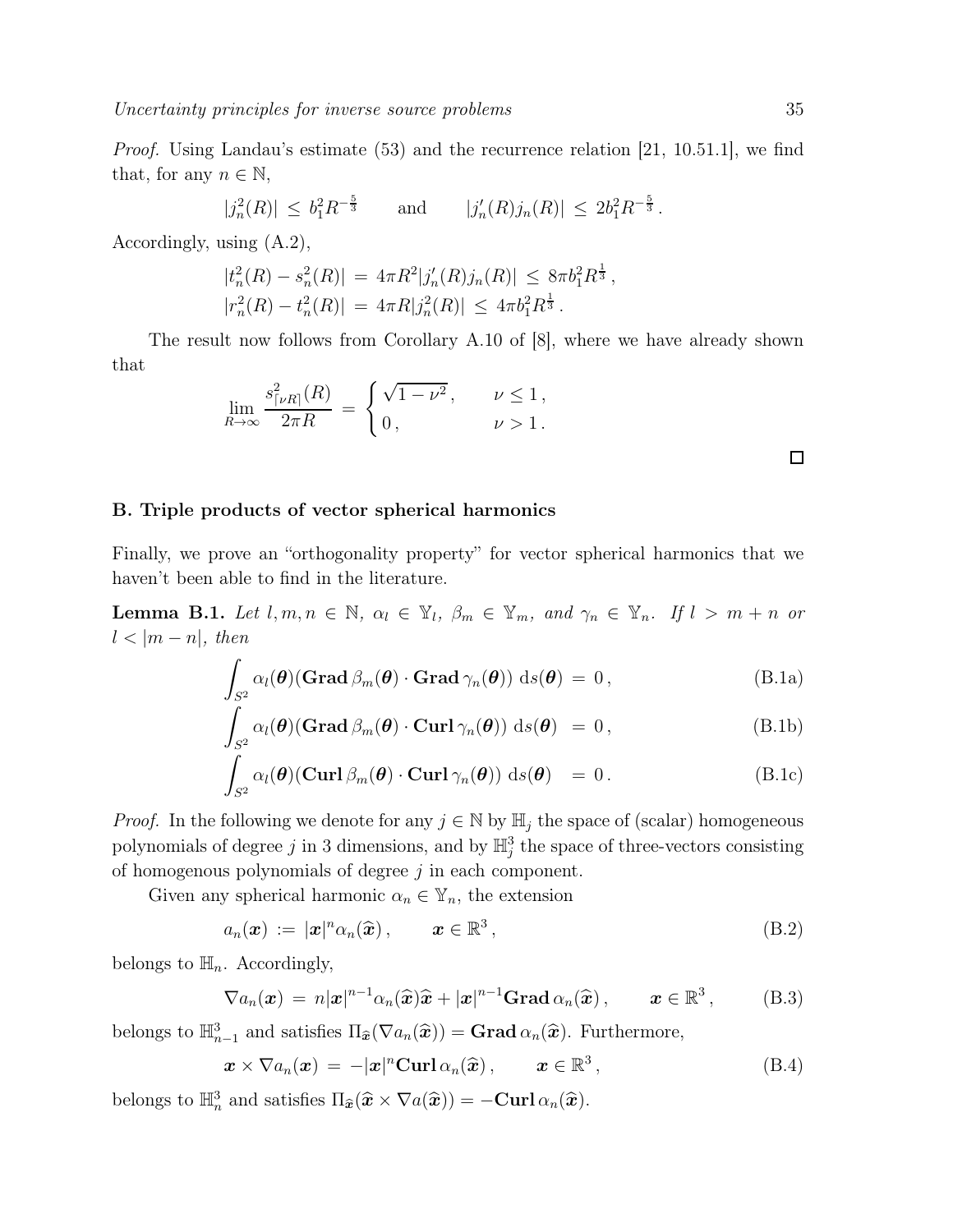$\Box$ 

Now let  $l, m, n \in \mathbb{N}$ ,  $\alpha_l \in \mathbb{Y}_l$ ,  $\beta_m \in \mathbb{Y}_m$ ,  $\gamma_n \in \mathbb{Y}_n$ . Then the extensions  $b_m(\boldsymbol{x}) := |\boldsymbol{x}|^m \beta_m(\widehat{\boldsymbol{x}})$  and  $c_n(\boldsymbol{x}) := |\boldsymbol{x}|^n \gamma_n(\widehat{\boldsymbol{x}}), \boldsymbol{x} \in \mathbb{R}^3$ , belong to  $\mathbb{H}_m$  and  $\mathbb{H}_n$ , respectively, and  $(B.3)$ – $(B.4)$  show that

$$
|\boldsymbol{x}|^2 \nabla b_m(\boldsymbol{x}) \cdot \nabla c_n(\boldsymbol{x}) = |\boldsymbol{x}|^{m+n} (mn\beta_m(\widehat{\boldsymbol{x}})\gamma_n(\widehat{\boldsymbol{x}})+\mathbf{Grad}\beta_m(\widehat{\boldsymbol{x}})\cdot \mathbf{Grad}\gamma_n(\widehat{\boldsymbol{x}})),\ \ x\in\mathbb{R}^3,
$$

belongs to  $\mathbb{H}_{m+n}$ , while

$$
(\boldsymbol x \times \nabla b_m(\boldsymbol x)) \cdot \nabla c_n(\boldsymbol x) \,=\, - |\boldsymbol x|^{m+n-1} \text{\bf Curl} \beta_m(\widehat{\boldsymbol x}) \cdot \text{\bf Grad} \gamma_n(\widehat{\boldsymbol x})\,, \qquad \boldsymbol x \in \mathbb R^3\,,
$$

belongs to  $\mathbb{H}_{m+n-1}$ . Accordingly, **Grad**  $\beta_m \cdot$  **Grad**  $\gamma_n =$  **Curl**  $\beta_m \cdot$  **Curl**  $\gamma_n$  extends to  $\mathbb{H}_{m+n}$ , and that **Grad**  $\beta_m \cdot$ **Curl**  $\gamma_n$  extends to  $\mathbb{H}_{m+n-1}$ . Since

$$
\left(\sum_{j=0}^{m+n} \mathbb{H}_j\right)\Big|_{S^2} = \mathbb{Y}_{\leq m+n} := \bigoplus_{j=0}^{m+n} \mathbb{Y}_j
$$

(cf. [1, Corollary 2.19]), we obtain (B.1) for  $l > m + n$ , because  $\mathbb{Y}_l \perp \mathbb{Y}_{\leq m+n}$ . Using integration by parts shows that

$$
\int_{S^2} \alpha_l(\boldsymbol{\theta}) (\operatorname{Grad}\beta_m(\boldsymbol{\theta}) \cdot \operatorname{Grad}\gamma_n(\boldsymbol{\theta})) \, ds(\boldsymbol{\theta})
$$
\n
$$
= - \int_{S^2} (\operatorname{Grad}\alpha_l(\boldsymbol{\theta}) \cdot \operatorname{Grad}\beta_m(\boldsymbol{\theta})) \gamma_n(\boldsymbol{\theta}) \, ds(\boldsymbol{\theta}) + n(n+1) \int_{S^2} \alpha_l(\boldsymbol{\theta}) \beta_m(\boldsymbol{\theta}) \gamma_n(\boldsymbol{\theta}) \, ds(\boldsymbol{\theta})
$$
\n
$$
= - \int_{S^2} (\operatorname{Grad}\alpha_l(\boldsymbol{\theta}) \cdot \operatorname{Grad}\gamma_n(\boldsymbol{\theta})) \beta_m(\boldsymbol{\theta}) \, ds(\boldsymbol{\theta}) + m(m+1) \int_{S^2} \alpha_l(\boldsymbol{\theta}) \beta_m(\boldsymbol{\theta}) \gamma_n(\boldsymbol{\theta}) \, ds(\boldsymbol{\theta})
$$
\nand

$$
\int_{S^2} \alpha_l(\boldsymbol{\theta}) (\mathbf{Grad} \,\beta_m(\boldsymbol{\theta}) \cdot \mathbf{Curl} \,\gamma_n(\boldsymbol{\theta})) \,\, \mathrm{d}s(\boldsymbol{\theta})
$$

$$
= -\int_{S^2} \beta_m(\boldsymbol{\theta}) (\operatorname{Grad} \alpha_l(\boldsymbol{\theta}) \cdot \operatorname{Curl} \gamma_n(\boldsymbol{\theta})) \; \mathrm{d}s(\boldsymbol{\theta}) \\ = \int_{S^2} \gamma_n(\boldsymbol{\theta}) (\operatorname{Grad} \alpha_l(\boldsymbol{\theta}) \cdot \operatorname{Curl} \beta_m(\boldsymbol{\theta})) \; \mathrm{d}s(\boldsymbol{\theta}) \, .
$$

Permuting the roles of l, m and n yields (B.1) for  $l < |m - n|$ .

Corollary B.2. Let  $l, m, n \in \mathbb{N}$ ,  $\mathbf{A}_m \in \mathbb{T}_m$ , and  $\mathbf{B}_n \in \mathbb{T}_n$ . If  $l > m + n$  or  $l < |m - n|$ , then

$$
\int_{S^2} P_l(\hat{\mathbf{c}} \cdot \boldsymbol{\theta}) \mathbf{A}_m(\boldsymbol{\theta}) \cdot \mathbf{B}_n(\boldsymbol{\theta}) \, ds(\boldsymbol{\theta}) = 0.
$$
\n(B.5)

In particular,  $\mathbf{A}_m \cdot \mathbf{B}_n \in \mathbb{Y}_{\leq m+n}$ .

Proof. Because each vector spherical harmonic is the sum of a surface gradient of one spherical harmonic and the surface curl of another, i.e.

$$
\begin{array}{l} \boldsymbol{A}_{m} \,=\, \boldsymbol{A}^{(s)}_{m} + \boldsymbol{A}^{(t)}_{m} \,=\, \boldsymbol{\mathrm{Grad}}\,\alpha^{(s)}_{m} + \boldsymbol{\mathrm{Curl}}\,\alpha^{(t)}_{m} \,\in\, \mathbb{U}_{m} \oplus \mathbb{V}_{m} \\ \boldsymbol{B}_{n} \,=\, \boldsymbol{B}^{(s)}_{n} + \boldsymbol{B}^{(t)}_{n} \,=\, \boldsymbol{\mathrm{Grad}}\,\beta^{(s)}_{n} + \boldsymbol{\mathrm{Curl}}\,\beta^{(t)}_{n} \,\in\, \mathbb{U}_{n} \oplus \mathbb{V}_{n} \end{array}
$$

with some  $\alpha_m^{(s)}, \alpha_m^{(t)} \in \mathbb{Y}_m$  and  $\beta_n^{(s)}, \beta_n^{(t)} \in \mathbb{Y}_n$ , the orthogonality relations in Lemma B.1 show  $(B.5)$ .  $\Box$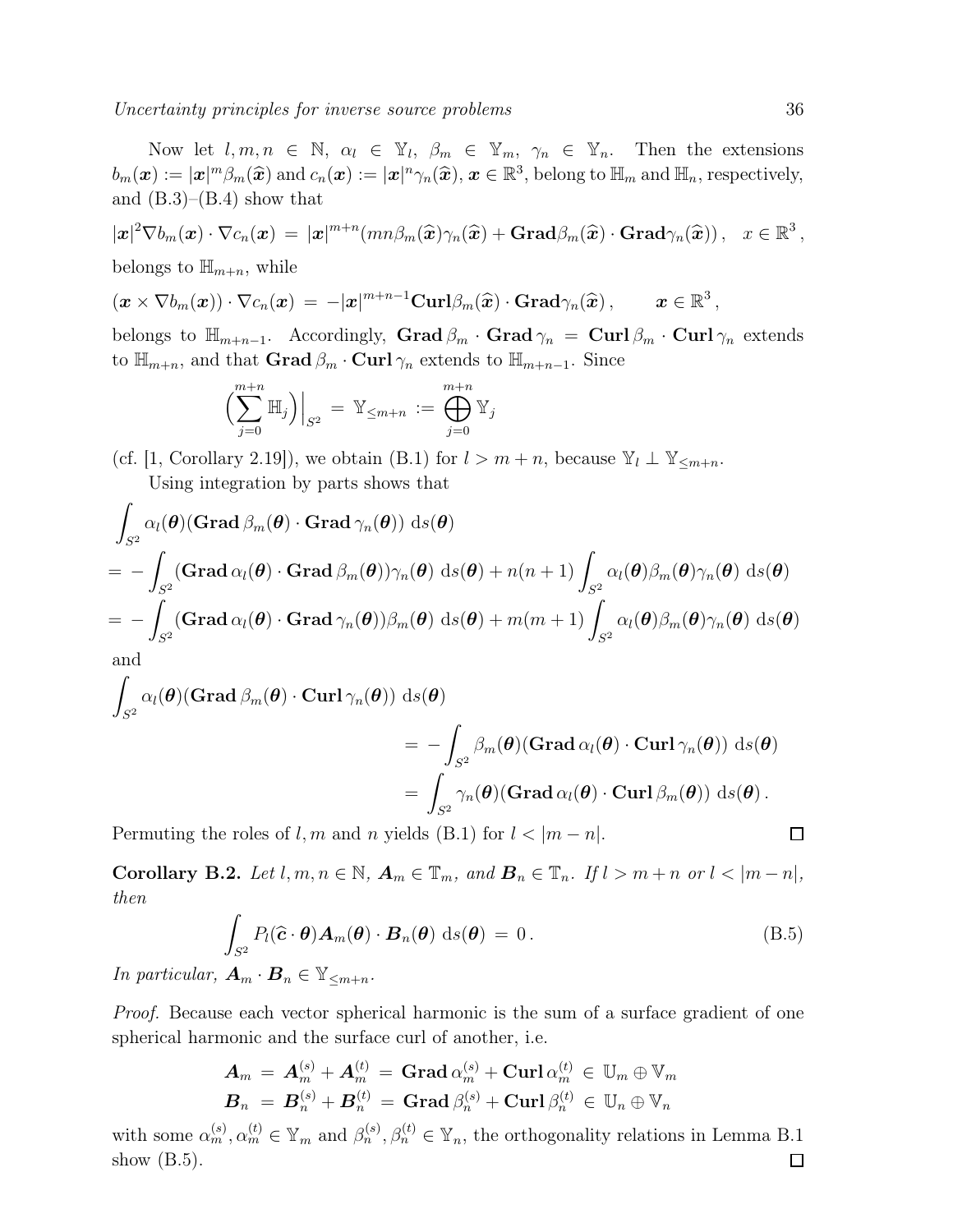# References

- [1] K. Atkinson and W. Han, *Spherical Harmonics and Approximations on the Unit Sphere: An Introduction*, Springer, Heidelberg, 2012.
- [2] D. Colton and R. Kress, *Inverse Acoustic and Electromagnetic Scattering Theory*, 3rd ed., Springer, New York, 2013.
- [3] D. L. Donoho and P. B. Stark, Uncertainty principles and signal recovery, *SIAM J. Appl. Math.*, 49 (1989), 906–931.
- [4] W. Freeden and M. Gutting, *Special Functions of Mathematical (Geo-)Physics*, Birkhäuser/Springer, Basel, 2013.
- [5] R. Griesmaier, M. Hanke, and J. Sylvester, Far field splitting for the Helmholtz equation, *SIAM J. Numer. Anal.*, 52 (2014), 343–362.
- [6] R. GRIESMAIER AND J. SYLVESTER, Far field splitting by iteratively reweighted  $\ell^1$  minimization, *SIAM J. Appl. Math.*, 76 (2016), 705–730.
- [7] R. Griesmaier and J. Sylvester, Uncertainty principles for inverse source problems, far field splitting and data completion, *SIAM J. Appl. Math.* 77 (2017), 154–180.
- [8] R. Griesmaier and J. Sylvester, Uncertainty principles for three-dimensional inverse source problems, *SIAM J. Appl. Math.*, 77 (2017), 2066–2092.
- [9] M. J. GROTE, M. KRAY, F. NATAF, AND F. ASSOUS, Time-dependent wave splitting and source separation, *J. Comput. Phys.*, 330 (2017), 981–996.
- [10] H. Haddar, S. Kusiak and J. Sylvester, The convex back-scattering support, *SIAM J. Appl. Math.* 66 (2005), 591–615.
- [11] P. Hähner, *On Acoustic, Electromagnetic, and Elastic Scattering Problems in Inhomogeneous Media*, Habilitationsschrift, Göttingen, 1998.
- [12] F. Ben Hassen, J. Liu, and R. Potthast, On source analysis by wave splitting with applications in inverse scattering of multiple obstacles, *J. Comput. Math.*, 25 (2007), 266–281.
- [13] A. Kirsch, The factorization method for Maxwell's equations, *Inverse Problems* 20 (2004), S117– S134.
- [14] A. Kirsch and F. Hettlich, *The Mathematical Theory of Time-Harmonic Maxwell's Equations. Expansion-, Integral-, and Variational Methods.*, Springer, Cham, 2015.
- [15] I. Krasikov, Uniform bounds for Bessel functions, *J. Appl. Anal.*, 12 (2006), 83–91.
- [16] I. Krasikov, Approximations for the Bessel and Airy functions with an explicit error term, *LMS J. Comput. Math.*, 17 (2014), 209–225.
- [17] S. Kusiak and J. Sylvester, The scattering support, *Comm. Pure Appl. Math.*, 56 (2003), 1525–1548.
- [18] S. Kusiak and J. Sylvester, The convex scattering support in a background medium, *SIAM J. Math Anal.*, 36 (2005), 1142–1158.
- [19] L.J. Landau, Bessel functions: monotonicity and bounds, *J. London Math. Soc. (2)*, 61 (2000), 197–215.
- [20] L. Lorch, On Bessel functions of equal order and argument, *Rend. Sem. Mat. Univ. Politec. Torino*, 50 (1992), 209–216.
- [21] F.W.J. Olver, D.W. Lozier, R.F. Boisvert, and C.W. Clark, eds., *NIST Handbook of Mathematical Functions*, Cambridge University Press, New York, 2010.
- [22] R. Potthast, F. M. Fazi, and P. A. Nelson Source splitting via the point source method, *Inverse Problems*, 26 (2010), 045002.
- [23] R. Potthast, J. Sylvester, and S. Kusiak, A "range test" for determining scatterers with unknown physical properties, *Inverse Problems*, 19 (2003), 533–547.
- [24] M. Scroggs, T. Betcke, E. Burman, W. Śmigaj, and E. van 't Wout, Software frameworks for integral equations in electromagnetic scattering based on Calderón identities, *Comput. Math. Appl.*, 74 (2017), 2897–2914.
- [25] W. Śmigaj, T. Betcke, S. Arridge, J. Phillips and M. Schweiger, Solving boundary